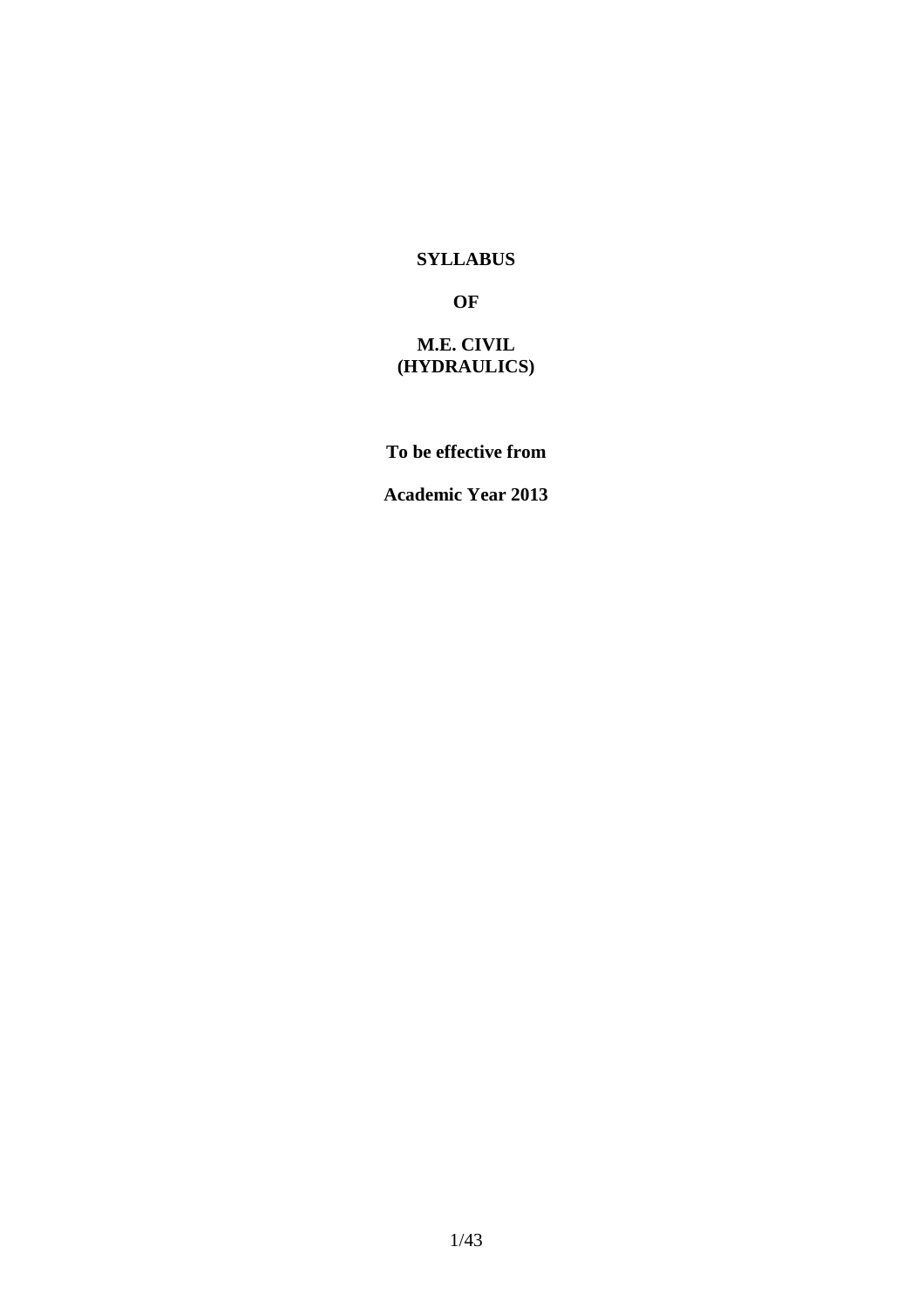# **UNVERSITY OF PUNE M.E. (Civil - Hydraulics)-2013 Course**

**University of Pune, Document on Rules and Regulation for P.G.Courses be referred for the detailed information.** 

# **1Credit =2 Modules=15 Hrs.**

# **Course Structure**

#### **Semester I**

| Code       | <b>Subject</b>                                          | <b>Teaching</b><br><b>Scheme</b> | <b>Examination scheme</b>               |                                             |                   |    |              | <b>Credits</b>           |
|------------|---------------------------------------------------------|----------------------------------|-----------------------------------------|---------------------------------------------|-------------------|----|--------------|--------------------------|
|            |                                                         | Lect./<br>Pract.                 | Paper                                   |                                             | TW<br>/Presentati |    | <b>Total</b> |                          |
|            |                                                         |                                  | <b>In Semester</b><br><b>Assessment</b> | End<br><b>Semester</b><br><b>Assessment</b> |                   |    |              |                          |
| 501<br>041 | <b>Fluid Mechanics</b>                                  | $\overline{4}$                   | 50                                      | 50                                          |                   |    | 100          | $\overline{4}$           |
| 501<br>042 | Irrigation and<br>Drainage                              | $\overline{4}$                   | 50                                      | 50                                          | $-$               |    | 100          | $\overline{4}$           |
| 501<br>043 | Planning and<br>Management of<br><b>Water Resources</b> | $\overline{4}$                   | 50                                      | 50                                          |                   |    | 100          | $\overline{4}$           |
| 501<br>004 | Research<br>Methodology                                 | $\overline{4}$                   | 50                                      | 50                                          |                   |    | 100          | 4                        |
| 501<br>044 | * Elective I                                            | 5                                | 50                                      | 50                                          | --                |    | 100          | 5                        |
| 501<br>045 | Lab Practice I                                          | $\overline{4}$                   |                                         |                                             | 50                | 50 | 100          | $\overline{\mathcal{A}}$ |
|            | <b>Total</b>                                            | 25                               | 250                                     | 250                                         | 50                | 50 | 600          | 25                       |

#### **501 044 Elective I**

| Code     | 2 Credits Course                                                      | Code         | <b>1 Credit Course</b>               | Code            | <b>Audit Course</b><br>(No Credit Course)             |
|----------|-----------------------------------------------------------------------|--------------|--------------------------------------|-----------------|-------------------------------------------------------|
| 501 044A | Cyber Security /<br>Information<br>security                           | 501 044<br>F | Economics & Finance For<br>Engineers | 501<br>044<br>K | Mass communication,<br>Photography and<br>Videography |
| 501 044B | Computational<br><b>Methods</b>                                       | 501 044<br>G | Foreign Language -I                  | 501<br>044 L    | <b>Yoga and Meditation</b>                            |
| 501 044C | Energy and<br>Environment                                             | 501 044<br>H | <b>Engineering Ethics</b>            |                 |                                                       |
| 501 044D | Hydropower                                                            | 501 044<br>1 | <b>Intellectual Property Rights</b>  |                 |                                                       |
| 501 045E | <b>Remote Sensing</b><br>and GIS for Water<br>Resources<br>Management | 501 044<br>J | Sanskrit-I                           |                 |                                                       |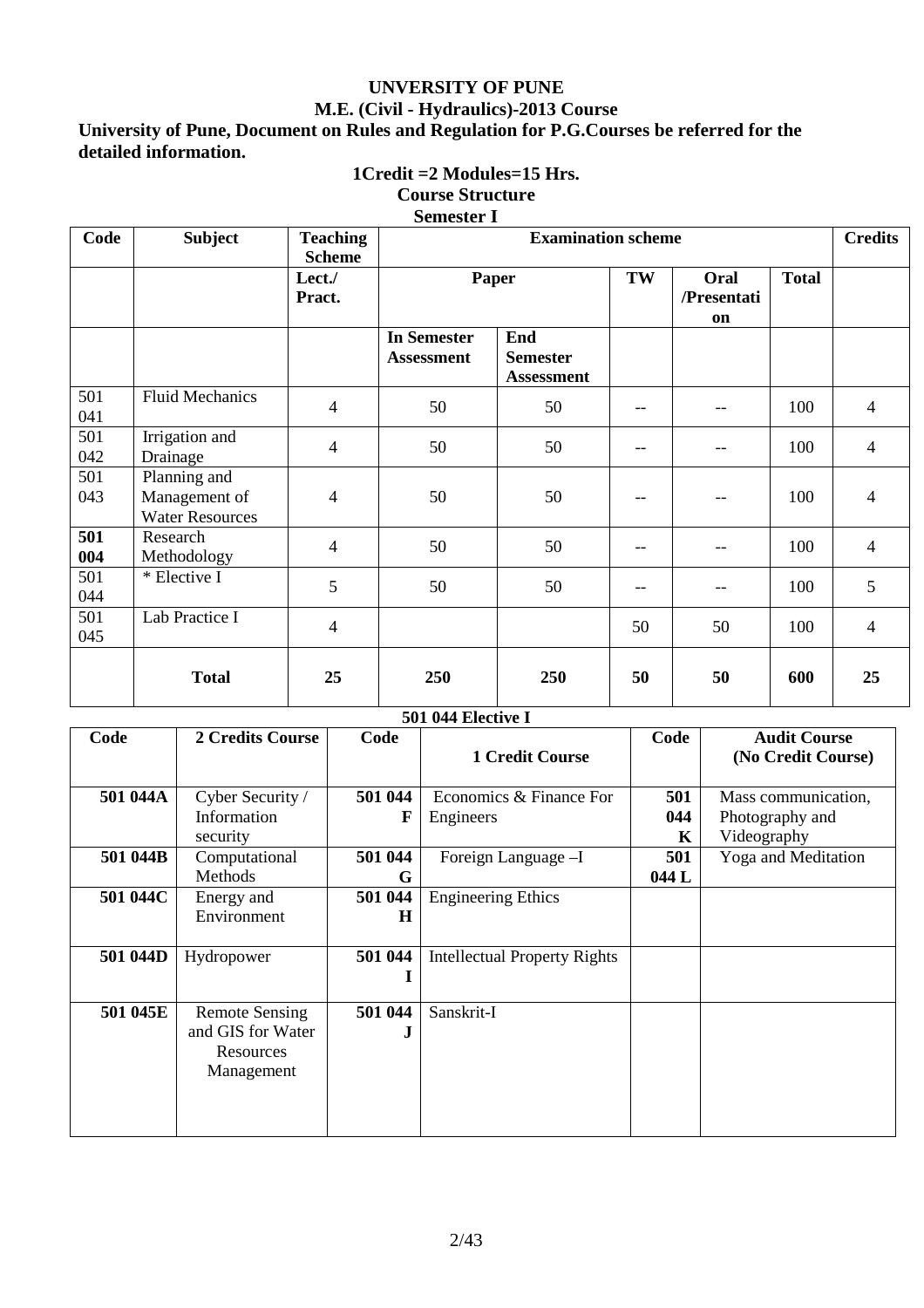| Code       | <b>Subject</b>                                      | <b>Teaching</b><br><b>Scheme</b> | <b>Examination scheme</b>               |                                             |     |                              |             | <b>Credits</b> |
|------------|-----------------------------------------------------|----------------------------------|-----------------------------------------|---------------------------------------------|-----|------------------------------|-------------|----------------|
|            |                                                     | Lect./<br>Pract.                 |                                         | Paper                                       |     | <b>Oral/Pres</b><br>entation | <b>Tota</b> |                |
|            |                                                     |                                  | <b>In Semester</b><br><b>Assessment</b> | End<br><b>Semester</b><br><b>Assessment</b> |     |                              |             |                |
| 501<br>046 | Open Channel<br>Hydraulics                          | $\overline{4}$                   | 50                                      | 50                                          | --  |                              | 100         | $\overline{4}$ |
| 501<br>047 | Sediment<br>Transport and<br><b>River Mechanics</b> | $\overline{4}$                   | 50                                      | 50                                          | --  | --                           | 100         | $\overline{4}$ |
| 501<br>048 | Hydrology                                           | $\overline{4}$                   | 50                                      | 50                                          | --  | --                           | 100         | 4              |
| 501<br>049 | Elective II                                         | 5                                | 50                                      | 50                                          |     |                              | 100         | 5              |
| 501<br>050 | Lab<br>Practice II                                  | $\overline{4}$                   | --                                      |                                             | 50  | 50                           | 100         | $\overline{4}$ |
| 501<br>051 | Seminar I                                           | $\overline{4}$                   | --                                      |                                             | 50  | 50                           | 100         | $\overline{4}$ |
|            | <b>Total</b>                                        | 25                               | 200                                     | 200                                         | 100 | 100                          | 600         | 25             |

# **SEMESTER –II**

# **501 049 -Elective II**

| Code        | 2 Credits Course       | Code      | 1 Credit<br><b>Course</b>                                                  | Code          | <b>Audit Course</b><br>(No Credit<br>Course) |
|-------------|------------------------|-----------|----------------------------------------------------------------------------|---------------|----------------------------------------------|
| 501<br>049A | Human Rights           | 501 049 E | Foreign<br>Language II                                                     | 501 049 I     | Performing Arts<br>- Music and<br>Dance      |
| 501<br>049B | Coastal<br>Engineering | 501 049 F | Geological<br>Exploration<br>for Civil<br>Engineering<br><b>Structures</b> | 501 049<br>J. | Principle<br>Centred<br>Leadership           |
| 501<br>049C | Water<br>Management    | 501 049 G | Corporate Soft<br>skills                                                   |               |                                              |
| 501<br>049D | Hydroinformatic        | 501 049 H | Sanskrit II                                                                |               |                                              |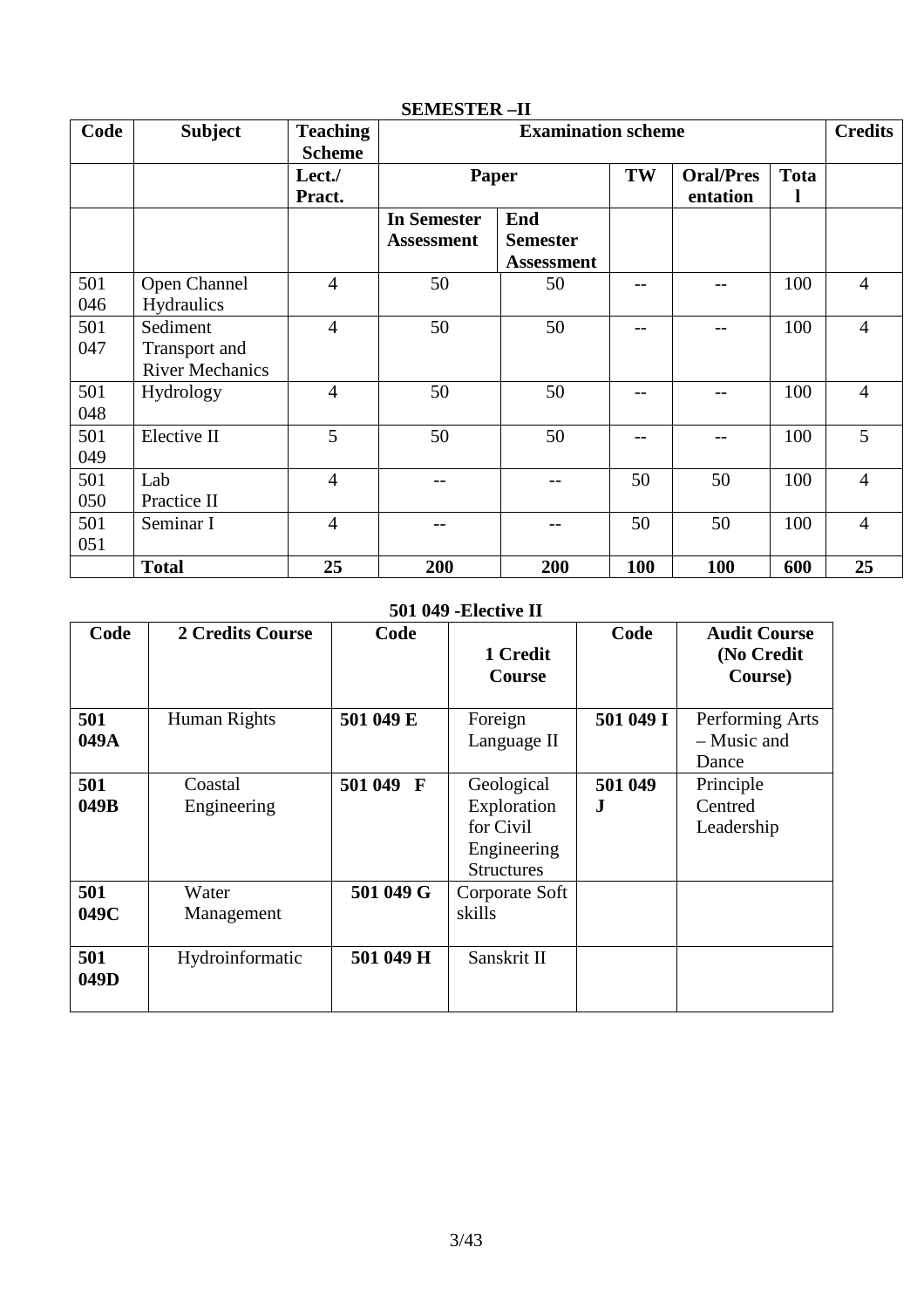# **SEMESTER –III**

| Code       | <b>Subject</b>             | <b>Teaching</b><br><b>Scheme</b> |                                         |                                             | <b>Credits</b> |                              |             |                |
|------------|----------------------------|----------------------------------|-----------------------------------------|---------------------------------------------|----------------|------------------------------|-------------|----------------|
|            |                            | Lect./<br>Pract.                 | Paper                                   |                                             | TW             | <b>Oral/Pres</b><br>entation | <b>Tota</b> |                |
|            |                            |                                  | <b>In Semester</b><br><b>Assessment</b> | End<br><b>Semester</b><br><b>Assessment</b> |                |                              |             |                |
| 601<br>052 | Dam<br>Engineering         | 4                                | 50                                      | 50                                          |                |                              | 100         | $\overline{4}$ |
| 601<br>053 | Optimization<br>Techniques | $\overline{4}$                   | 50                                      | 50                                          |                |                              | 100         | $\overline{4}$ |
| 601<br>054 | Elective III               | 5                                | 50                                      | 50                                          |                |                              | 100         | 5              |
| 601<br>055 | Seminar II                 | $\overline{4}$                   |                                         |                                             | 50             | 50                           | 100         | $\overline{4}$ |
| 601<br>056 | Project<br>Stage I         | 8                                |                                         |                                             | 50             | 50                           | 100         | 8              |
|            | <b>Total</b>               | 25                               | 150                                     | 150                                         | 100            | 100                          | 500         | 25             |

**601 054--Elective III** 

| Code       | 2 Credits<br><b>Course</b>                     | Code       | 1 Credit<br>Course   | Code      | <b>Audit Course</b><br>(No Credit Course) |
|------------|------------------------------------------------|------------|----------------------|-----------|-------------------------------------------|
| 601 054--A | Ground Water<br>Modelling                      | 601 054--E | Project<br>Funding   | 601 054H  | Chess                                     |
| 601 054--B | Closed<br><b>Conduit Flow</b>                  | 601 054--F | Foreign<br>Language  | 601 054 I | Abacus                                    |
| 601 054--C | Integrated<br>Water<br>Resources<br>Management | 601 054--G | Rural<br>Engineering |           |                                           |
| 601 054--D | Climate<br>Change                              |            |                      |           |                                           |

# **SEMESTER –IV**

| Cod | <b>Subject</b>       | <b>Teaching</b> | <b>Examination scheme</b> |     |               |              |    |
|-----|----------------------|-----------------|---------------------------|-----|---------------|--------------|----|
| e   |                      | <b>Scheme</b>   |                           |     |               |              |    |
|     |                      | Lect./          | Paper                     | TW  | Oral          | <b>Total</b> |    |
|     |                      | Pract.          |                           |     | /Presentation |              |    |
|     |                      |                 | $\sim$ $\sim$             |     |               |              |    |
| 601 | Seminar III          |                 | $- -$                     | 50  | 50            | 100          |    |
| 057 |                      |                 |                           |     |               |              |    |
| 601 | <b>Project Stage</b> | 20              | --                        | 150 | 50            | 200          | 20 |
| 058 | $\mathbf{I}$         |                 |                           |     |               |              |    |
|     | <b>Total</b>         | 25              | $\sim$ $\sim$             | 200 | 100           | 300          | 25 |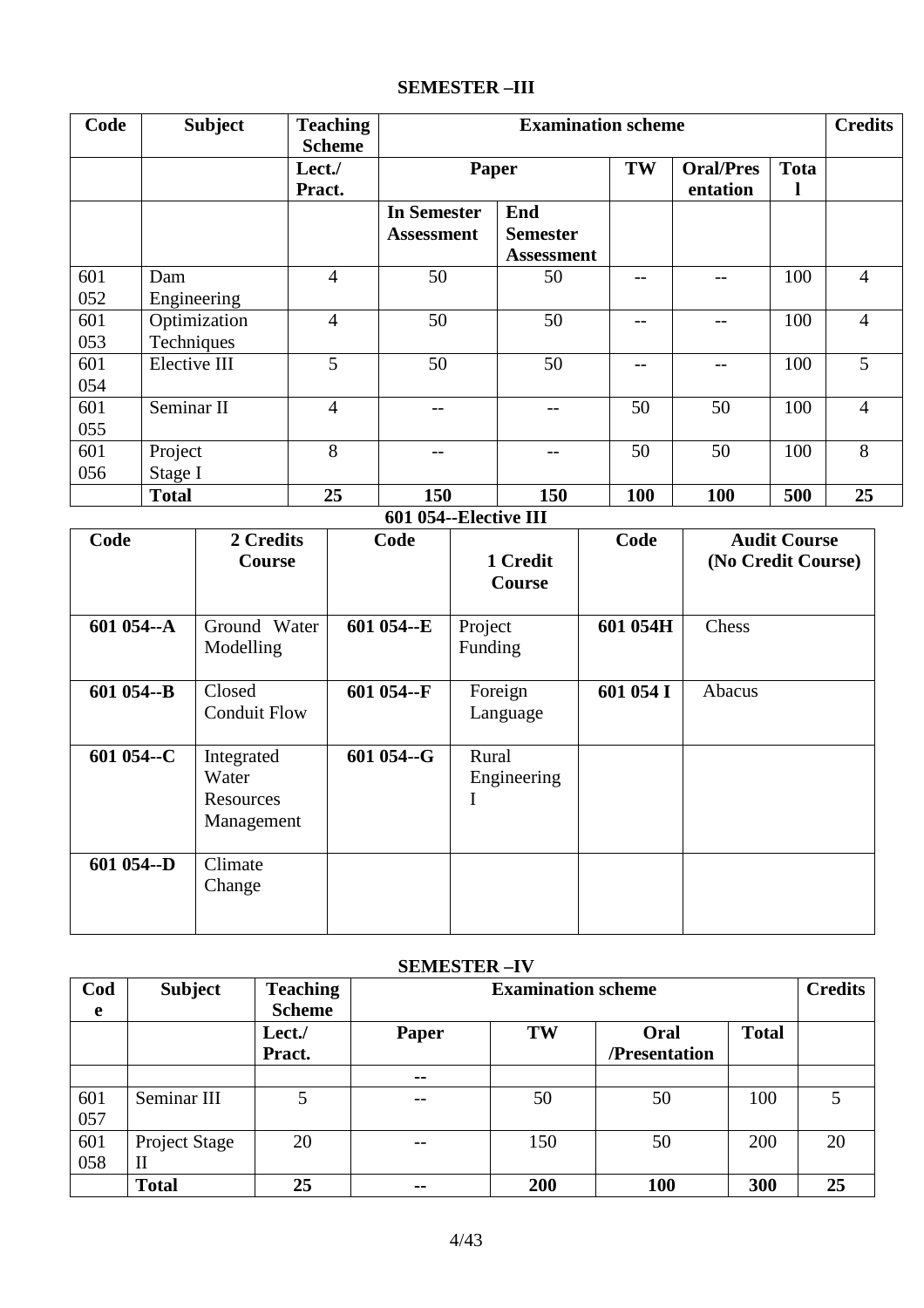#### **UNIVERSITY OF PUNE M.E. (Civil) (Hydraulics) Semester I**

#### **501 041 Fluid Mechanics**

Teaching Scheme : Examination Scheme: Lectures :4 Hrs./Week Theory Paper : 100 Marks In Semester Assessment: 50 marks Credits : 4 End Semester Assessment: 50 marks Duration of end semester exam. 3 hrs.

# **Module 1**

# **Basics**

Revision of concepts in basic Fluid Mechanics such as classification of flows, Equation of continuity for three dimensional flow in Cartesian co-ordinates, equation of continuity for one-dimensional flow along a streamline, types of motion, rotational and irrotational motion, velocity potential, stream function and flow net, Euler's equation of motion along a streamline and its integration, Bernoulli's equation

(Numerical Problems should not be asked on unit No.1)

# **Module 2**

# **Kinematics of Flow**

 Continuity Equation in polar and cylindrical coordinates, solving laplace's equation by graphical & relaxation method.

### **Module 3**

 Conformal mapping. Standard two dimensional flow pattern, source, sink, doublt and their combination.

#### **Module 4**

# **Laminar Flow**

 Navier strokes equation-derivation, exact flow between parallel plates-it's exact solution. flow near an oscillating plate & suddenly accelerated plate.

# **Module 5**

# **Boundary Layer Theroy**

 Development of boundary layer on a flat plate nominal, displacement, momentum, energy thicknesses, laminar, transitional and turbulent boundary layer, laminar sub layer, Local and mean drag coefficients.

#### **Module 6**

 Karman's momentum integral equation, Karman Pohlhausen's solution, Boundary layer separation. **Module 7** 

# **Turbulent Flow**

a)Reynold's equation of motion, typical solution, Energy and Momentum equation

b)Statistical theory of turbulence, Isotropic and homogeneous turbulence, probability density function. **Module 8** 

# **Principles of Compressible Flow**

(a)Compressible fluid flow-fundamental equation, continuity equation, energy

equation, velocity of propagation. Pressure, density and temperature in terms of Mach No,

(b)Normal shock in one dimensional compressible flow & compressible flow around immersed bodies.

#### **Reference Books**

1**.** Hydraulic Engineering---Roberson, Wiley India

- 2..Fluid Mechanics through Problems by R.J.Garde, New Age International Publishers
- 3. Applied Hydrodynamics H.R. Vallentine, ELBS Publication
- 4. Fluid Mechanics-Grade & Mirajgaonkar
- 5. Fluid Mechanics-Victor L Streeter & E.B. Wylie, Mc-Graw Hill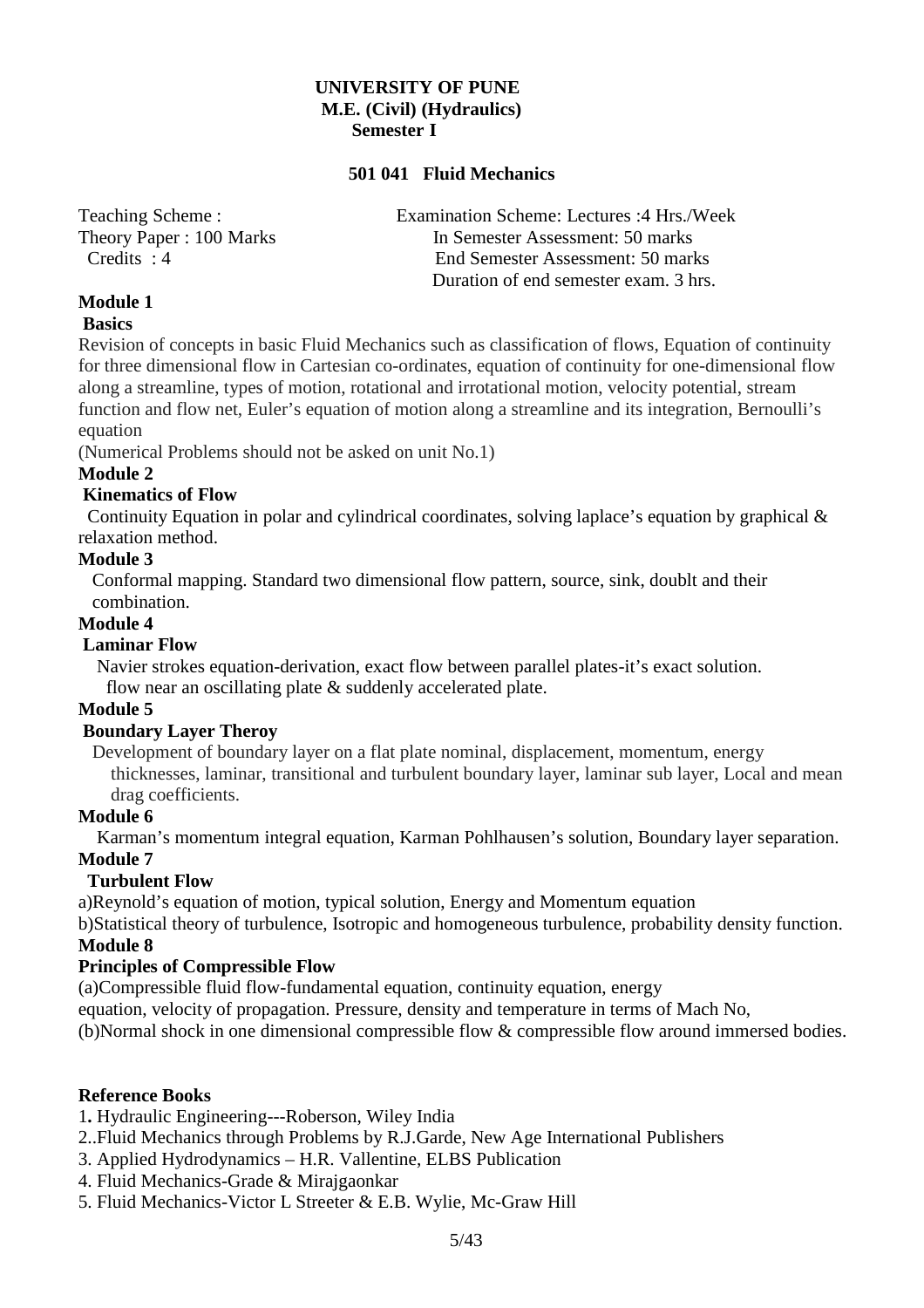- 6. Viscous Fluid Flow-Frank M White, Mc-Graw Hill
- 7. Boundary Layer Theory- H. Schlichting, Springer New-York 2000
- 8. Fluid Mechanics-Frank M White, Mc-Graw Hill
- 9. Fluid Mechanics-Fundamentals and Applications- Cengel and Cimbala, McGraw- Hill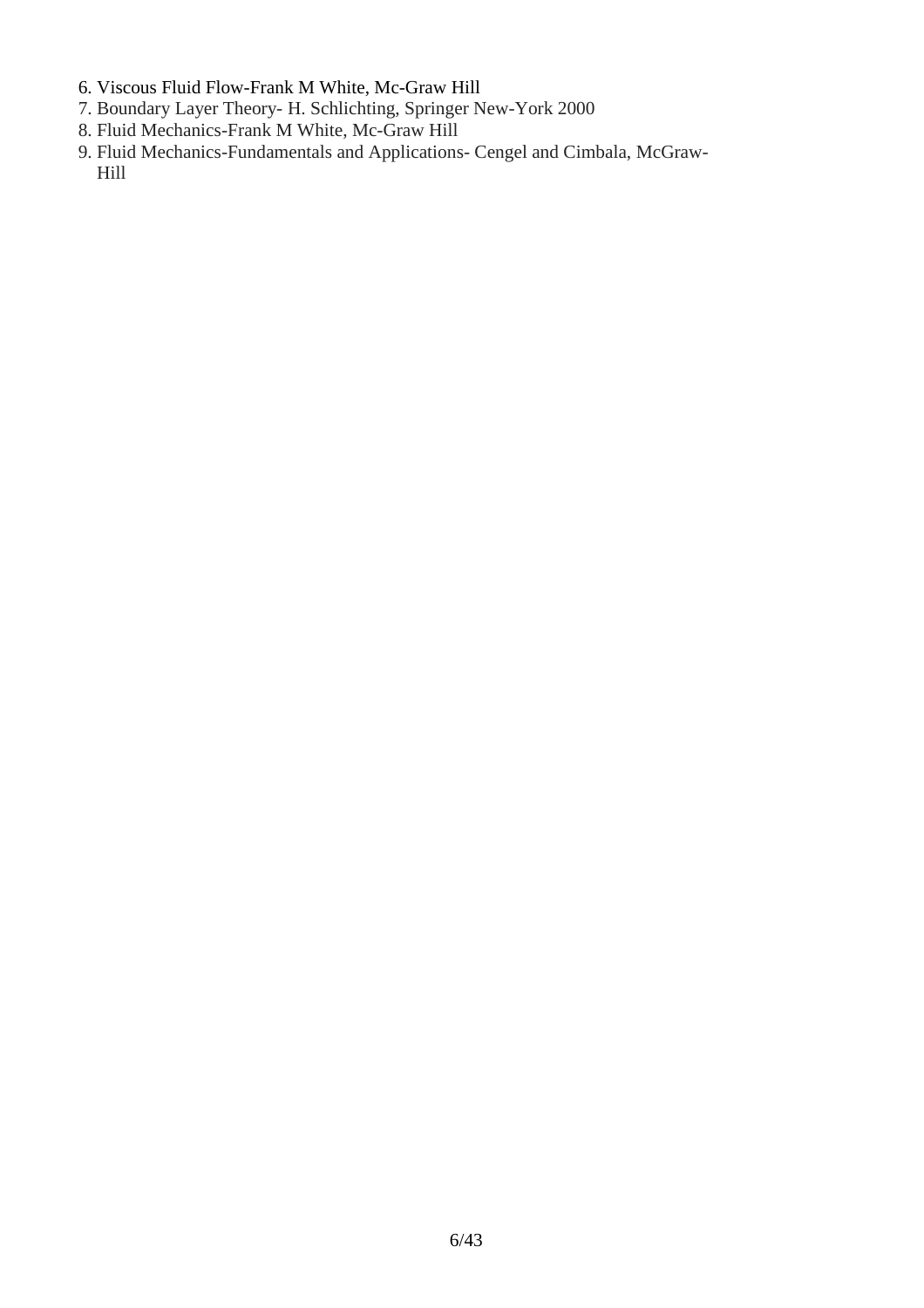#### **UNIVERSITY OF PUNE M.E. (Civil) (Hydraulics) Semester I 501 042 Irrigation and Drainage**

Teaching Scheme : Examination Scheme: Lectures :4 Hrs./Week Theory Paper : 100 Marks In Semester Assessment: 50 marks

 Credits : 4 End Semester Assessment: 50 marks Duration of end semester exam.: 3 hrs.

# **Module 1**

# **Soil Water Relationships**

Water storage zones and relative equilibrium states, flow of water in saturated and unsaturated soil, soil moisture determination. Water-Soil Plant Relationships : Evaporation, transpiration, consumptive use .

# **Module 2**

# **Soil Salinity**

Salinity and Alkalinity in irrigated soil , Soil Erosion and conservation

### **Module 3**

# **Irrigation Systems**

Drip Irrigation: General concept, advantages, disadvantages, elements, design concepts.

### **Module 4**

Lift Irrigation: General concept, elements of lift irrigation schemes, design consideration involved in intake well, jack well, rising main, distribution system, concept of cost economics.

# **Module 5**

 Sprinkler Irrigation: General concept, advantage and disvantages, components of the system, types of sprinklers, design concept.

### **Module 6**

# **Traditional Systems**

Command area, development, onfarm structures, water supply to fields-rotation warabandi.

#### **Module 7**

# **Canals**

Canal outlets for flow regulation. , Canal Automation

#### **Module 8**

# **Drainage of Irrigated Land**

Need and purpose of drainage, water loging, design and construction of drainage systems, Ministry of agriculture- WMD recommendations.

# **Reference Books**

1 Irrigation, Water Resources & Water Power Engineering, P.N. Modi

2.Irrigation-Theory and Practice-A.M.Michael-- Vikas Publishing House, Pvt Ltd.

3. Irrigation Engineering Theory & Design – R.S. Varsheny.

4. Ground hydrology--Todd, Wiley India**.**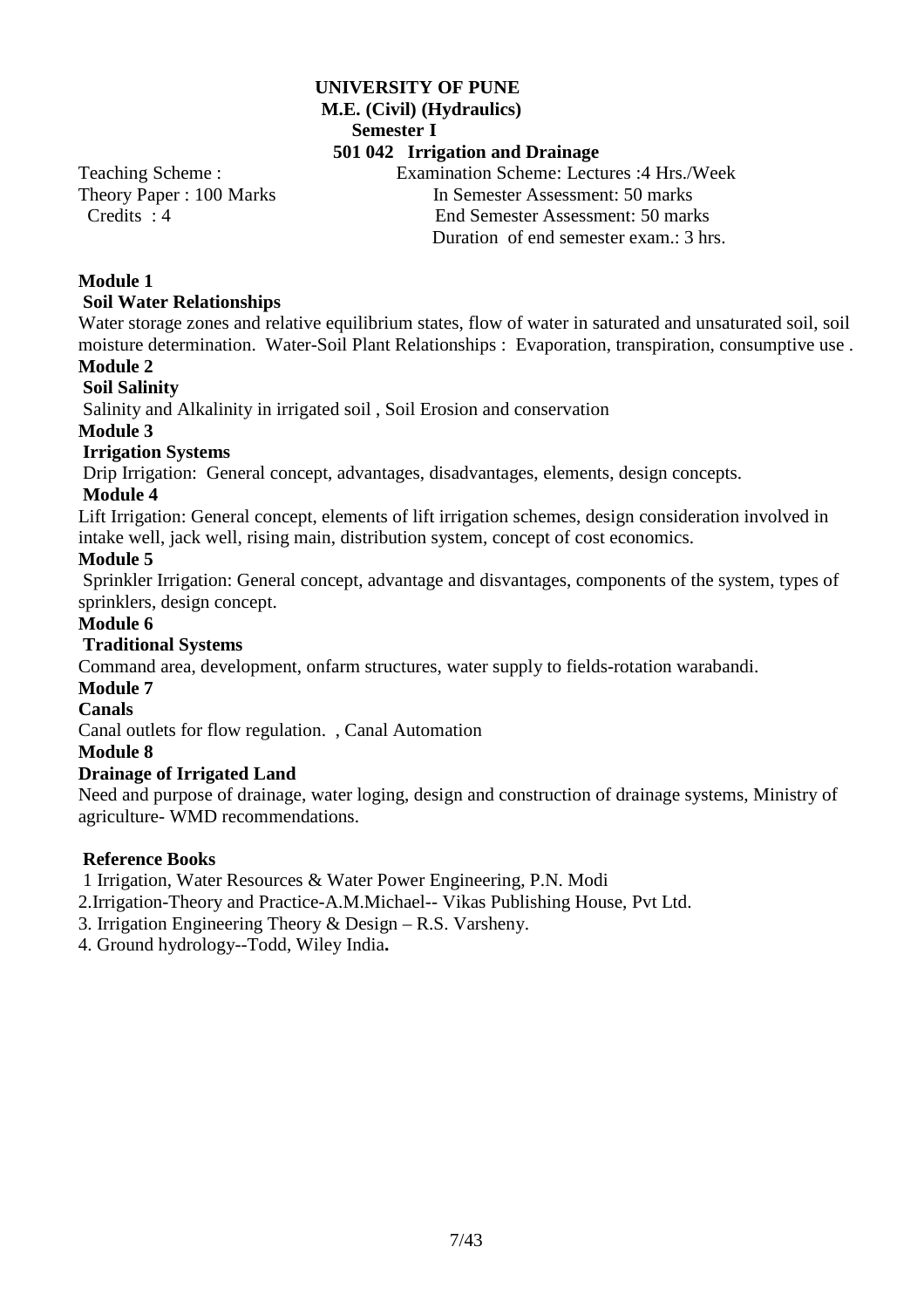# **UNIVERSITY OF PUNE**

#### **M.E. (Civil) (Hydraulics)**

 **Semester I** 

# **501 043 Planning and Management of Water Resources**

Teaching Scheme : Examination Scheme: Lectures :4 Hrs./Week Theory Paper : 100 Marks In Semester Assessment: 50 marks Credits : 4 End Semester Assessment: 50 marks Duration of end semester exam.: 3 hrs.

# **Module 1**

### **Introduction**

Objectives: of water resource planning and management, its Necessity, Aspects of water resources planning, water resource development; needs and opportunities; social goals

# **Module 2**

# **Characteristics**

Spatial and temporal characteristics of water resources, constraints for its development like nonreversibility; planning region and horizon.

# **Module 3**

# **Economic Planning**

Cost benefit studies of single and multipurpose projects– multi objective planning models, financial analysis of water resources projects, allocation of cost of multipurpose projects; repayment of cost.

# **Module 5**

# **Water Demand**

Demand for drinking water; irrigation, hydropower; navigational; planning for flood control.

### **Module 6**

### **Management of Water Resources**

Characteristics and functions of reservoir; reservoir sedimentation; conservation storage; conflict among uses, Reservoir operation studies - effect on river regime; long term simulation; reliability; resiliency and vulnerability assessment

# **Module 7**

Management of Ground-Water Resources, Ground water evaluation; conjunctive use of surface and ground water.

#### **Module 8**

#### **Economics**

Discounting techniques; benefit cost parameters; estimation of benefits and costs; appraisal criteria; social benefit cost analysis. Basin planning; inter-basin transfer of water

#### **Reference Books**

1. James, L .D., and Lee, R. R., "Economics of Water Resources Planning", Mc Graw Hill.

- 2. Principles of Water Resources planning-by Goodman.
- 3. Water Resources System Planning by M.C. Chaturvedi.
- 4. Water Resources Planning and Management by-O.J. Helwege.
- 5. Water Management System Application-A.K. Biswas
- 6. Water resource Engineering- Linsley and Franzini, Mc Graw-Hill
- 7. Water resources planning and management- Grafton and Hussey, Cambridge Uni. press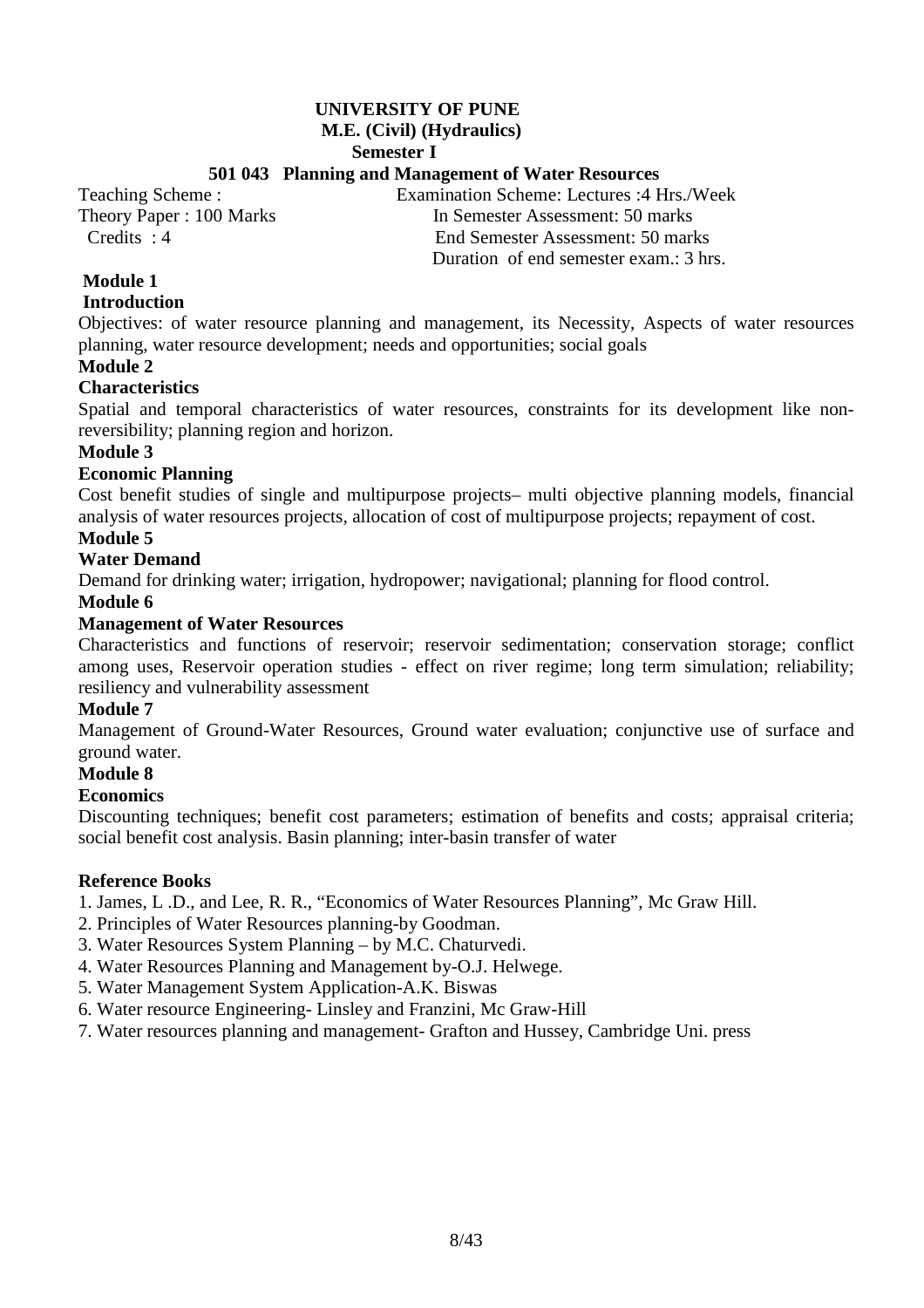# **University of Pune M.E. (Civil) (Hydraulics)--2013Course Semester I**

#### **501 004 : Research Methodology**

**Teaching Scheme Examination Scheme Lectures: 4 hours/week 11 Mars 20 Mars 20 Mars 20 Mars 20 Mars 20 Mars 20 Mars 20 Mars 20 Mars 20 Mars 20 Mars 20 Mars 20 Mars 20 Mars 20 Mars 20 Mars 20 Mars 20 Mars 20 Mars 20 Mars 20 Mars 20 Mars 20 Mars 20 Mars 20 Mar Credits 4 End Sem. Exam. : 50 marks Duration of End Sem.Exam:3Hrs** 

# **Module1:**

**Introduction to Research** ,Meaning of research ,types of research, process of research, Sources of research problem, Criteria / Characteristics of a good research problem, Errors in selecting a research problem, Scope and objectives of research problem, formulation of research hypotheses**.** Search for causation

### **Module 2:**

**Developing a Research Proposal** Format of research proposal, Individual research proposal, Institutional research proposal,Significance,objectives,methodology,Funding for the proposal,Different funding agaencies.Framework for the planning

### **Module 3:**

**Literature survey-** Definition of literature and literature survey, need of literature survey, sources of literature, elements and objectives of literature survey, styles of literature survey, and strategies of literature survey.

# **Module 4:**

 **Data collection ,Measuring,Sampling and Scaling—**Classification of data, benefits and drawbacks of data, evaluation of data,qualititative methods of data collection, methods of qualitative research, Sampling,sample size,sampling strategy,attitude measurement and scaling, types of measurements, criteria of good measurements, classification of scales.

#### **Module 5:**

**Preliminary data analysis-** Testing of hypothesis- concepts and testing , analysis of variance techniques, introduction to non parametric tests.Valedity and reliability,Approaches to qualitative and quantitative data analysis,

#### **Module 6:**

**Advanced data analysis techniques-**Correlation and regression analysis, Introduction to factor analysis, discriminant analysis, cluster analysis, multidimensional scaling, Descriptive statistics, Inferential statistics,Mutidimentional measurement and factor analysis

# **Module 7:**

**Report writing—**Need of effective documentation, importance of report writing, types of reports, report structure, report formulation,Plagirism.

#### **Module 8:**

**Presentation of research---**Research briefing, presentation styles, impact of presentation, elements of effective presentation, Writing of research paper, presenting and publishing paper, patent procedure,

#### **Reference Books:**

- 1**.** Research Methodology: concepts and cases—Deepak Chawla and Neena Sondhi,Vikas Publishing House Pvt.Ltd. (ISBN 978-81-259-5205-3)
- 2.Research Methods for Business—Sekaran Uma and Rogure Boudie—Wiley,India
- 3. Research Methodology: Methods and Trends', by Dr. C. R. Kothari--- New Age International Publishers.
- 4.Research Methods in Education---Louis Cohen,Manion,Morrison---Routledge(Taylor &Francis Group) / -- Cambridge University Press India Pvt. Ltd.-ISBN-978-0-415-58336-7
- 5. Research Methodology: An Introduction' by Wayne Goddard and Stuart Melville
- 6. Research Methodology: A Step by Step Guide for Beginners', by Ranjit Kumar
- 7. Research in Education---John Best and James Kahn,Prentice Hall of India Pvt.Ltd.
- **e-Resource---For class room ppts---www.wileyeurope.com/college/sekaran**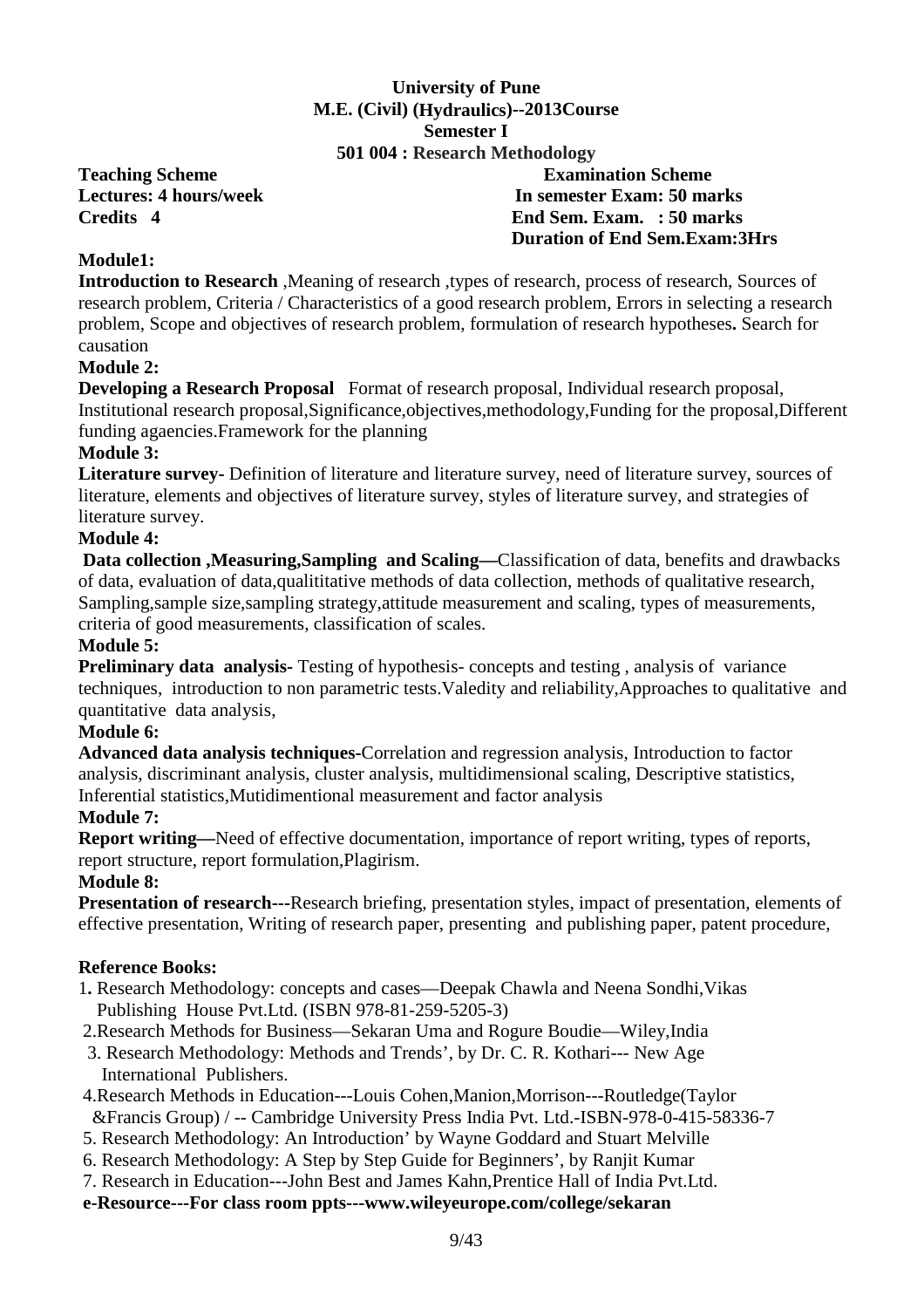# **University of Pune M.E. (Civil) (Hydraulics)--2013Course Semester I 501 044 : Elective –I**

# **Teaching Scheme Examination Scheme Lectures: 5 hours/week In semester Exam: 50 marks Credits 5 End Sem. Exam. : 50 marks Duration of End Sem.Exam:3Hrs**

**Select any combination having total of 5 credits from following technical / interdisciplinary courses 501 044 Elective I** 

| <b>SUL 044 EIECUVE L</b> |                                                                              |                    |                                      |                 |                                                       |  |  |  |  |
|--------------------------|------------------------------------------------------------------------------|--------------------|--------------------------------------|-----------------|-------------------------------------------------------|--|--|--|--|
| Code                     | 2 Credits<br><b>Course</b>                                                   | Code               | <b>1 Credit Course</b>               | Code            | <b>Audit Course</b><br>(No Credit Course)             |  |  |  |  |
| 501 044A                 | Cyber Security /<br>Information<br>security                                  | 501 044<br>F       | Economics & Finance<br>For Engineers | 501<br>044<br>K | Mass communication,<br>Photography and<br>Videography |  |  |  |  |
| 501 044B                 | Computational<br>Methods                                                     | 501 044<br>G       | Foreign Language -I                  | 501<br>044<br>L | <b>Yoga</b> and Meditation                            |  |  |  |  |
| 501 044C                 | Energy and<br>Environment                                                    | 501 044<br>$\bf H$ | <b>Engineering Ethics</b>            |                 |                                                       |  |  |  |  |
| 501 044D                 | Hydropower                                                                   | 501 044            | Intellectual<br>Property<br>Rights   |                 |                                                       |  |  |  |  |
| 501 044E                 | <b>Remote Sensing</b><br>and GIS for<br><b>Water Resources</b><br>Management | 501 044<br>J       | Sanskrit-I                           |                 |                                                       |  |  |  |  |

# **501 044 –A-Elective I - Cyber Security / Information security (2Credits course)**

#### **Module1**

**Basic Concepts of Technology and Law***:* Basics of Information Technology, Basics of Indian Legal System, Information Technology Act 2000 (Amended), Relevant Amendments in all other laws.E-Contract**:** The essence of digital contracts, Law of Contract, Construction of E-contracts, Issues of security, Employment contracts, Consultant Agreements and Digital signature

#### **Module2**

**Intelligent Property Issues in Cyber space:** Doman names and related issues, Copyright in digital media, Patents in cyber world.

**Rights of Neitzens and E- Governance:** Privacy and freedom issues in cyber world, E-Governance, Cyber crimes and Cyber laws.

### **Module 3**

**Information Security Fundamentals:** Background, Importance, Statistics, National and International Scenario, Goals of security, Confidentiality, Privacy, Integrity, Non-repudiation, Availability.

Essentials of computer security - Sources of security threats – Intruders, Viruses, Worms and related threats - Threat identification - Threat analysis - Vulnerability identification and Assessment.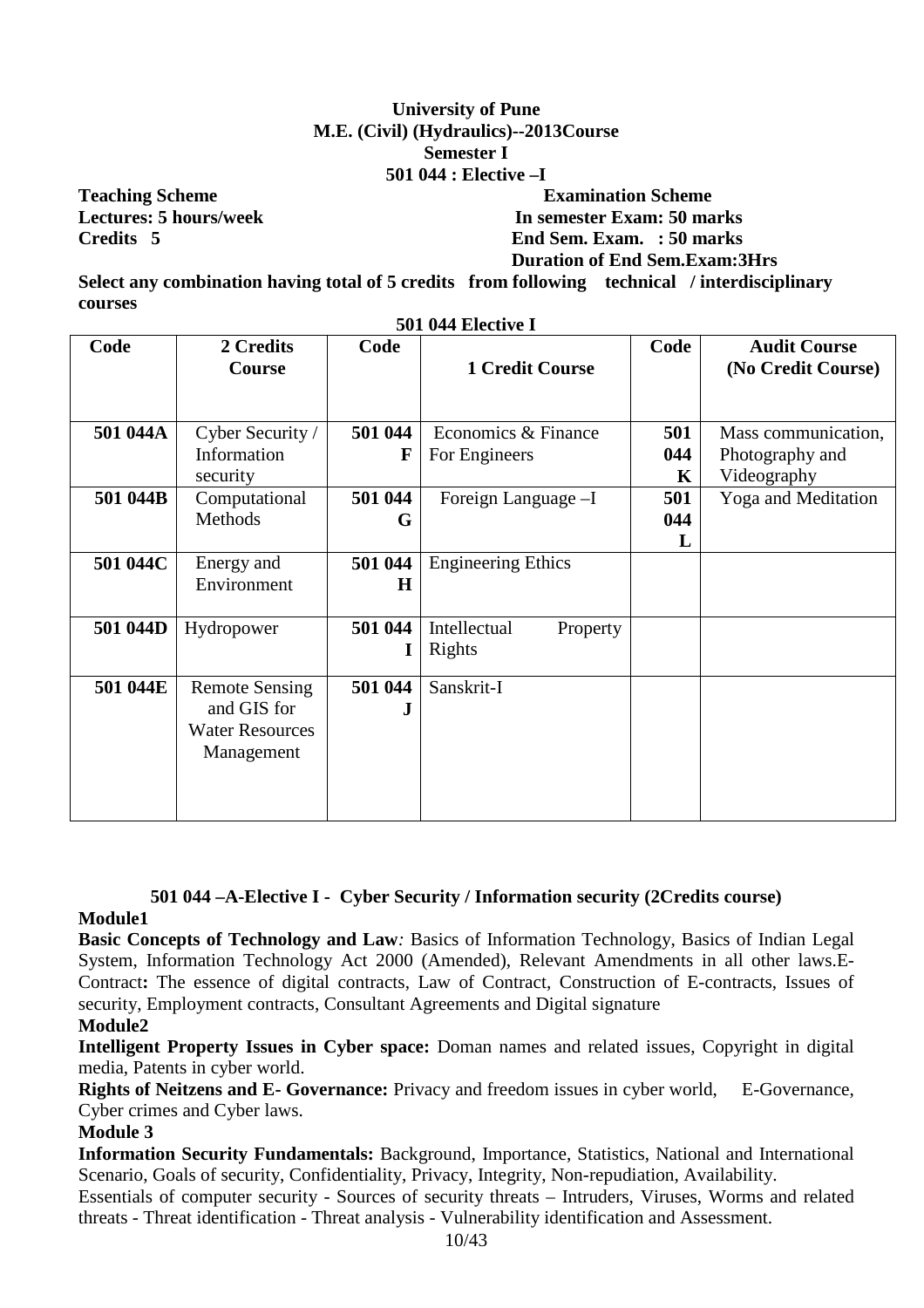**Security Investigation:** Need for Security, Business Needs, Threats, Attacks, Legal, Ethical and Professional Issues

# **Access Control, Intrusion Detection and Server Management, Firewalls:**

Overview of Identification and Authorization, Overview of IDS, Intrusion, Detection Systems and Intrusion Prevention Systems, User Management, Overview of Firewalls, Types of Firewalls, DMZ and firewall features

**Security Policies and Management:** Security Policy Design, Designing Security Procedures, Risk Management and Assessment Techniques, Security standards, Security Models. Security Management Practices, Security Laws, Information Classification Process, Risk Management, Security Procedures and Guidelines, Business Continuity and Disaster Recovery, Ethics and Best Practices, Security Assurance,

# **Reference Books:**

- 1) Bakshi P M and Sri R K, Cyber and E-commerce Laws, Bharat Publishing House,  $1<sup>st</sup>$  Edn, 2002
- 2) Syed Shakil Ahmed, Rajiv Raheja, A handbook on Information technology: Cyber law and E-Commerce, Capital Law House, 2004
- 3) Rodney D Ryder, Business Process Outsourcing, Date Protection and Information Security, Wadhwa & Co.,  $1<sup>st</sup>$  Edn, 2001
- 4) Vakul Sharma, Information Technology Law and Practice, Delhi Law House, 3<sup>rd</sup> Edn, 2011
- $\overrightarrow{5}$ ) Lipton, K., Cyberspace Law Cases and Materials,  $2^{nd}$  edition. Aspen Publishers. NY: New York, 2006
- 6) Michael E Whitman and Herbert J Mattord, Principles of Information Security, Vikas Publishing House, New Delhi, 2003
- 7) Micki Krause, Harold F. Tipton, Handbook of Information Security Management, Vol 1-3 CRC Press LLC, 2004.
- 8) Michael E Whitman and Herbert J Mattord, Principles of Information Security, Vikas Publishing House, New Delhi, 2003

# **501 044 –B-Elective I - Computational Methods (2Credits course)**

# **Module1**

Numerical differentiation I: Partial differential equation Laplace and Poisson's equation-solution, method of characteristics for solution of initial boundary value problems, relaxation method, its applications related to water resources engineering, Numerical differentiation II.

# **Module2**

Finite Difference, Gaussian elimination and Gauss, Jordan methods, matrix inversion, Gauss seidel method – Nonlinear equations – Regula falsi and Newton- Raphson methods

### **Module3**

# **Statistics and Probability**

Moments, Skewness and Kurtosis, Probability, conditional probability, various theoretical distributions like binomial, normal, log-normal, Poisson, gamma distribution, Pearson type I, II & II distribution test of significance, Gumbel distribution, testing of hypotheses – Large sample tests for mean and proportion, Chi-square test

#### **Module4**

# **Regression and Correlation**

Regression and correlation – rank correlation – multiple and partial correlation – analysis of varianceone way and two way classifications – experimental design – Latin square design, Time series analysis.

#### **Reference Books:**

1.Higher Engineering Mathematics by B. S. Grewal (Khanna Publication, Delhi).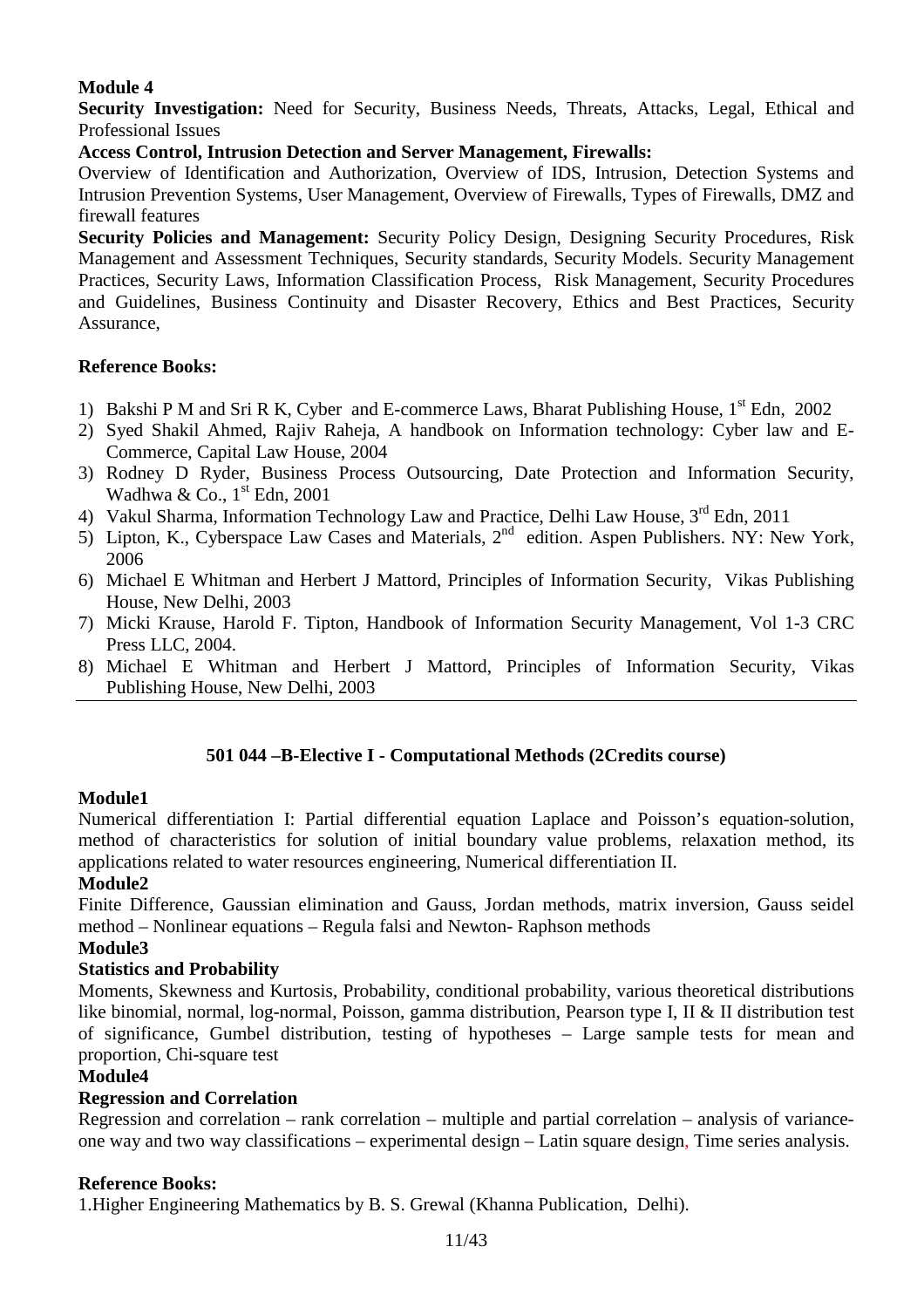- 2.Venkatraman, M.K., Numerical Methods in Science and Engineering, National Publisher Company.
- 3.Numerical Methods by Krishna Raju
- 4.Shanthakumar M.S., Numerical Methods & Analysis
- 5.Gupta, S.C. and Kapur, V.K., "Fundamentals of Mathematical Statistics ", Sultan Chand & Sons, New Delhi, 1999.

6.Computational Fluid Dynamics – Anderson.

7.Computational Fluid Mechanics – Victor L. Street er, Mc-Graw Hill.

# **501 044 –C -Elective I - Energy and Environment (2Credits course)**

# **Module1**

# **Energy Crisis**

Historical events, energy requirement of society in past and present situation, availability and need of conventional energy resources, major environmental problems related to the conventional energy resources, future possibilities of energy need and availability.

**Non-conventional energy sources:** Hydro power plant, tidal energy, biomass energy, wind energy, Hydrogen as a source of energy, energy conversion technologies, their principles, equipment and suitability in context of India. Environmental impacts of these technologies.

# **Module 2**

### **Solar Energy Option**

Sun as source of energy, direct methods of solar energy collection, process of photovoltaic energy conversion, solar energy conversion technologies and devices, their principles, working and application, environmental impacts of solar energy.

**Biomass Energy:** Concept of biomass energy utilization, types of biomass energy, conversion processes, biogas production, biomass gasification process and technologies, environmental impacts of biomass energy. (Including numerical)

# **Module 3**

#### **Energy Storage**

Types of energy storage, devices for sensible and latent heat storage, energy storage in dry batteries, nickel-cadmium batteries, secondary heat storage, chemical storage, environmental consequences of energy storage systems. (Including numerical)

#### **Module 4**

#### **Energy Recovery Systems**

Approaches to waste Energy Utilization, Equipment, Utilization System, objective, principles of heat transfer, Gas to Gas heat transfer, Gas to Liquid heat transfer, Recovery of waste heat in coil coating, Non-conventional liquid fuels, Heat recovery by Cogeneration. (Including numerical)

#### **Reference Books**

- 1. Bewik M.W.M. Handbook of organic waste conversion.
- 2. Bokris J.O. Energy, the solar hydrogen alternative.
- 3. Rai G.D Non-conventional Energy Sources

 **----------------------------------------------------------------------------------------------------------**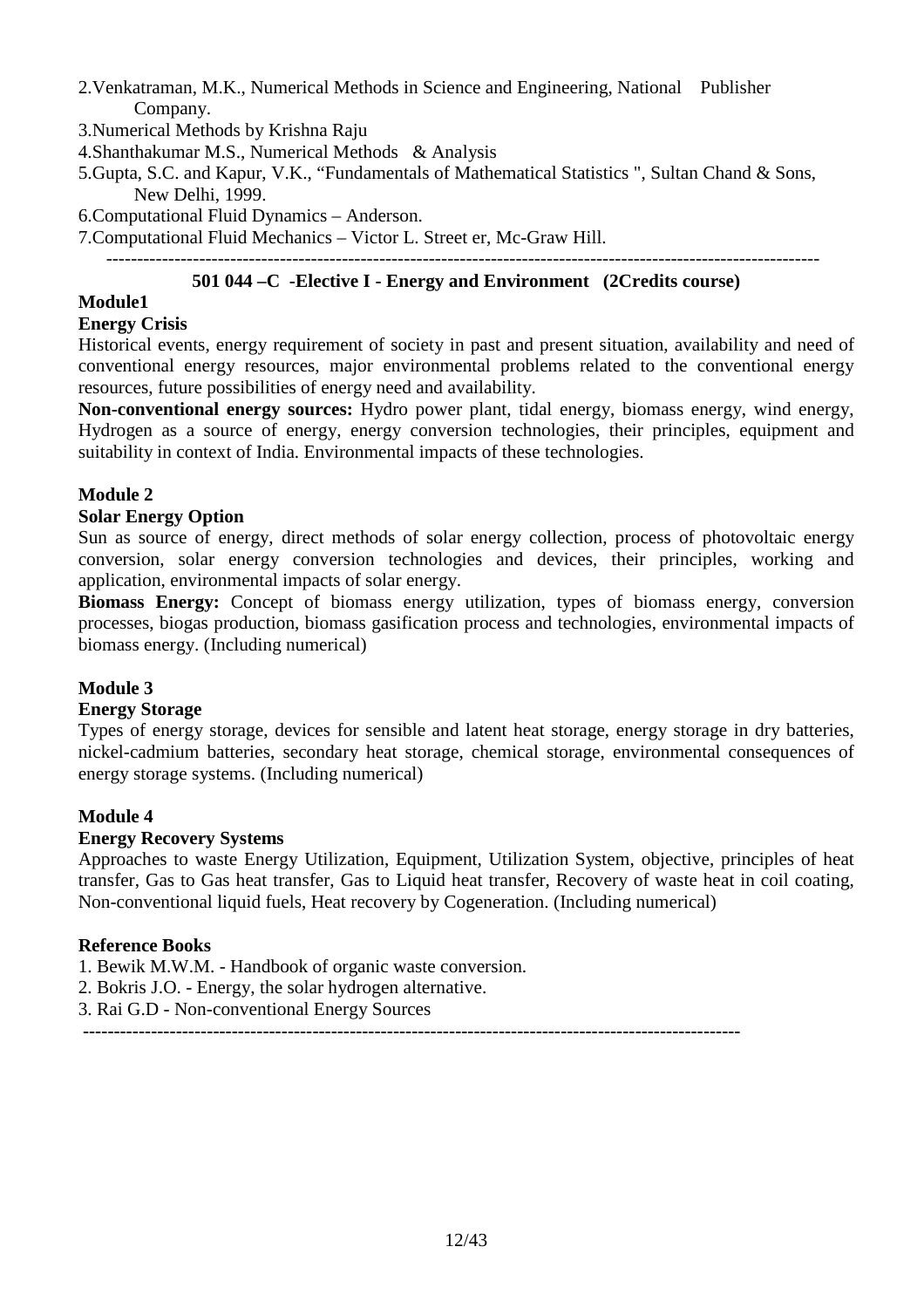# **501 044 –D -Elective I - Hydropower—( 2Credits course)**

# **Module1**

# **Introduction**

Power resources, Need & advantages, Estimation of Hydropower potential. Calculations for estimation of electrical load on turbines. Load factor, peakit demand and utilization factor load duration curve Prediction of load.

# **Module 2**

# **Classification of Hydropower Plant**

General Management of running of river plants. Storage, pondage, diversion, canal plants, valley dam plants. Pumped storage plants, advantages & disadvantages, types. Tidal power plants.

# **Module3**

### **Powerhouse And Penstock**

Components, Structural details of powerhouse, classification, design criteria, water hammer phenomenon, surge tanks, design procedures & details classification, canal surges.

# **Module 4**

# **Turbines**

Selection, classification, Arrangements in powerhouse. Draft tubes, cavitation, governing of turbines. Design principles of impulse & reaction turbines.

### **Reference Books :**

1. Water Power Engineering – M.M. Dandekar and K. N.Sharma, Vikas Publishing House, 2010.

2. Water Power Engineering – R. K. Sharma and T. K. Sharma, S. Chand & Co. Ltd., 2003.

3. Hydro-Power Structures – R. S. Varshney, Nem Chand Publishers, 1977.

### **501 044 –E -Elective I - Remote Sensing and GIS for Water Resources Management (2Credits course)**

# **Module1**

#### **Introduction**

#### Photogrammetry and Cartography

Aerial photography – terms and definitions; Geometry of aerial photographs; Flight planning; Aerial camera; film and filter combinations; Film processing; printing & procurement of aerial photos; Stereoscopy and types of stereoscopes; Photogrammetry; Basics of Analytical & Digital photogrammetry; Photogrammetric mapping & mapping accuracy; Cartography – terms and definitions; Map projections and reference spheroids; Map numbering systems; Base maps and thematic maps; Map legend symbols & border information; Design and layout of maps.

#### **Module2**

# **Remote Sensing & Processing**

Fundamentals of Remote Sensing, Image Interpretation and Advances in Remote Sensing

Physics of Remote Sensing – terms and definitions; Electromagnetic spectrum; radiation laws; Scattering; Reflection; Absorption and Transmission; Platforms and sensors in Remote Sensing; Types of sensors used in R S; Ground truth data in remote sensing; Instruments for ground truth data collection; Aerial photo-interpretation – objectives  $\&$  definitions; Factors affecting image interpretation; Elements of image interpretation; Use of image interpretation keys; Image interpretation techniques and methods of analysis.

#### Digital Image Processing

Digital Images – terms and definitions; Digital image Data formats; Computer Hardware for digital image processing; Basic Statistics used in DIP; Radiometric & Geometric Errors and Corrections in DIP; Image enhancement; Contrast enhancement; Filtering Techniques in DIP; Principal component analysis; Supervised and Un-Supervised Techniques; Accuracy assessment of Classified Data; Image Fusion.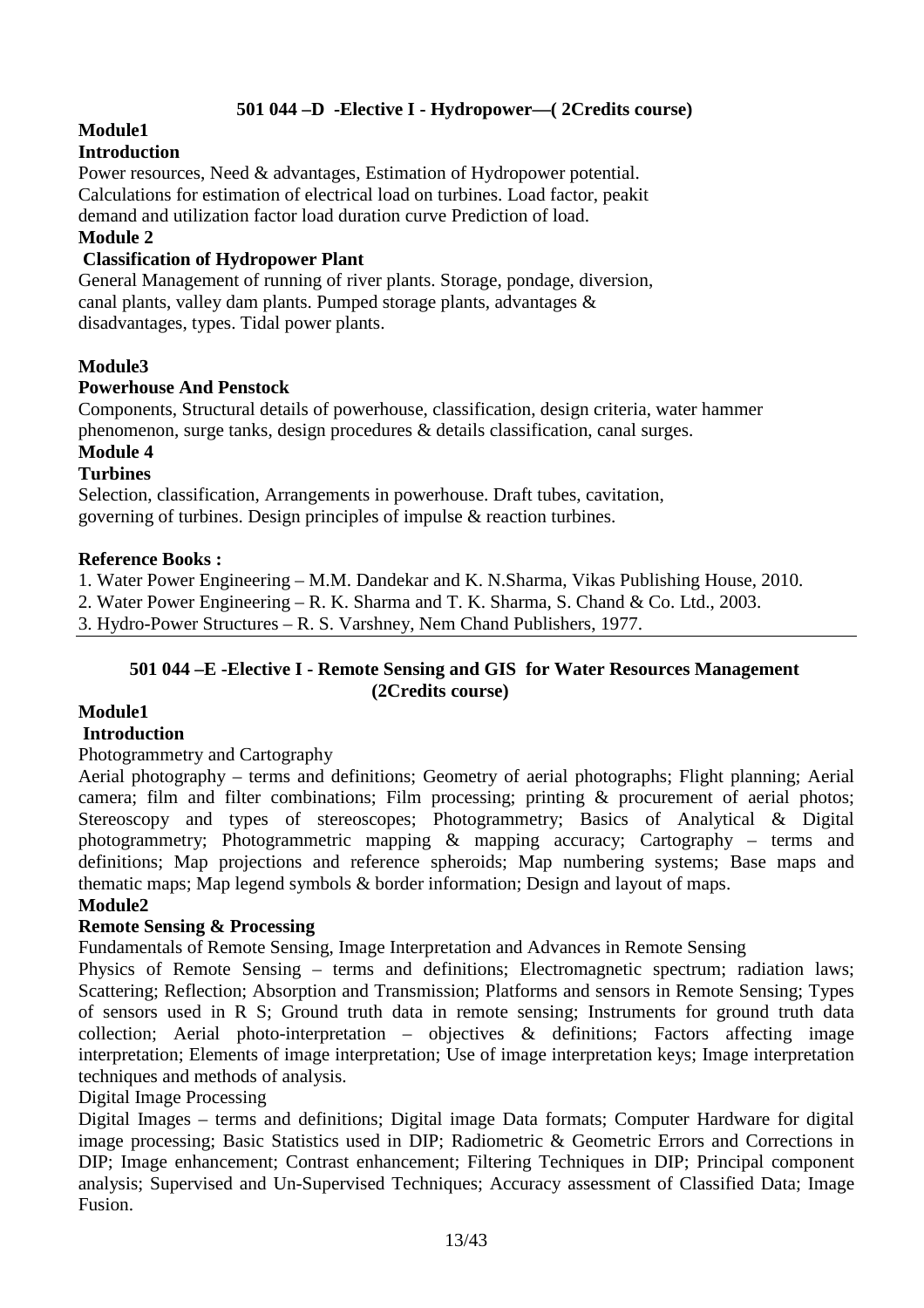# **Module3 GIS- Thematics**

# Geographical Information System

Computer hardware and its components; Data storage & handling in computer data types modern computers; Workstation and personal computers; Components of GIS; Basic terms and definitions; Data handling in GIS; Input Storage; Processing and output data; Geographical data types; Database structures in GIS; Raster and Vector data in GIS; Spatial data Analysis; Global Positioning System-Introduction and definition; GPs satellites and constellation; GPs segments – space segments; Control segments; User segments; GPS signals and codes; GPS receivers; Different mode of measurement and post processing of data; Accuracy of GPS measurement.

Thematic Applications

Hydrological cycle-precipitation-types of precipitation; analysis of precipitation data; Methods of estimating average rainfall using GIS; Runoff estimation; Advantages of water balance study; water balance components; methods of estimating Evapotranspiration soil moisture; water balance computation; Types of erosion, transpiration and deposition of sediment; soil loss estimation methods; Concept of watershed management; watershed work plans; watershed management programmes; cost benefit studies; role of remote sensing and GIS in watershed management.

### **Module4**

# **Applications**

Water Resources Management & Development Management: Flood Risk Zone Mapping and Flood Damage Assessment; Flood Frequency Analysis; Drought Monitoring; Satellite Based Drought Information; Irrigation Water Management; Mapping and Evaluation of Irrigation Command; Site suitability analysis for Water Harvesting Structure.

Development: Reservoir Sedimentation; Impact of River Valley Project on Environment; Water Logging and Drainage; Water Resources Project Planning using Remote Sensing & GIS; Familiarization of Remote Sensing Data Products and Data Ordering; Watershed Conservation Planning and Management.

#### **Reference Books:**

- 1. Fundamentals of Remote Sensing: George Joseph.
- 2. Remote Sensing and Image Interpretation: Lillesand & Keifer.
- 3. Physical aspects of Remote Sensing: PJ Curran.
- 4. Remote Sensing Principles and Interpretation: F.F. Sabins.
- 5. Introduction to Remote Sensing: J.B. Campbell.
- 6. Remote sensing Models and methods for image processing by Robert A. Schowengerdt, second edition, 1997, Academic Press
- 7. Remote sensing & image interpretation Lilleson J.T.M. & Krefer R.W. Wiely, New York.
- 8. Photogrammetry by Sheford.
- 9. Remote sensing in Civil Engineering J.M. Kennie & M.C. Mathews.
- 10. Fundamentals of Cartography, Ramesh, P. A., Concept Publishing Co., New Delhi.
- 11. Mapping and Compilation, Rampal, K.K.,Concept Publishing Co.,New Delhi.
- 12. Basic Cartography, Vol. 1, 2nd ed., Anson, R.W. & Ormeling, F.J., Elsevier Applied Science, Publishers, London.
- 13. http://www.cnr.colostate.edu/class\_info/nr502/lg1/map\_projections/form\_case\_aspect.html
- 14. http://www.cnr.colostate.edu/class\_info/nr502/lg1/map\_projections/developable\_surfaces.html
- 15. Colorado State U.http://www.cnr.colostate.edu/class\_info/nr502/lg1/map\_projections/
- 16. Kang-tsung Change, 2003, Introduction to Geographic Information Systems (2nd Edition), McGraw-Hill Higher Education press.
- 17. Keith C. Clarke, 2003, Getting Started with Geographic Information System (4th Edition), Prentice Hall press.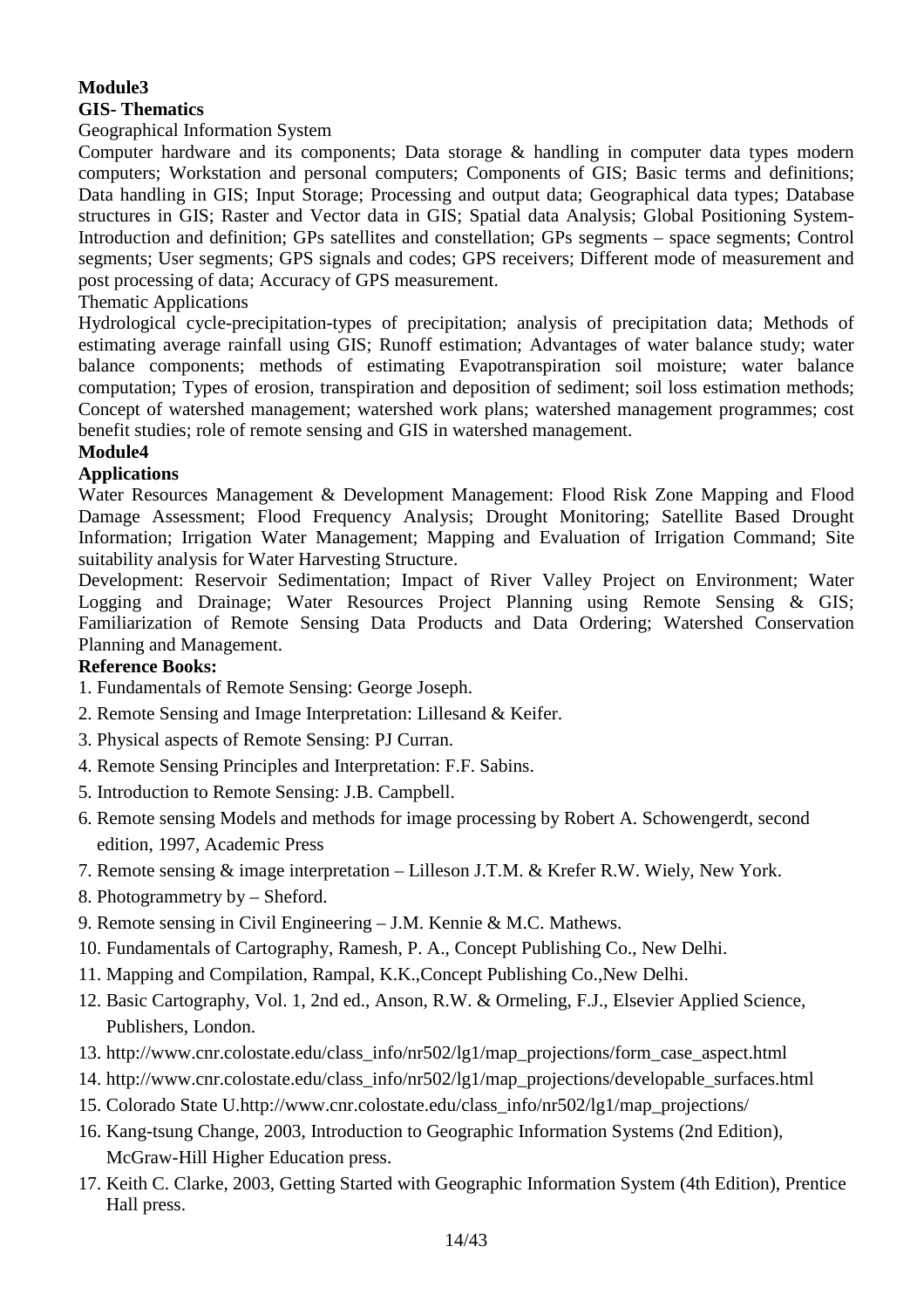# **501 044 –F- Elective –I Economics and Finance for Engineers (1Credit Course)**

#### **Module1:**

 **Introduction & Basics of Economics & Finance:** Meaning & necessity of: Economics, Costing & Finance, History & fundamentals of Economics, Basics of Finance & Accounting, rates of interest, Basics of Financial Statement, Financial Analysis, Inflation, etc.

#### **Module2:**

**Principles of Costing, Estimation & Valuation:** Basics of Costing, activity based costing & case studies, Basics of Estimation & Valuation, present & future values of properties, Profitability & Financial Decisions, Inventory Management

#### **Reference**

1. As specified by the instructor

# **501 044 –G- Elective –I Foreign Language -I (French-I) (1Credit Course)**

#### **Module1:**

 **Introduction:** Glimpse of France, life of French people (Culture, food, etc.), French alphabets, accent, etc., Unit zero of the Text Book (Grammar, Vocabulary, and Lesson), Exercise of Unit zero of Text Book & workbook

#### **Module2:**

**French Lessons:** Brief revision, Unit-1 of the Text Book (Grammar, vocabulary), Unit-1, Lesson 1 of the Text Book, Exercise of Unit-1, Lesson 1 of the Text book & workbook

#### **Reference**

1. Jumelage-I Text Book by Manjiri Khandekar & Roopa Luktuke (Latest edition) 2. Jumelage-I workbook by Roopa Luktuke

#### **501 044 –H- Elective –I Engineering Ethics (1Credit Course)**

#### **Module1:**

**Introduction :** Meaning & scope of Ethics in general & for engineers in particular, Moral obligations and rules in engineering,Categories of moral,Work Culture, Corporate, local & global issues, Rights & responsibilities of Engineers, Conflicts in the profession, Mental Stresses & Emotional Intelligence **Module2:** 

**Code of Ethics for Engineers:** First principles of Engineering Ethics & Ethical terminology, Social Values, Character, considerations for general Individuals, Engineers & the Society, Recommendations of the Professional bodies (Code of Conduct), Introduction to Copyright, IPR (Intellectual Property Right), Plagiarism & Legal issues

#### **Reference**

1.Ethics in Enginerring Practice and Research---Carolin Whitbeck—Cambridge University Press—ISBN—978-1-107-66847-8

#### **501 044 –I- Elective –I Intellectual Property Rights (1Credit Course)**

#### **Module1**

#### **Introduction to Intellectual Property Rights**

Nature of Intellectual Property: Patents, Designs, Trademarks and Copyright. Process of Patenting and Development: technological research, innovation, patenting, development.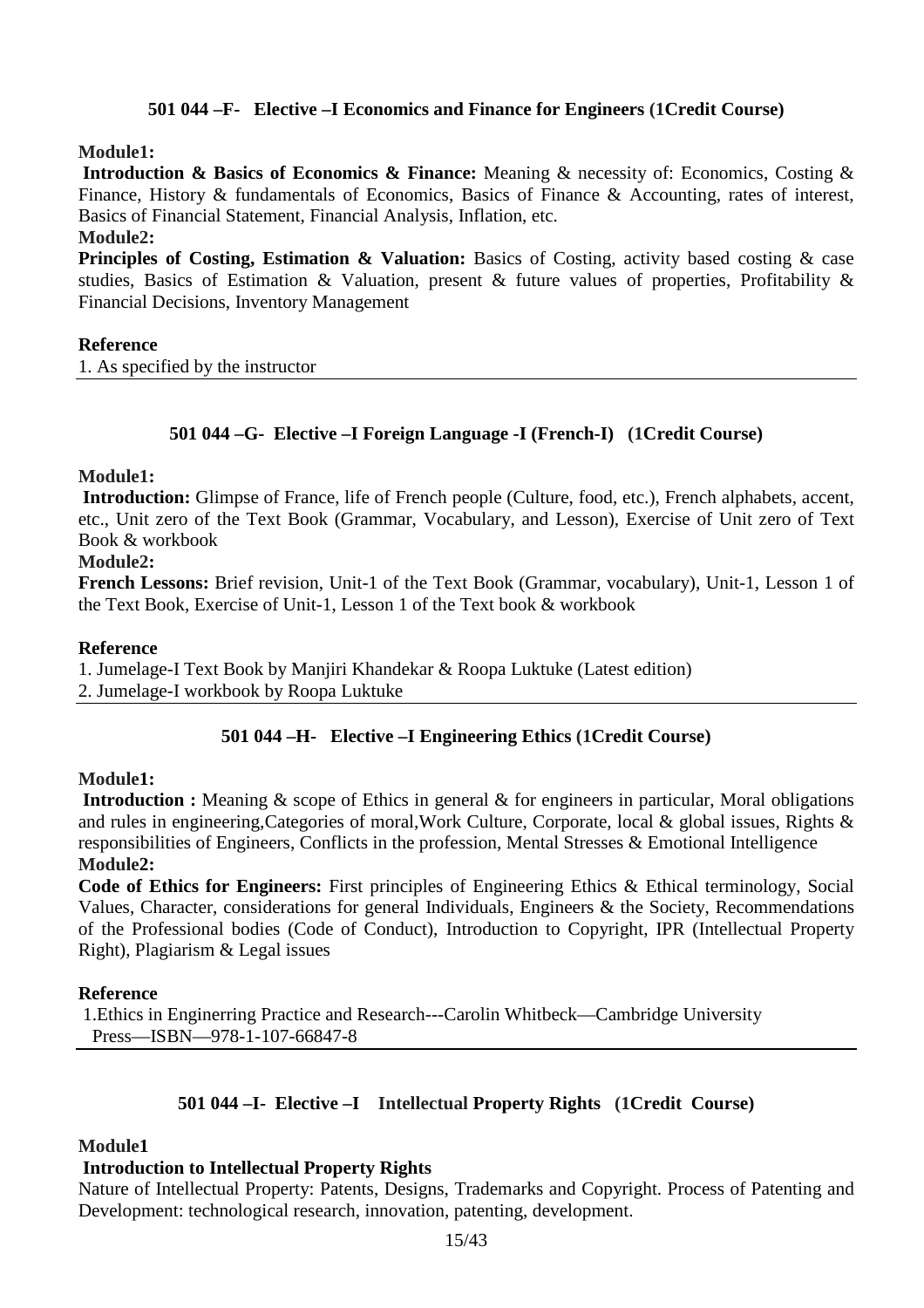### **International Scenario**

International cooperation on Intellectual Property. Procedure for grants of patents, Patenting under PCT.

# **Module2**

#### **Patent Rights**

Scope of Patent Rights. Licensing and transfer of technology. Patent information and databases. Geographical Indications.

#### **Recent Developments in IPR**

Administration of Patent System. New developments in IPR; IPR of Biological Systems, Computer Software etc. Traditional knowledge Case Studies,

#### **Reference Books**

1 Prabuddha Ganguly, " Intellectual Property Rights",Tata Mc-Graw Hill.

2 Halbert, "Resisting Intellectual Property", Taylor & Francis Ltd, 2007

3 Robert P. Merges, Peter S. Menell, Mark A. Lemley "Intellectual Property in New",

### **501 044 –J- Elective –I Sanskrit I (1Credit Course)**

#### **Module 1**

A) Brihat samhita – aadhyay 21: 1 to 15sholkas

B) Brihat samhita – aadhyay 21:– 16 to 30 sholkas

# **Module2**

A) Brihat samhita – aadhyay 21:– 31 to 37 sholkas aadhyay  $22 - 1$ to 7 sholkas B)Brihat samhita – aadhyay 23 : 1 to 9 shlokas

For the entire syllabus students have to prepare these subhashitmalas with their translation, explanation, reasoning behind the each sholka.

#### **References:**

1. Brihatsamhita by Varah Mihira

-------------------------------------------------------------------------------------------------------------------------

# **501 044 –K - Elective –I -- Mass communication, Photography and Videography**

 **(Audit Course—No Credits)** 

#### **Module 1:**

#### **Mass Communication - Theories & methods**

 Concepts and Theories, Communication concepts, Process and Function, Interpersonal & Intra personal, Group behaviour, need for Mass Communication. Relevance of Communication Theories to Practice, Models of Communication, Impact and Effect of Communication Old and new media, Communication Techniques, - Feedback and Evaluation of Communication Effect, Interview and Questionnaires- Method of Data Analysis, use of Information Technology, various methods of mass communication like seminars, conferences, print and digital media, internet, CDs, DVD, movies, Utube, video conferencing.

#### **Module 2 :**

#### **Photography and Videography**

Camera Basics, Still Photography, Lenses, Exposure, Composition, Colour. Shot

Angle, Camera Movement, Light techniques and final printing.

Videography Basics – Video camera –types, mounting. Sound Basics, Film Sound appreciation, Sound Track analysis, Editing Basics, Fragmentation

Juxtaposition: Frame, Shot, Sequence, Scene Time, Pace, Rhythm. Learning basic editing software and primary editing on available/given materials.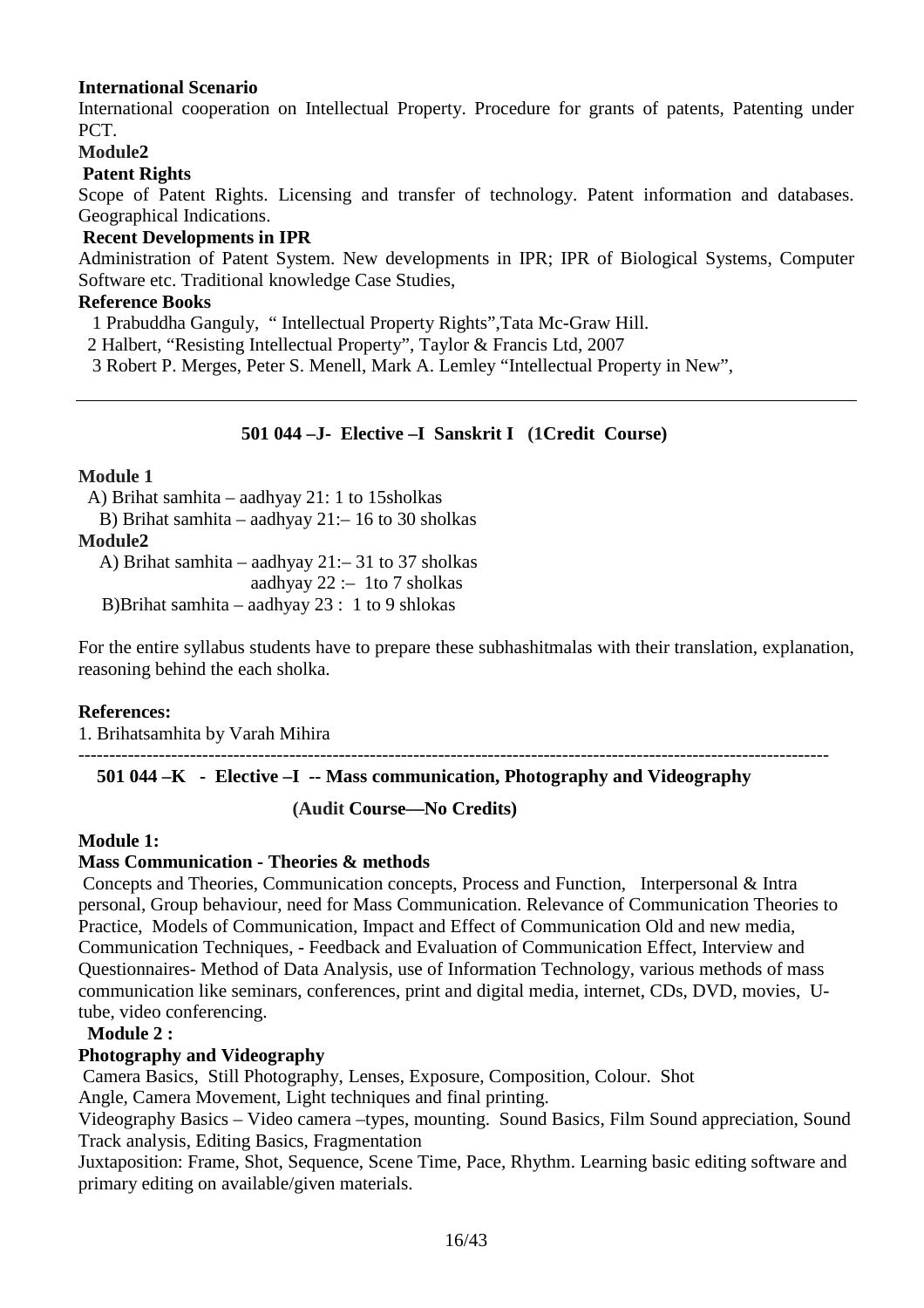# **Reference Books**

- 1 Richard Dimbleby and Graeme Burton, 1995, More than words: An introduction to communication, London: Routledge.
- 2. Melvin L. DeFleur and Everette E. Dennis, 1991, Understanding mass communication, New Delhi: Goyal Saab.
- 3. Marshall McLuhan, 1964, Understanding Media, New York: McGraw –Hill
- 4. Wilbur Schramm, 1964, Mass media and national development, the role of information in developing countries, Stanford: Stanford University Press.
- 5. Holman, Tomlinson, Sound for film and television, Focal Press
- 6. McCormick, Tim and Rumsey, Francis, Sound and recording: An introduction, Focal Press
- 7. Talbot-Smith, Michael, Sound engineering explained*,* Focal Press
- 8. Talbot-Smith, Michael, Sound assistance*,* Focal Press
- 9. Altman, Rick, ed., Sound theory sound practice*,* Routledge Talbot-Smith, Michael, Sound engineer's pocket book, Focal Press
- 10. Truebitt, Rudy and David, Trubitt, Live sound for musicians,
- 11. Hal Leonard Nathan, Julian, Back to basic audio,
- 12. Newnes Yewdall, Lewis, David, Practical art of motion picture sound, Focal Press
- 13. Leider, N., Colby, Digital audio workstation, McGraw-Hill

# **501 044 –L-Elective I Yoga and Meditation (Audit course--No Credit course)**

### **Module 1**

**Yoga:**Sukshma (subtle) yoga techniques, Difference between physical exercises and yogasans, Impact of yogasans on human body, benefits of yogasans, Patanjali yoga sutras, Technique of different yogasans like, Trikonasan, Ardhachandrasan, Padmasan, Akarnadhanurasan, Ardhamatsendrasan, Vajrasan, Pachhimottanasan, Bhujangasan, Shalbhasan, Dhanurasan, Naukasan, Makrasan, Pawanmuktasan, Halasan, Sarvangasan, Shavasan, Suryanamaskar( Sun Salutation), Yoga and Food.

# **Module 2**

**Meditation:** Breathing Technique, Pranayam, Benefits of Pranayam, Precautions for Pranayam, Kumbhak, Bandh(Locks), Chakras, Mudra, Technique of Pranayam,Anulom-VilomPranayam, UjjayiPranayam, BhramariPranayam, BhastrikaPranayam, AgnisarPranayam, KapalbhatiPranayam, Meditation(Dhyan).

# **References Books:**

Light on Yoga: by B.K.S. Iyengar, Harper Collins Publishers India

- 1. Light on Pranayama: by B.K.S. Iyengar, Harper Collins Publishers India
- 2. Yoga for Dummies by Georg Feuerstein and larry Payne, Wiley India publishing
- 3. Yoga, Pilates, Meditation & Stress Relief By Parragon Books Ltd
- 4. The Yoga Sutrasby Patanjali, Swami Satchidananda, Integral Yoga Publications
- 5. Meditation Science and Practice by N. C. Panda, D. K. PrintworldPublisher
- 6. YogPravesh by Vishwas VMandlik,YogchaitanyaPrakashan
- 7. Asanand YogVigyan, BhartiyaYogSansthan, Delhi
- 8. PranayamVigyan, BhartiyaYogSansthan, Delhi

# **Reference Web Sites:**

- 1. http://www.artofliving.org/in-en/yoga
- 2. http://www.artofliving.org/in-en/yoga/sri-sri-yoga/sukshma-yoga-relaxation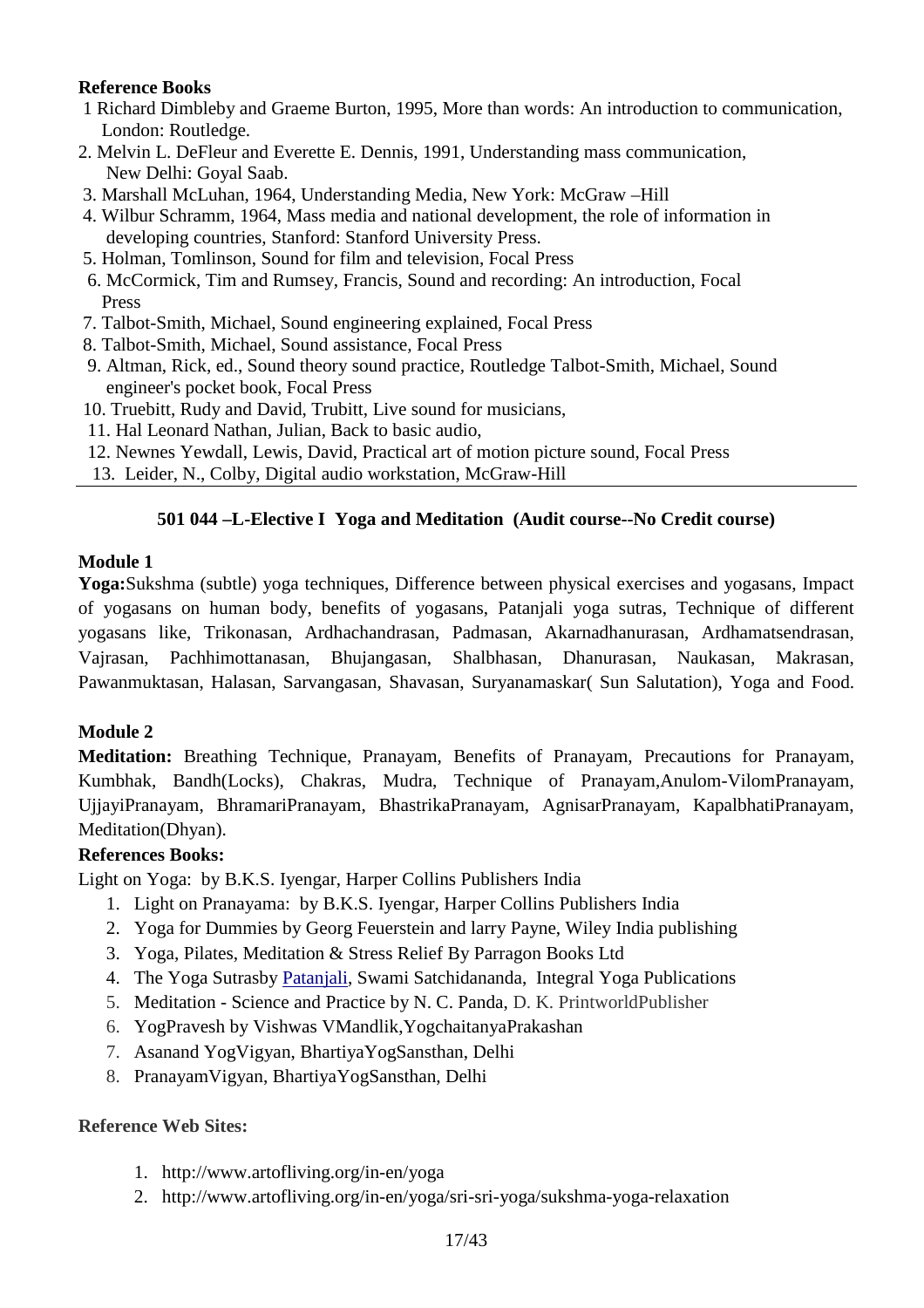- 3. http://www.yogsansthan.org/
- 4. http://www.yogapoint.com/
- 5. http://www.divyayoga.com/
- 6. http://www.yogaville.org/about-us/swami-satchidananda/
- 7. http://www.yogaVision.net
- 8. http://www.swamij.com

#### **University of Pune M.E. (Civil) (Hydraulics)--2013Course Semester I 1Credit =15 Hrs.**

#### **501 045 : Lab. Practice–I**

Lectures: 4 hours/week

Teaching Scheme **Examination Scheme**<br>
Lectures: 4 hours/week **Examination Scheme**<br>
Term work: 50marks **Credits : 4 Oral : 50 marks** 

# **Lab Practice I**

The lab. practice-I will be based on completion of assignments / practicals / reports of site visits, confined to the course in that semester.

- The term work will consist of –
- I) A journal giving details of the following experiments/assignments.
	- 1.Solution of Laplace equation by graphical / relaxation method.
		- 2.Flow past a cylinder/ aerofoil using Wind Tunnel.
		- 3.Growth of a boundary layer along a flat plate using Wind Tunnel.
		- 4Assignment based on reservoir/channel routing using different analysis methods / spread sheet.
		- 5 Case study of optimization of reservoir operations
		- 6. Study and use of GIS software in hydraulic engineering
- II) Visit reports of minimum three site visits, exploring the field aspects for various subjects
- III) . Study of one research paper from referred journal and it's report in the form of discussion
- IV ) Report on minimum 2 software applications on any subject of the semester.
- V) Report on atleast one patent with its details studied in any subject of the semester.
- VI) Technical review and critique of a research article/paper on any topic from the refereed journal paper related to any subject learnt in the semester–

# **Oral will be based on the Term Work of Laboratory Practice I.**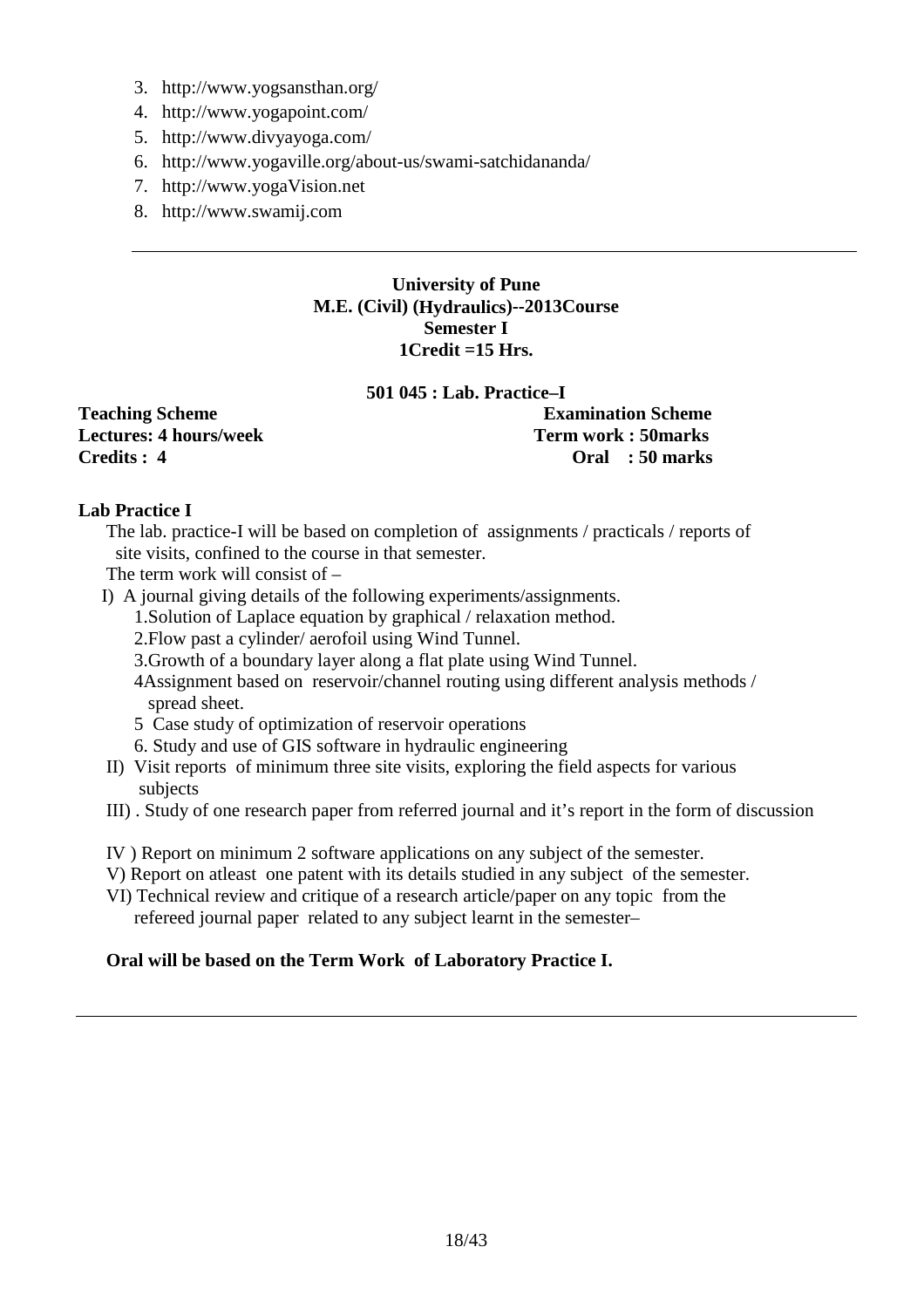# **University of Pune M.E. (Civil) (Hydraulics)--2013Course Semester II 501 046 Open Channel Hydraulics**

**Teaching Scheme Examination Scheme Lectures: 4 hours/week In semester Exam. : 50 marks Credits 4 End Semester Exam. : 50 marks Duration of End Sem.Exam:3Hrs** 

# **Module 1**

#### **Uniform Flow and Depth Energy**

 **a)** Review of uniform flow formulae, design of channels.

 **b)** Depth energy relationships, open channel transitions

#### **Module 2**

### **Hydraulic Jump**

 **a)** Classical hydraulic jump, jump types, Energy dissipation, Control of hydraulic jump and its importance,

**b)** Formations of jump in expanding and contracting channel, jump on sloping floors.

#### **Module 3**

#### **Gradually Varied Steady Flow**

Gradually varied steady flow and rapidly varied steady flow in open channels, surface profiles in GVF-analysis.

# **Module 4**

### **Computation of Gradually Varied Steady Flow**

Different method of computations, Chow'-s methods, standard step method, finite difference method.

# **Module 5**

#### **Flood Routing**

**a)** Muskinghum method, finite difference scheme, channel routing storage.

**b)** Method of characteristics, differential form of Momentum Equation.

# **Module 6**

#### **Spatially Varied Flow**

**a)** Differential Equation of spatially varied flow.

**b)** Profile computation.

# **Module 7**

#### **Unsteady Flow**

Waves, celerity of wave, boundary conditions, standing and progressive wave, positive and negative surges.

#### **Module 8**

# **Dam Break Analysis**

Dam break problem, deep water, group velocity, solitary wave.

### **Reference Books :**

- 1. Open Channel Hydraulics Ven Te Chow, Mc-Graw Hill, 1959.
- 2. Flow in Open Channel K. Subramanya, Tata Mc-Graw Hill, 1986.
- 3. Flow through Open Channel-K.G.Ranga Raju, Tata Mc-Graw Hill, 1993.
- 4. Open Channel Hydraulics- Richard H. French, Mc-Graw Hill, 1986.
- 5. Open Channel Flow- F. M. Henderson, Macmillan Publishing Co. Inc., 1966.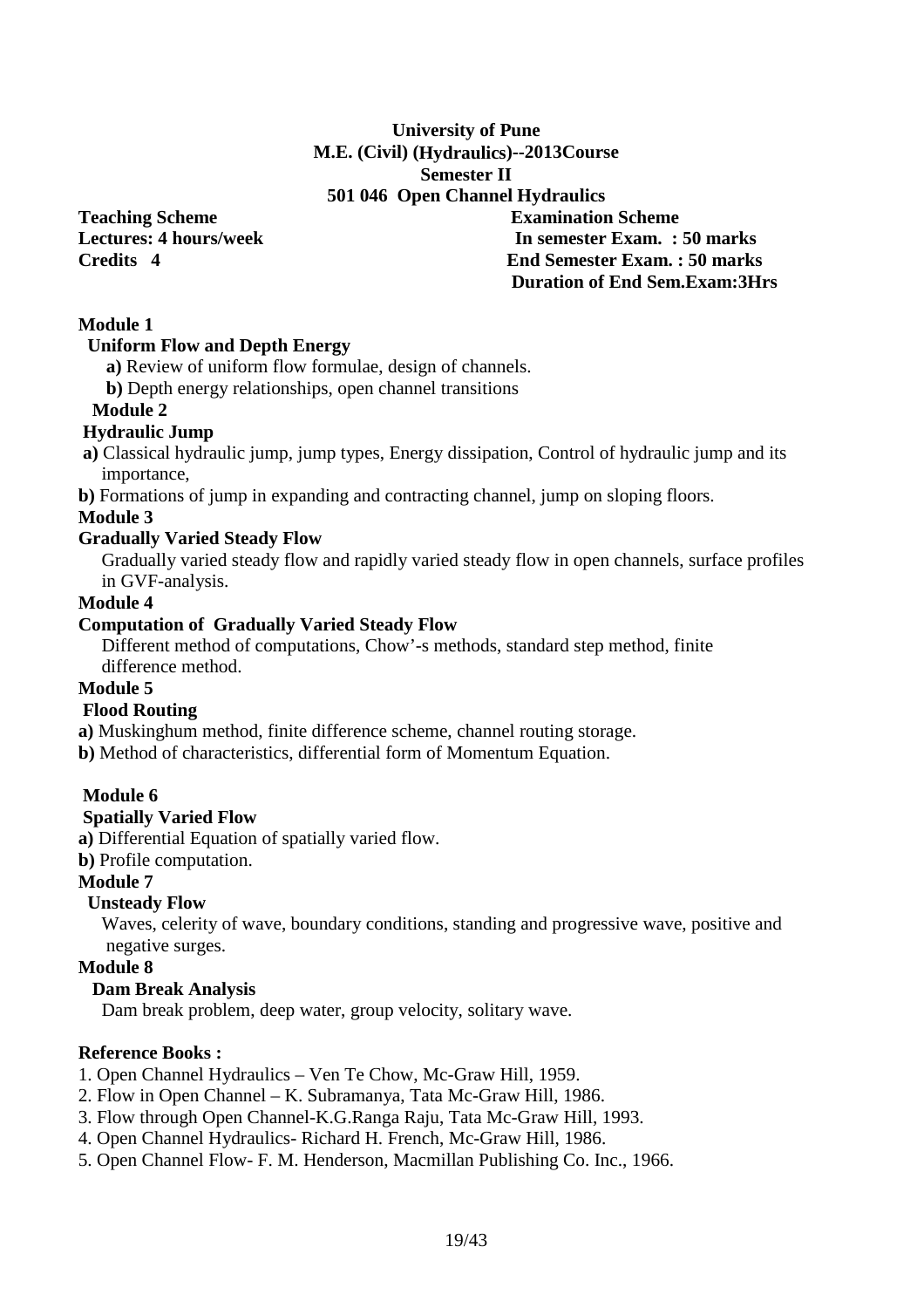# **General Reading Suggested:**

**Codes: 1)** I.S. 4997 (1968). "Criteria for design of hydraulic jump type stilling basins with

horizontal and sloping apron". Bureau of Indian Standards, New Delhi.

- Hand books: 1) Peterka, A.J. (1984). "Hydraulic design of stilling basins and energy dissipators". Eng. monograph no. 25, U.S. Bureau of Reclamation.
- **2)** Water measurement manual. (2001). "Chapter 7-weirs". A water resources technical publication, U.S. Bureau of Reclamation.

#### **e-Resourses: Research Publications in**

- **1)** ASCE Journal of Hydraulic Engineering
- **2)** ASCE Journal of Hydrologlic Engineering
- **3)** ASCE Journal of Irrigation and Drainage
- **4)** ASCE Journal of Water Resources Planning and Managament
- **5)** IAHR Journals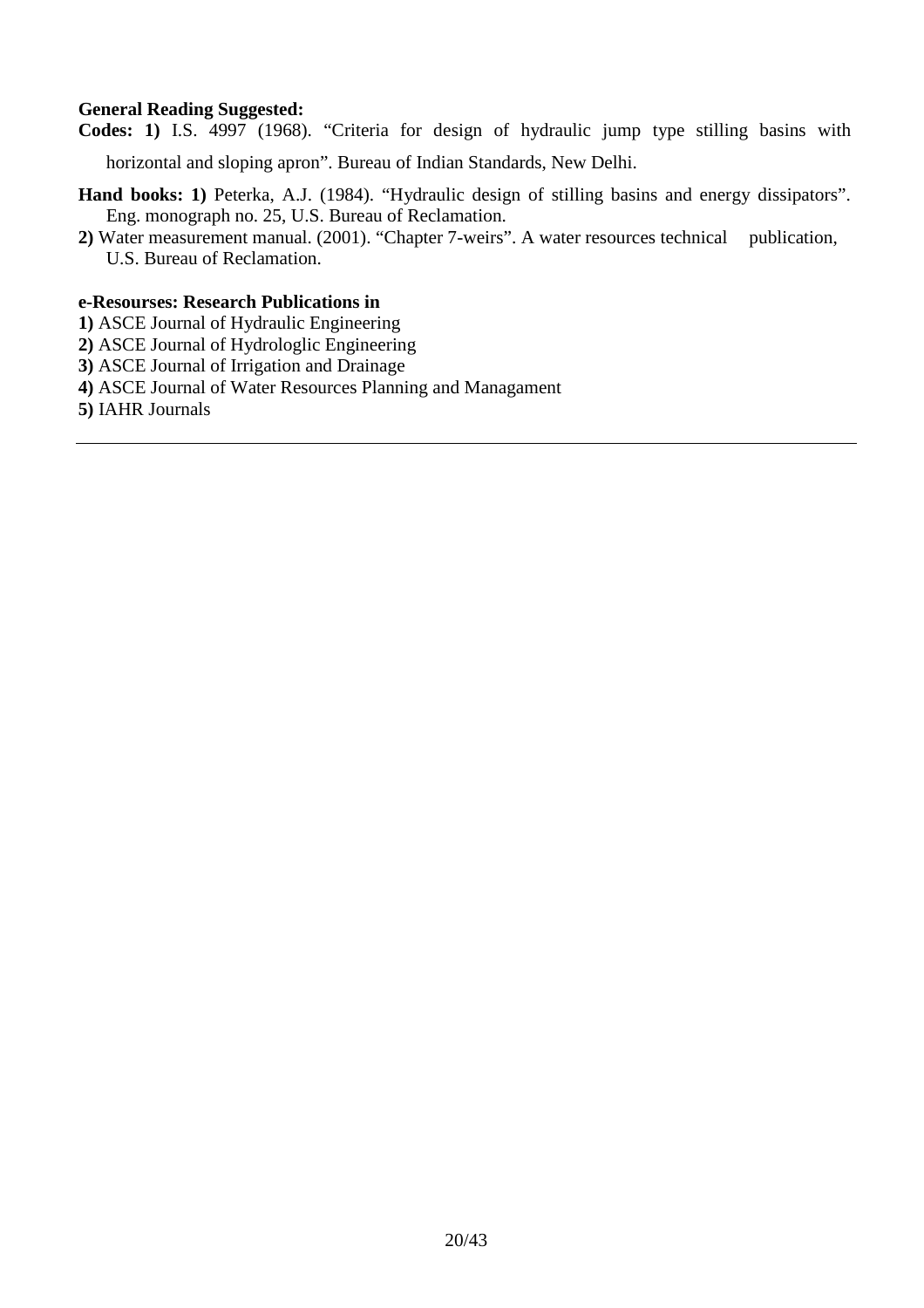#### **University of Pune M.E. (Civil) (Hydraulics)--2013Course Semester II 501 047 Sediment Transport and River Mechanics**

**Teaching Scheme Examination Scheme** 

**Lectures: 4 hours/week In semester Exam. : 50 marks Credits 4 End Semester Exam. : 50 marks Duration of End Sem.Exam:3Hrs** 

# **Module 1**

# **Introduction**

Definition of sediment, fluvial hydraulics, Origin and formation of sediments, Nature of sediment problems, fundamental properties of individual sedimentary particles, Concept of fall velocity, Bulk properties of sediment.

# **Module 2**

### **Incipient Condition of Motion**

Approaches of establishment of incipient motion, Shields analysis and other methods.

Regimes of flow – study of different bed forms like ripples, dunes, antidunes with characteristics, significances, resistance analysis.

#### **Module 3**

### **Sediment Transport**

Modes of sediment transport, Introduction to different bed load equations – empirical, dimensional and semi-theoretical equations

# . **Module 4**

 Detailed study of DuBoys equation, Enstein equation, Meyer-Peter and Müller equation, Saltation mechanism, Concept of suspended load, total load, wash load.

#### **Module 5**

# **Stable Channel Design**

Concept of stable channel, Design procedures such as regime method, Kennedy method, Lacey method, Introduction to other methods such as Bunch, Simmon-Albertston method, Tractive force approach

# **Module 6**

# **Sediment Measurements**

Bed load measurement, suspended load measurement, Planform river bends, Channel characteristics, bifurcations, confluences, river gauging, continuity Equation for sediment, stream bed changes during Floods, Agradation, Degradation, Silting of reservoir.

# **Module 7**

# **River Training Works**

Objective of river training and bank protection, River training for flood control, navigation, Guiding the flow, sediment control, River bank protection,

#### **Module 8**

Introduction to alluvial river models. Introduction to sediment transport through pipes.

#### **Reference books**

1 Yang. C.T. " Sediment Transport theory and Practice " McGraw –Hill , New-York, 1996

2. Graf, W.H. "Hydraulics of Sediment Transport", McGraw –Hill , New-York,1971

3.Raudkivi, A.J. " loose Boundary Hydraulics"2nd edition, Pergamon Press, 1976

4.F.M.Hendorson," Open Channel Flow "Mac Millan , New York , 1996

5.Grade, R.J. and Ranga Raju, K.G."Mechanics of Sediment Transport and Alluvial Stream Problems" New Age International(P)Ltd.Publications,New Delhi , 2006.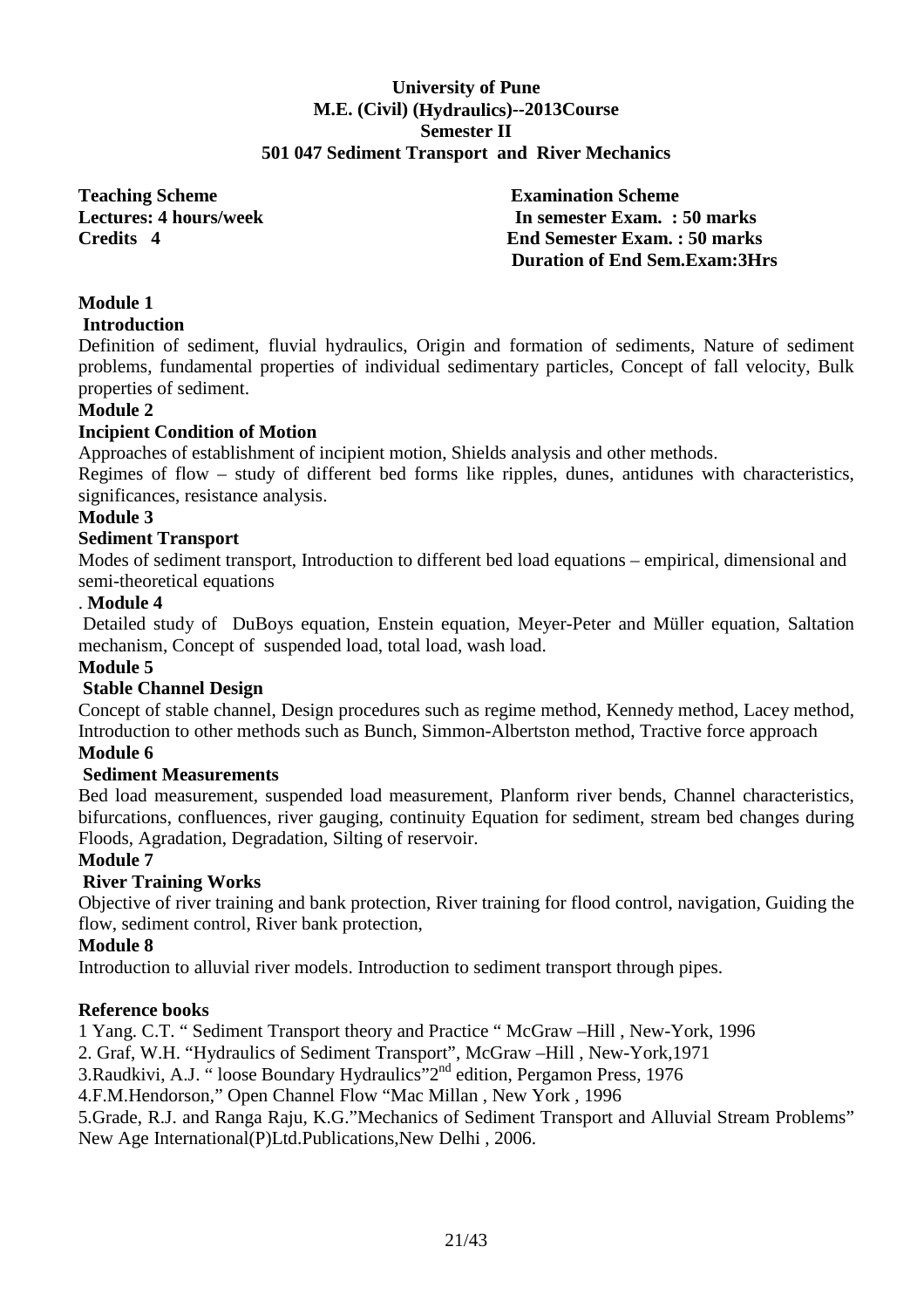# **University of Pune M.E. (Civil) (Hydraulics)--2013Course Semester II 501 048 Hydrology**

**Teaching Scheme Examination Scheme** 

**Lectures: 4 hours/week In semester Exam. : 50 marks Credits 4 End Semester Exams. : 50 marks Duration of End Sem.Exam:3Hrs** 

# **Module 1**

# **Introduction**

a) Depth Area Duration Analysis, Unit Hydrograph Theory, IUH, Rainfall Runoff models, SWM, Tanks, CLS models

b) Evaporation, Interception, Depression Storage, Infiltration, Their Determination

# **Module 2**

# **Flow Generation**

a)Stochastic processes-classification, time series & it's components, various statistical distributions & their uses in hydrology, plotting, position, frequency factors,

b) Extreme value theory, synthetic generation of yearly and monthly flows in hydrology.

# **Module 3**

#### **Floods**

Flood estimation by various methods, forecasting of floods, flood frequency analysis

#### **Module 4**

 Gumble's, Pearson type I.II.III distribution Log-normal method, design flood for various hydraulic structures

# **Module 5**

#### **Ground Water Development**

Ground water-definition, aquifers, vertical distribution of subsurface water. Darey's Law-its range of validity, Dupuit Forchheimer assumption, application of Darcy's law to simple flow systems governing differential equation for confined and unconfined aquifers

# **Module 6**

#### **Well Hydraulics**

Fully and partially penetrating wells, interference of wells, pumping test with steady & unsteady flow, method of image

#### **Module 7**

#### **Ground Water Exploration**

- a) Ground water Exploration, well types, well construction & design, screens, perforations & gravel packs, pumping equipment,
- b) Quality of ground water, pollution of ground water.

# **Module 8**

#### **Ground Water Budget**

- a) Ground water budget, seepage from surface water artificial recharge
- b) Sea water Intrusion in to coastal aquifers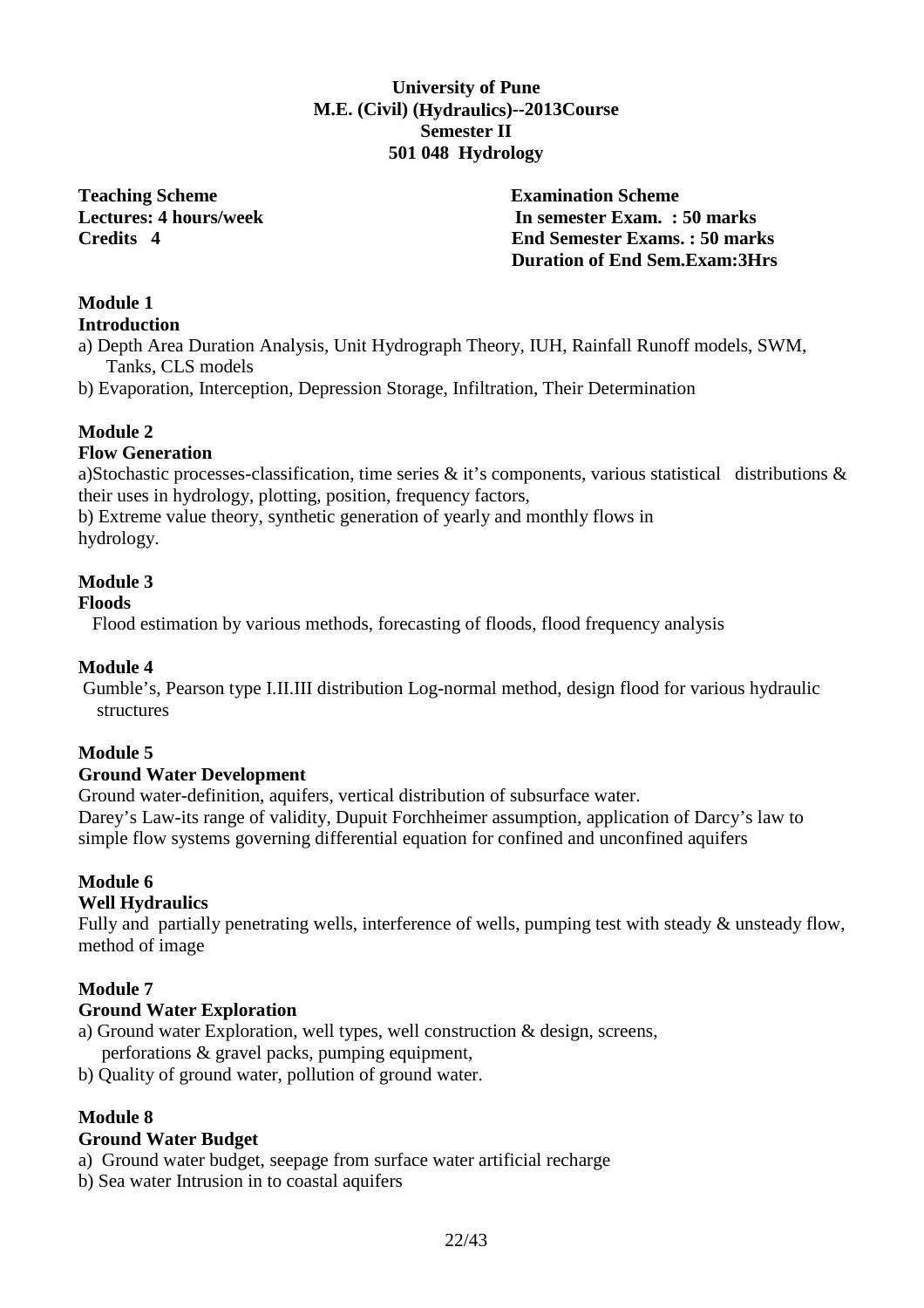#### **Reference Books :**

1 Hydrology Principles-Analysis-Design by H.M.Raghunath, New Age International Publishers

2 .Applied Hydrology-Linsley Kolhar & Paulhas ,Mc-Graw Hill Publication

3.Ground water Hydrology—David Todd—Wiley,India

4 Water Resource & Hydrology,S.K. Garg.

4 Engineering Hydrology-K.Subramanya, Tata Mc-Graw Hill.

5.Applied Hydrology- Ven Te Chow, David R. Maidment, Larry .W. Mays, Tata McGraw Hill

6.Textbook of Hydrology ,P. Jayarami Reddy, Laxmi Publication, New Delhi

7. Stochastic Hydrology. Jayarami Reddy, Laxmi Publication, New Delhi

8. Hydrologic Modeling Statistical Methods and Applications, R. H. Mccuen and W. M. Snyder, Prentice Hall, New Jersey, U. S. A.

9.Applied Hydrology, K. N. Mutreja ,Tata McGraw Hill Publication

# **University of Pune M.E. (Civil) (Hydraulics)--2013Course Semester II 501 049 -- Elective II**

**Teaching Scheme Examination Scheme** 

**Lectures: 4 hours/week 1.1 and 1.1 and 1.1 and 1.1 and 1.1 and 1.1 and 1.1 and 1.1 and 1.1 and 1.1 and 1.1 and 1.1 and 1.1 and 1.1 and 1.1 and 1.1 and 1.1 and 1.1 and 1.1 and 1.1 and 1.1 and 1.1 and 1.1 and 1.1 and 1.1 an Credits 4 End Semester Exams. : 50 marks Duration of End Sem.Exam:3Hrs** 

**Select any combination having total of 5 credits from following technical / interdisciplinary courses** 

| Code        | <b>2 Credits Course</b> | Code      | 1 Credit<br><b>Course</b>                                                  | Code      | <b>Audit Course</b><br>(No Credit<br>Course) |
|-------------|-------------------------|-----------|----------------------------------------------------------------------------|-----------|----------------------------------------------|
| 501<br>049A | Human Rights            | 501 049 E | Foreign<br>Language II                                                     | 501 049 I | Performing Arts<br>- Music and<br>Dance      |
| 501<br>049B | Coastal<br>Engineering  | 501 049 F | Geological<br>Exploration<br>for Civil<br>Engineering<br><b>Structures</b> | 501 049 J | Principle<br>Centred<br>Leadership           |
| 501<br>049C | Water<br>Management     | 501 049 G | Corporate Soft<br>skills                                                   |           |                                              |
| 501<br>049D | Hydroinformatics        | 501 049 H | Sanskrit II                                                                |           |                                              |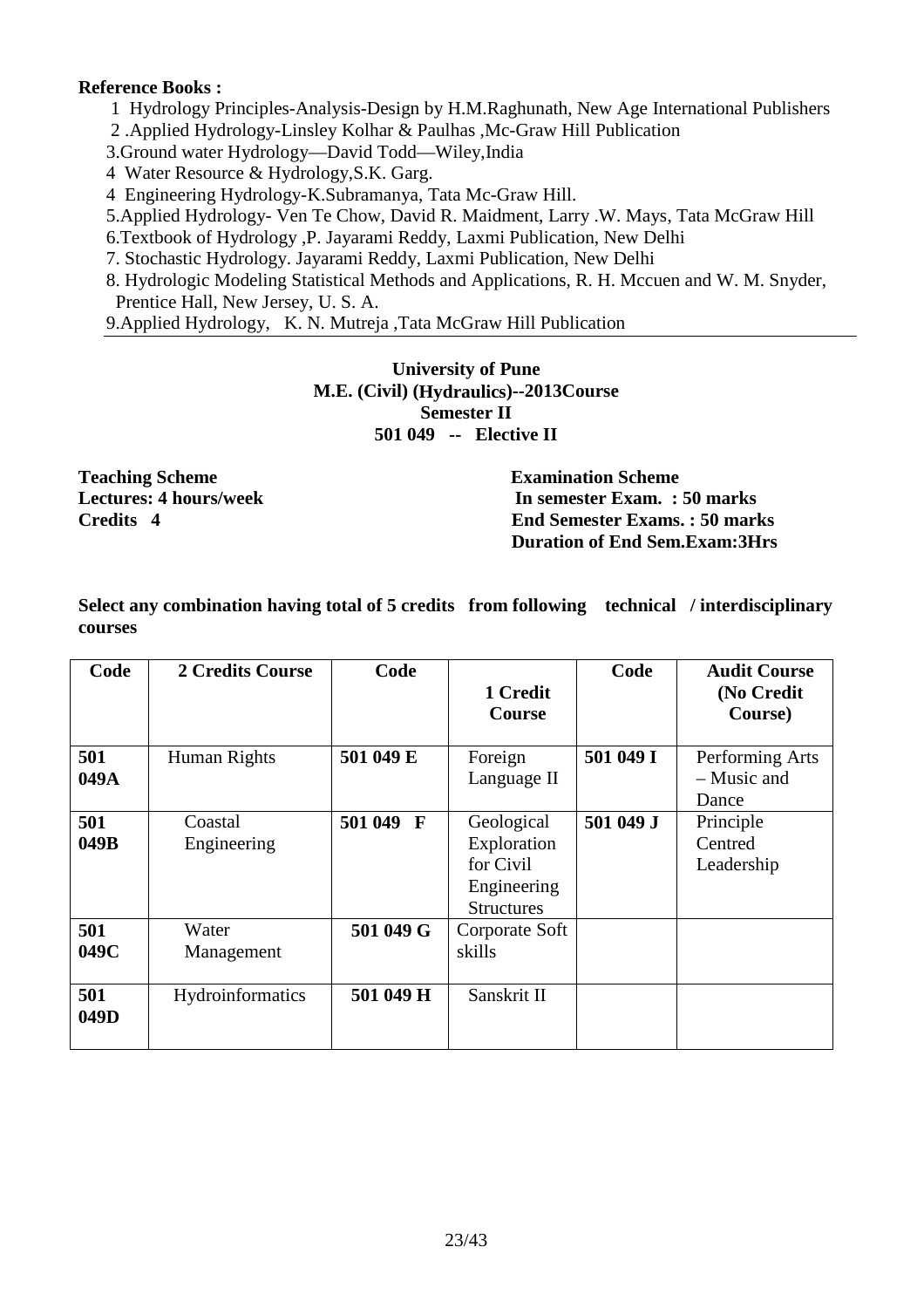# **Human Rights – Concept, Development, Evolution**

- Philosophical, Sociological and Political debates
- Benchmarks of Human Rights Movement.

# **Human Rights and the Indian Constitution**

- Constitutional framework
- Fundamental Rights & Duties
- Directive Principles of State Policy
- Welfare State & Welfare Schemes

# **Module 2:**

# **Human Rights & State Mechanisms**

- Police & Human Rights
- Judiciary & Human Rights
- Prisons & Human Rights
- National and State Human Rights Commissions

-**Module 3:** 

# **Human Rights of the Different Sections** and contemporary issues

- Unorganized Sector ,
- Right to Environment, particularly Industrial sectors of Civil Engineering and Mechanical Engineering .
- -Globalization and Human Rights
- Right to Development,

# **Module 4. :**

# **Citizens' Role and Civil Society**

- Social Movements and Non-Governmental Organizations
- Public Interest Litigation
- -Role of Non Government organizations in implementation of Human rights.
- Right to Information

 **Human Rights and the international scene** –Primary Information with reference to Engineering Industry.(2 hrs)

- UN Documents
- International Mechanisms (UN & Regional)
- International Criminal Court

# **Reference Books:**

.

1. Introduction to International Humanitarian Law by Curtis F. J. Doebbler **-** CD Publishing 2.Human Rights in India- A Mapping ,Usha Ramanathan: free download from

http://www.ielrc.org/content/w0103.pdf

3. Study material on UNESCO,UNICEF web site

4.Information, by Toby Mendel **-** UNESCO **,** 2008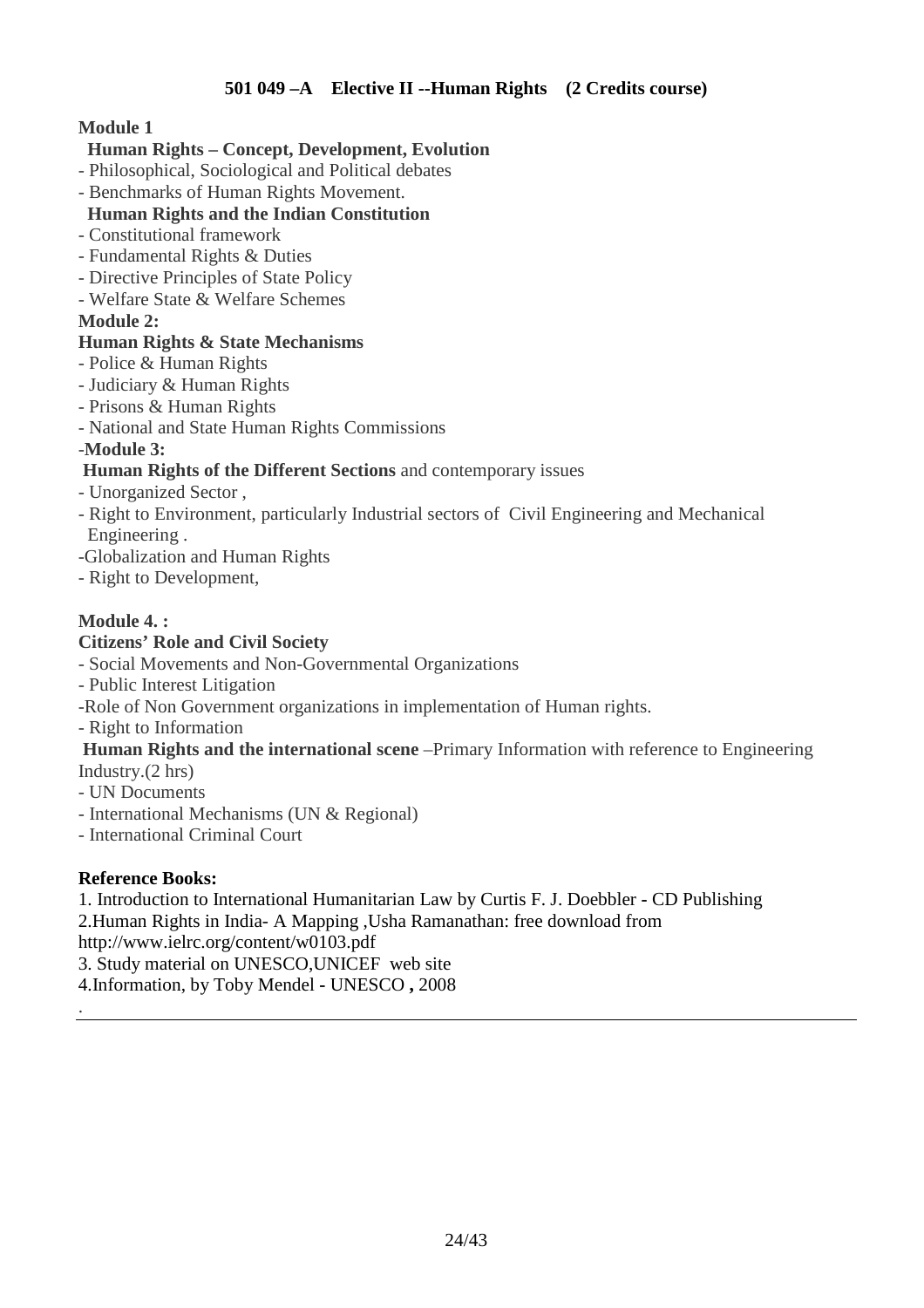# **Basics**

Basic understanding of wave mechanics including wave propagation, data analysis and prediction in costal zone. Global tidal phenomena, Tidal analysis. Wave forces on coastal structures.

# **Module 2**

# **Coastal Processes**

Coastal process-Erosion/accretion due to waves, long shore transport (Littoral drift) estimate of wave induced sediment, budget. Tides, effect of Tides, stability of inlets. Effect of construction of coastal structures on Stability of shoreline / beaches.

### **Module 3**

### **Design of Marine Structures**

Design of Marine Structures: Seawalls, Revetments, Breakwater rubble mound, composite, floating and pneumatic types, and jetties. Offshore structures, Oil Production platform, sub marine pipelines. Model studies.

#### **Module 4**

# **Design Technology**

Dredging Technology: Types of dredgers, design of disposal methods of dredged materials environmental effects of dredging etc. Pollution in Coastal zone Management Marine Environment-Oil spills and Containment, disposal of waste/dredged spoils etc.

### **Reference Books:**

- 1. Brunn Per ,B. U. Naik, "Shore Protection Manual", NIO Goa
- 2. Quinn A. D., "Port Planning", Mc Grow Hill Book Co. New York
- 3. Richard Silvester, "Coastal Engineering", Vol-I-II, University of Western Australia
- 4. Shore Protection Manual-U.S.Waterways Experiment Station Corps of Engineer,
- 5. Costal Engineering Research Center, Vickburg andU.S.A.1984.Coastal Protection Manual 2002.
- 6. Harbour and Coastal Engineering", Vol I&II, Ocean and Coastal Engineering Publication, NIOT, Chennai

# **501 049 –C Elective II Water Management -- (2 Credits course)**

#### **Module 1**

**Introduction**: Global and national water problems, law and legislation, Indian Government Policies and Programs, Quantity estimation of water –urban and rural sectors' requirement

**Water Laws**: Constitutional provisions, National Water Policy, riparian rights / ground water owner ship, prior appropriation, permit systems, acquisition and use of rights, scope for privatization.

#### **Module 2**

**Economics of water**: Water as economic good, intrinsic value, principles of water pricing & water allocation, capital cost, opportunity cost, internal rate of return, benefit cost analysis, principles of planning and financing of water resources project.

#### **Module 3**

**Watershed management**: Objectives of Planning Watershed Projects, Guidelines for Project Preparation, Approach in Govt. programmes, people's participation, conservation farming, Watershed management planning, identification of problems, objectives and priorities, socioeconomic survey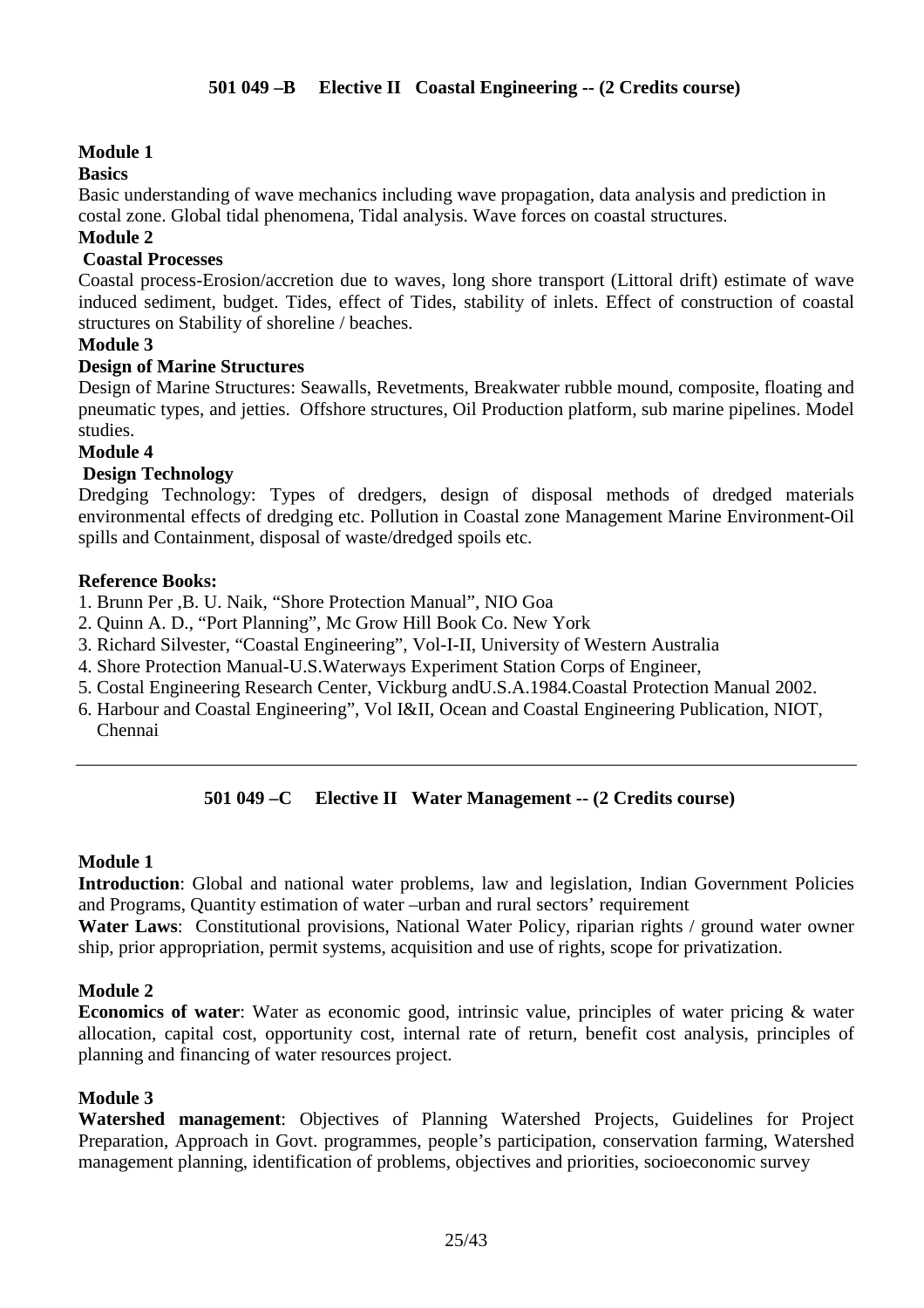**Flood management:** causes of floods, structural and non-structural measures, mitigation plan, flood damage assessment, use of geoinformatics,

**Drought management:** types of droughts, severity index, drought forecasting, damage assessment, mitigation plan, use of geoinformatics.

# **Reference Books**

- 1. Water Resources Systems Engg, D. P. Loucks, Prentice Hall
- 2. Chaturvedi, M.C. " Water Resources Systems Planning and Management" Tata McGraw Hill
- 3. James L.D and Lee R.R " Economics of Water Resources Planning", McGraw Hill
- 4. Water resources hand book; Larry W. Mays, McGraw International Edition

#### -----------------------------------------------------------------------------------------------------------------  **501 049 –D Elective II Hydroinformatics-- (2 Credits course)**

# **Module 1**

# **Introduction**

Concept of hydroinformatics scope of internet and web based modeling in water resources engineering. Introduction to multi criterion decision support system – Components for modeling software. **Module 2** 

# **GIS in Topology**

Data input-Existing GIS data –meta data-conversion of existing data-Creating new data Geometric transformation-control points-RMS error. Application of geometric transformation Spatial data editing –location errors-topological errors- topological editing –nontopological editing—other editing operations. Attribute data input and management- Attribute data in GIS-Relational model-Attribute data entry-manipulation of fields and attribute data

### **Module 3**

# **Cartography**

Data display and cartography- symbolization- map design

Data exploration- attribute data querry-spatial data querry-raster data querry- Graphic visualisation Vector data analysis- Buffering-ovelay-distance measurement-pattern analysis Raster data analysis-Local operations – Neighbourhood operations-zonal operations-Other raster data operations.

# **Module 4**

### **Mapping**

Terrain mapping and analysis-Teraain mapping- TIN contouring –slope and aspect-surface curvature – Raster vs TIN, Viewshed and watersheds- Viewshed analysis- application for view shed analysis-Watershed analysis Filled DEM –Flow direction- Flow accumulation-stream network and stream link. Factors influencing watershed analysis- applications, Introduction to spatial analysis-global and local methods-kriging. Application of GIS to various fields of Engineering.

# **Reference Books**

- 1. Chang, K (2005). Introduction to Geographic Information Systems, Tata Mc Graw Hills Edition, NewDelhi.
- 2. Burrough and McDonnel, Principles of Geographical Information System, Oxford University Press, 1998.
- 3. Praveen kumar, Jay Alameda, Peter Bajcsy; Hydroinformatics, Taylor & Francis, 2006.
- 4. Maidment D. R., Arc Hydro, GIS for Water resources, ESRI Press, 2002.

5. Han J. , M. Camber; Data Mining: Concepts and techniques, Morgan Kaufmann, San Francisco, 2001.

6. Lowire. W. (1997) - Fundamentals of Geophysics. Cambridge Low price Editions.

7. Dobrin M.B. (1981) Introduction to Geophysical prospecting. McGraw – Hill International Book Company.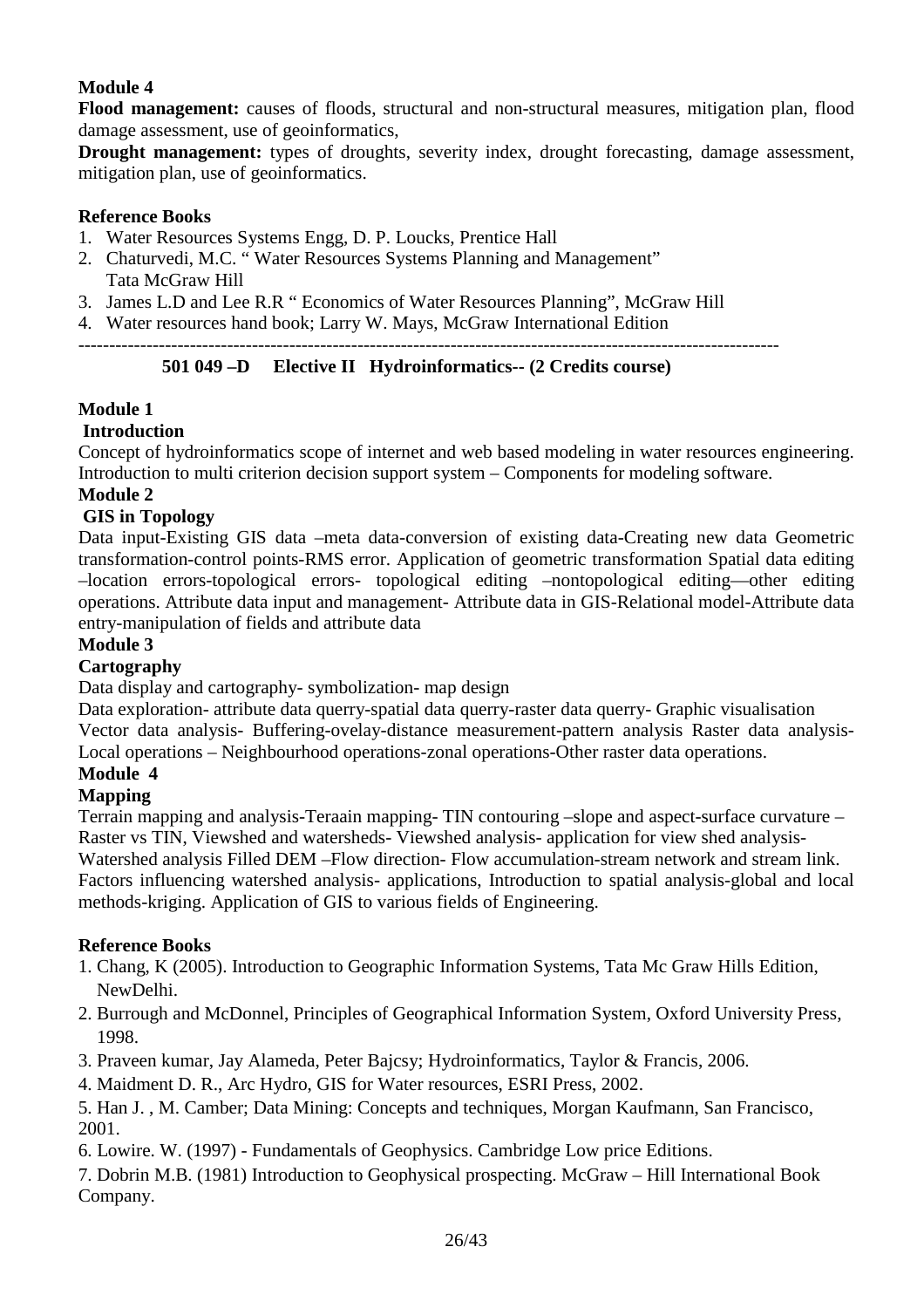8. Kearey.P and Brooks.M (1984) An Introduction to Geophysical Exploration- ELBS. 9. Burger. H.R. (1992)- Exploration Geophysics of the Shallow Subsurface: Prentice Hall 10. Robinson. E.S. and Coruh.C. (2002)- Basic Exploration Geophysics– John Wiley.

# **501 049 E-Elective II Foreign Language –II French-II (1 Credit course)**

#### **Module 1**

French Grammar and Vocabulary: Unit-1, Lesson 2 of the Text Book (Grammar & Vocabulary), Unit-1, Lesson 1 of the Text Book, Exercise of Unit-1, Lesson 2 of the Text Book & workbook

### **Module 2**

Advance Vocabulary, Writing & Speaking: Unit-1, Lesson 3 of the Text Book (Grammar & Vocabulary), Unit-1, Lesson 3 of the Text Book, Exercise of Unit-1, Lesson 3 of the Text Book & workbook, Revision & speaking practice

# **Reference**

1. Jumelage-I Text Book by Manjiri Khandekar & Roopa Luktuke (Latest edition) 2. Jumelage-I workbook by Roopa Luktuke

**-----------------------------------------------------------------------------------------------** 

# **501 049 –F Elective II Geological Exploration for Civil Engineering Structures (1 Credit course)**

### **Module 1**

# **Geological Exploration and Its Field Techniques**

Definition, scope and objective of geological exploration, controls. A concise account of limitations and applications of various geophysical exploration methods; the problem of ambiguity in geophysical interpretations; the principle, types, origin, instruments, field procedure and interpretations of selfpotential method. The principals involved, instruments used, field procedures adopted and interpretations applied in electrical resistivity methods. Physical basis and applications of seismic, gravity, magnetic, electrical, electromagnetic, seismic and radiometric prospecting. Evaluation of outcrop, trenching, pitting, channeling. Structural Map preparation, subsurfacial map and interpretation. Methods of sampling; Drilling and its application: Types of drills and drill bits, core, core logging.

#### **Module 2**

# **a) Dam and Reservoir**

Definition and Scope of Dams, Types of Dam, and Preliminary Geological studies carried out for site investigations of Dams and Reservoir. Detailing of Exploratory methods for finalizing the Dam or Reservoir site. Direct and Indirect Methods of Investigation. Exploration Types. Precautions for interpretation on the field and of the field. Considering the Problem from Maharashtra Cases can be elaborated.

#### **b) Tunnel and Bridges**

Definition, Scope of Tunneling, Parts of tunnels, Types of Tunnel, Preliminary and Detailed Geological Studies related to exploration of tunnel; Indirect and Direct Methods of Investigations for Tunnel. Measures to be considered for Portal of tunnels. Case study discussion based from India. Outcrop Study, Topographic Study, Indirect and Direct Methods of Lithological identification, Preparation of Lithology Map, Sub – Surface Investigation, Settlement, Erosion features etc. Case Study from Maharashtra.

#### **Reference Books:**

- 1. Ramachandra Rao M.B. (1975) Outlines of Geophysical Prospecting A manual for Geologist: University of Mysore.
- 2. N W Gokahale: Engineering Geology,
- 3. Fundamentals of Geology for Engineers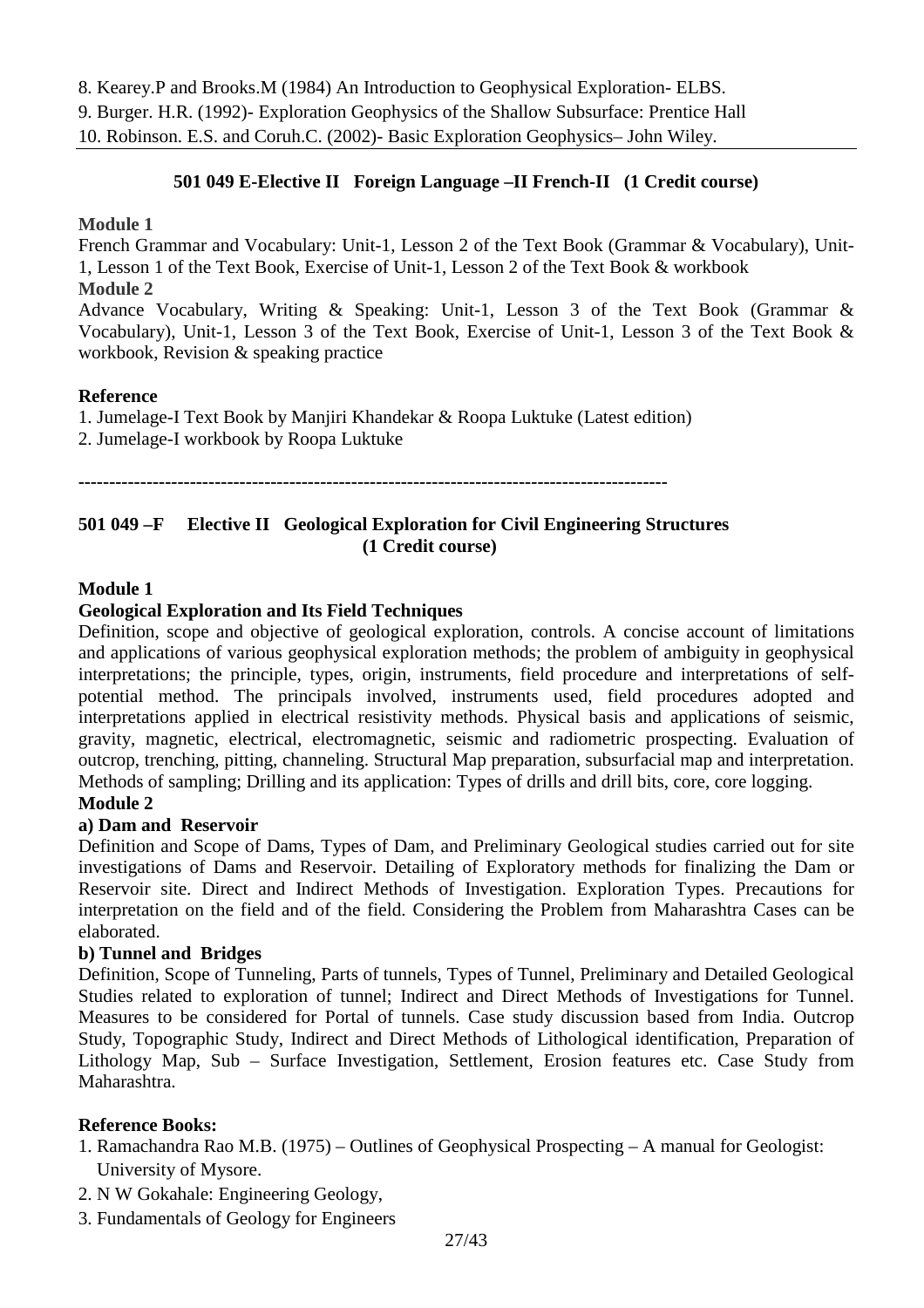# **501 049 –G Elective II -- Corporate Soft Skills--- (1 Credit course)**

# **Module 1**

**Introduction**: Work Culture in general & specific to the Corporate, Interpersonal Skills & Verbal Communication, Emotional Intelligence& its use, Attitude & Team building

# **Module 2**

Additional Management Skills, Leadership & Resolving Conflicts, Corporate Communication Skills, Positive attitude, Counselling & Motivation Skills, Performance Enhancement Skills

### **Reference:**

1. As specified by the instructor

-------------------------------------------------------------------------------------------------- **501 049 –H Elective II -- Sanskrit- II--- (1 Credit course)**

#### **Module 1**

A) Brihatsamhita – aadhyay 53: 1 to 20 sholkas

B) Brihatsamhita – aadhyay 53:– 21 to 40 sholkas

#### **Module 2**

A) Brihatsamhita – aadhyay 53 :– 40 to 60sholkas

B) Brihatsamhita – aadhyay 53: 61 to 80 shlokas

For the entire syllabus students have to prepare these subhashitmalas with their translation, explanation, reasoning behind the each sholka.

#### **References:**

1. Brihatsamhita by Varah Mihira

#### **------------------------------------------------------------------------------------------------------------------**

# **501 049 -- I ---Elective II Performing Arts – Music and Dance (Audit course--Non Credit course)**

# **Module 1 :**

# **Indian Music**

Vocal, Instrumental, Sur, Laya, Tal. Ragas and their classification based on time and "Raasa-Nirmitee". Seasons and Ragas. Various "Bandishes" and "Gharanas" or styles. Light Indian Musicdifferent types.

Experiencing ethos and bliss by listening to performances of various reputed artists. Experiencing oneness with nature and the super power by performing individually or in a group.

# **Module 2 : Indian Classical Dance**

Types –Kathak, Bharatnatyam, Kuchipudi, Odissy etc. Importance of "Abhinaya" (acting) in dance. Role of "Taala" and "Laya" in dance. Various dance form. Various gharanas in traditional dance types Fusion with other dance styles. Experiencing the Indian cultural power through individual and group performances.

# **Books/Audio CD**

.

1.Hindustani Sangeet Paddhati by Pt.Vishnu Narayan Bhatkhande publ. Swarganga Foundation. 2.Jivi Jivai (Golden Voice Golden Years) Pt.Jasraj, Publ. Bandishes with notations composed by the author.

3.Pranav Bharati, by Pt.Ompraksh Thakur, publ. Swarganga foundation.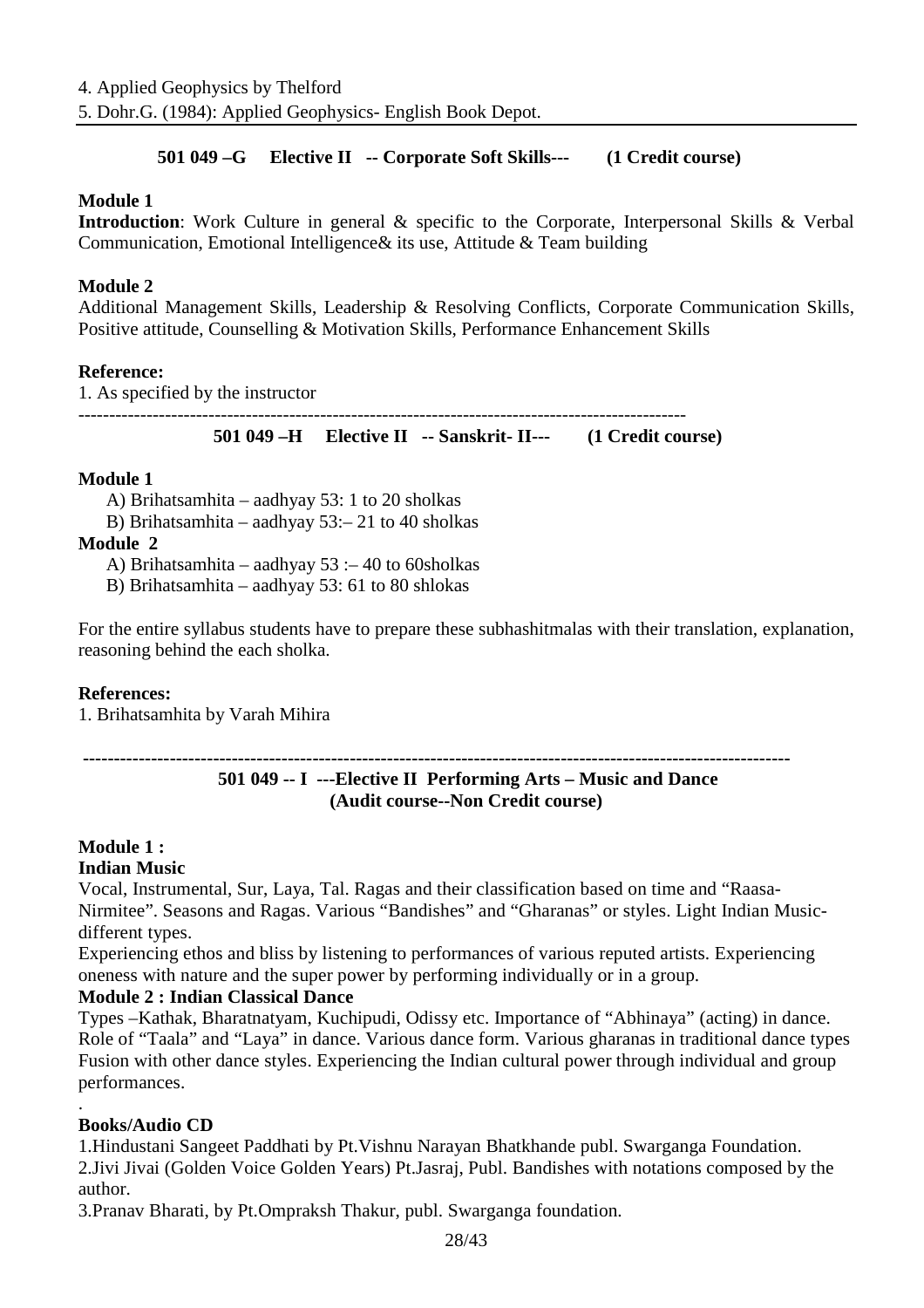- 4.Rasa Gunjan by Pt.Birju Maharaj, Publ. Swarganag foundation
- 5.Anup Rag Vilas by Pt.Kumar Gandharava, Bandishes composed and sung by author mostly available on cassettes Swarganga Foundation.
- 6.The dance Orissi Mohan Khokar published by (2010) Abhinav Publications, New Delhi
- 7.Introduction to Bharata's Natyashastra by Adya Rangacharya, Munshiram Manoharlal publication.
- 8. Art of Dancing classing and folk dance by priyabala Shah, Parimal publication
- 9.Tantra Mantra Yantra in Dance: An Exposition of Kathaka, by Ranjana Shrivastava,
- D.K.Prinword Pvt. Ltd.

#### **501 049 – J --- Elective II Principle Centered Leadership (Audit course--Non Credit course)**

### **Module 1 :**

### **Motivation, Leadership and Competency**

### **a) Motivation:--**

Necessity, types, means of providing extrinsic motivation. Leadership. Qualities of a leader. Types of Leadership viz. Lassez Fairre, transactional, transformational. Principle centered leadership based on Stephen Covey habits.

### **b) Competency Mapping:-**

Definition of competency. Generic, functional and Strategic Competencies. Importance of developing competencies. Identification of competency gaps at managerial cadre level through benchmarking requirements based on role, mapping and assessment. Training and Developmental programs for competency gap closure.

### **Module 2 :**

# **Entrepreneurship and strategic Management**

a) Entrepreneurship: - Qualities of an entrepreneur. Business ideas generation methods creative imagination, brainstorming, newspaper exercise activity. Ideas evaluation based on John Mullion's 7 point test concept of a B—plan.

#### **b)Strategic Management: --**

Necessity in the context of global challenges. Objectives of strategic management. Forecasting abilities and methods. Developing organizations for the achievement of strategic objectives. Dealing with uncertainties.

#### **Reference Books**

- 1. Seven habits of highly effective people—Stephen Covey—Franklin Covey Publications
- 2. Living the seven habits Stephen Covey—Franklin Covey Publications
- 3. 8<sup>th</sup> Habit from effectiveness to greatness Stephen Covey—Franklin Covey Publications
- 4. Human Resource Development In The Building Industry, Vinita Shah, published by NICMAR
- 5. Human Resources Management & Human Relations , V P Michael , Himalaya
- 6. Human Resource Management Biswajeet Pattanayak published by Prentice Hall
- 7. Construction project Management, integrated approach—Feedings First Indian Reprint 2011— Yesdee publications
- 8. Cases in Strategic Management, Amita Mital , Tata Mcgraw Hill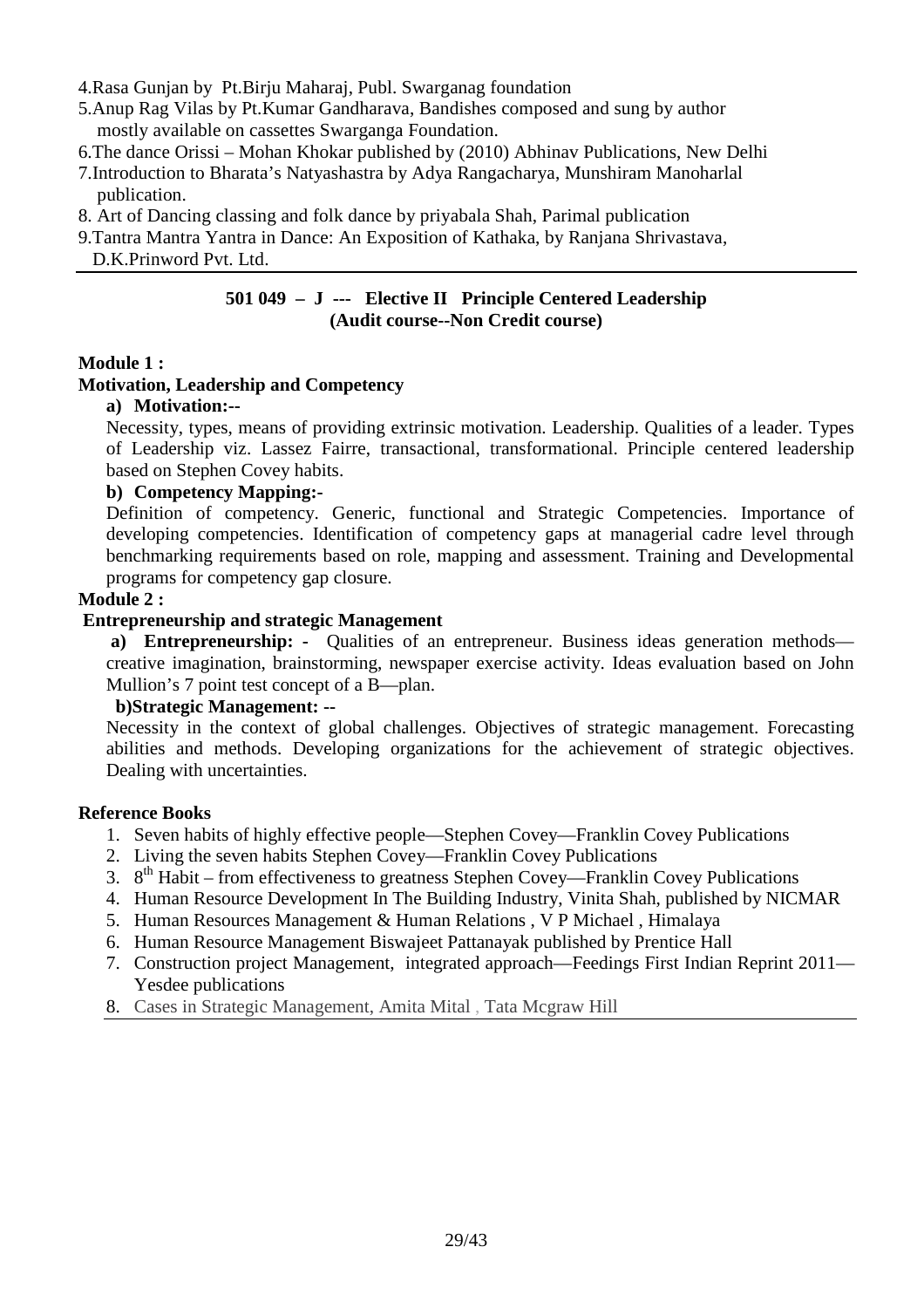# **University of Pune M.E. (Civil) (Hydraulics)--2013Course Semester I 1Credit =15 Hrs.**

#### **501 050 : Lab.Practice–II**

**Lectures: 4 hours/week Term work : 50marks Credits : 4 Oral : 50 marks** 

**Teaching Scheme Examination Scheme** 

#### **Lab Practice II**

The lab. practice-I will be based on completion of assignments / practicals / reports of site visits, confined to the course in that semester.

The term work will consist of –

- I) A journal giving details of the following experiments performed in laboratory /assignments.
	- 1. Characteristics of Hydraulic Jump in horizontal and sloping channel
	- 2. Control of location of hydraulic jump in a rectangular channel
	- 3. Velocity distribution in open channel flow using pitot tube or current meter
	- 4. Use of open channel flow simulation software like HEC RAS /MIKE
	- 5. Numerical simulation of 1-D open channel flow using MATLAB
	- 6. Assignment on unit hydrograph theory.
	- 7. Case study of hydrograph for ungauged catchment.
	- 8. Numerical simulation of flow in CFD .
	- 9. Two assignments based on Electives.
- II) Visit reports of minimum two site visits, exploring the field aspects for various subjects
- III) . Study of one research paper from referred journal and its report in the form of discussion
- V) Report on atleast one patent with its details studied in any subject of the semester.
- VI) Technical review and critique of a research article/paper on any topic from the refereed journal paper related to any subject learnt in the semester–

# **Oral will be based on the Term Work of Laboratory Practice I.**

**University of Pune M.E. (Civil) (Hydraulics )--2013Course Semester II 1Credit =15 Hrs. 501 051 - Seminar – I** 

Pract. 4 hrs./week Oral : 50 Marks,

Teaching Scheme **Examination** Scheme **Examination** Scheme TW :: 50 Marks Credits 4

The seminar I shall be on state of the art topic of own choice approved by the guide Term work of the seminar should consist of spiral bound report ,preferably printed on both the sides of pages on any technical topic of interest associated with the post graduate course and should be submitted in a standard format having the following contents .

- i. Introduction
- ii. Literature Survey
- iii. Theoretical contents
- iv. Relevance to the present national and global scenario of construction industry
- v. Strengths and weaknesses of the particular area of seminar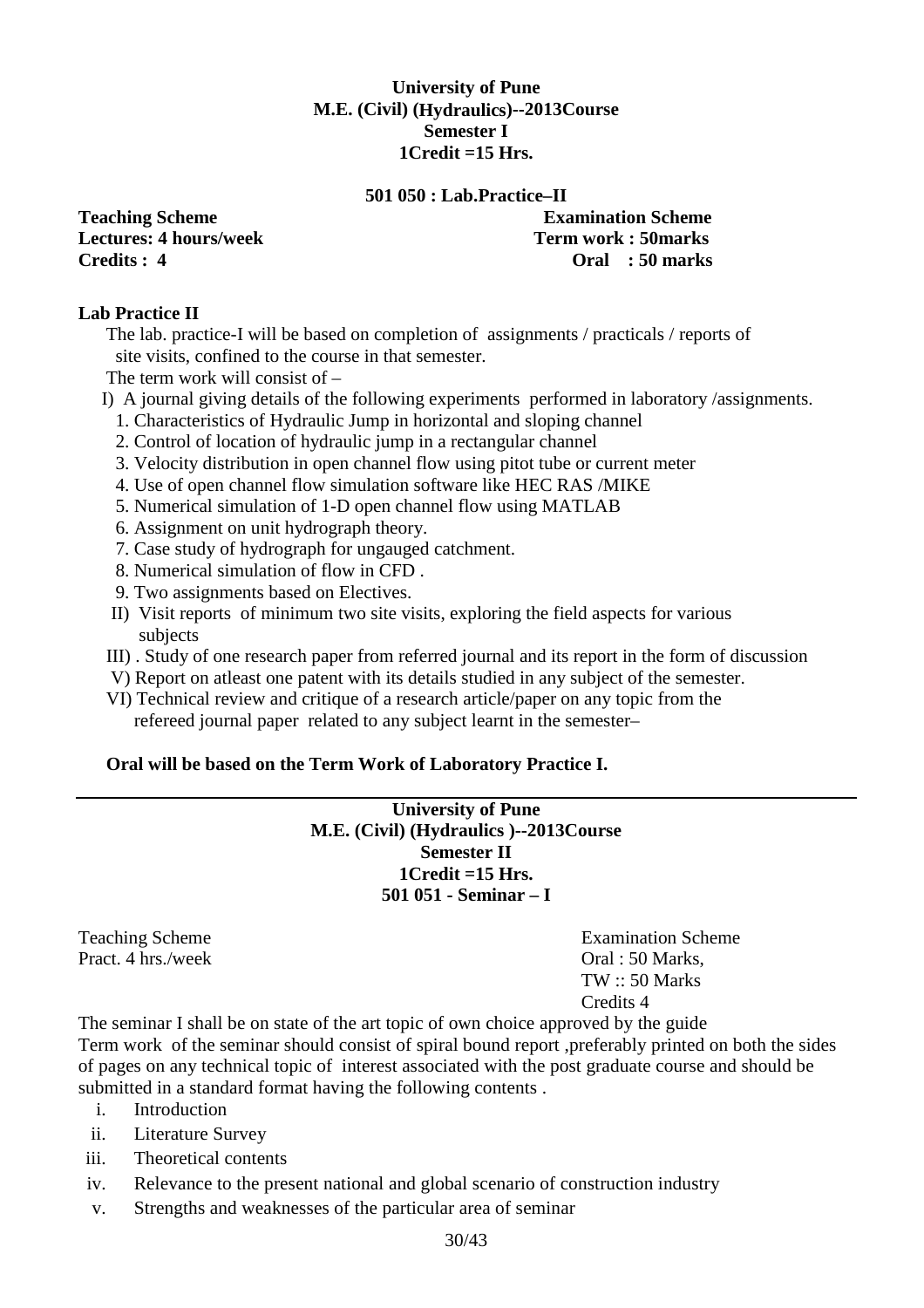- vi. R & D in the particular area
- vii. Field Applications / case studies / Experimental work / software application / Benefit cost studies – feasibility studies
- viii. Vendors associated
	- ix. Conclusions
	- x. References

Students should prepare a power point presentation to be delivered in 15 minutes and should be able to answer questions asked in remaining five minutes.

It is desired that based on the seminar work, a paper be prepared and presented in a state / national conference.

At the end of first year, the students are required to undergo through a field training of minimum 2 weeks duration. The presentation and separate report of the vacational training will be submitted along with report of seminar II.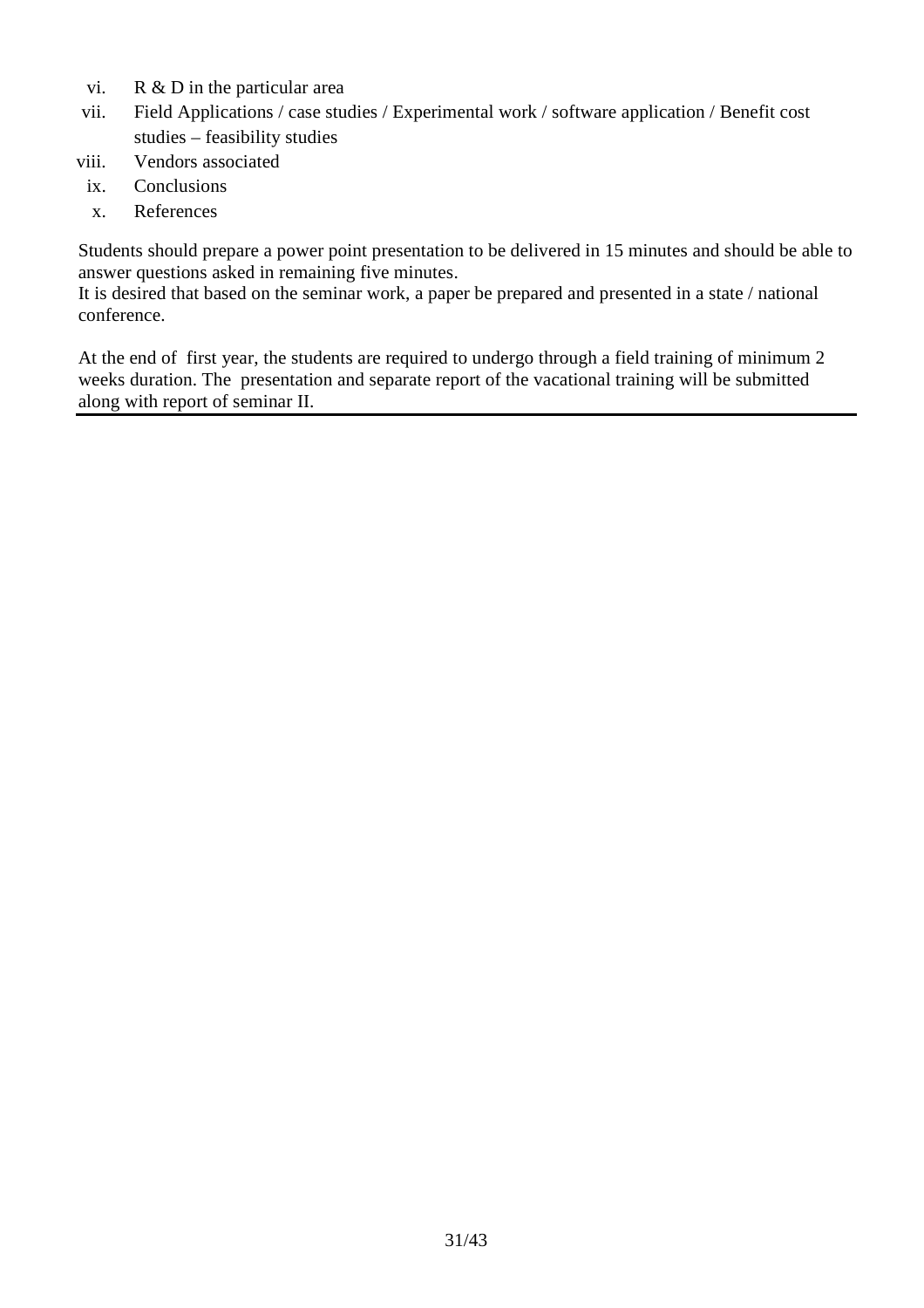**University of Pune M.E. (Civil) (Hydraulics)--2013Course Semester III 601 052 Dam Engineering** 

**Teaching Scheme Examination Scheme** 

**Lectures: 4 hours/week In semester Exam. : 50 marks Credits 4 End Semester Exam. : 50 marks Duration of End Sem.Exam:3Hrs** 

#### **Module 1 Gravity Dams**

Introduction, Different terms related to dams, External components of gravity dam, Internal components of gravity dam, Conditions favoring gravity dams, Forces acting on gravity dam , Combinations of loading for design, Seismic analysis of dam, Terms related to seismic analysis, Determination of Seismic forces, Stress analysis in gravity dam, Stress concentration, Middle third rule, ,Modes of failure of gravity dam, Elementary profile of gravity dam, Stress analysis for elementary profile.

# **Module 2**

Design methods of gravity dam, Gravity Method or 2 D Method, Finite element method, Slab analogy method, Trial load twist method, Lattice analogy method, Model experimental studies or methods, Single step method, Multiple step method or Step by step method, Construction of gravity dams, Preparation of foundation, Construction of masonry, Colgrout masonry, Concreting in gravity dams, Roller Compacted Concrete (R.C.C.)

Temperature control in mass concreting, Crack formation in gravity dam, Construction joints Keys, Water seal

# **Module 3**

 **Arch Dams** Introduction, Concept of Arch Dam, Conditions favoring an arch dam, Layout of an arch dam, Classification of an arch dam, Constant angle arch dam, Constant radius arch dam, Variable radius arch dam, Arch gravity dam, Double curvature arch dam, Design of an arch dam, Basic assumptions in design of arch dam, Forces acting on an arch dam, Significant factors in design of arch dam, Soundness of abutment,Seismic stability of arch dams, Methods of arch dam design,Thin cylinder method

# **Module 4**

**Buttress dams,**Advantages of Buttress dams,Limitations of Buttress dams., Types of buttress dams **Rockfill dams**, Historic development of rockfill dam, Components of rockfill dam, Types of rockfill dams, Characteristics of material for rockfill dams, Significant design parameters for rockfill dam, Construction aspects of rockfill dam, Roller compacted concrete (R.C.C) dams, Concept and philosophy of R.C.C. dam, Design Considerations in R.C.C. dam, Advantages of R.C.C,Limitations of R.C.C.

# **Module 5**

 **Earth Dam** Earth Dams: Introduction; Components Factors influencing design; Design investigations, Design of components; Construction. Failure of earth dams , Conditions of analysis – Forces acting on earth dam, Factor of safety; Codal provisions; Earthquake effects,Stability of foundation

# **Module 6**

**Seepage Analysis in earth dam** : Types of flow; Laplace equation; Flow net in isotropic, anisotropic and layered media; Entrance-exit conditions; Theoretical solutions; Determination of phreatic line. Determination of seepage discharge , steady seepage state, sudden draw down conditions;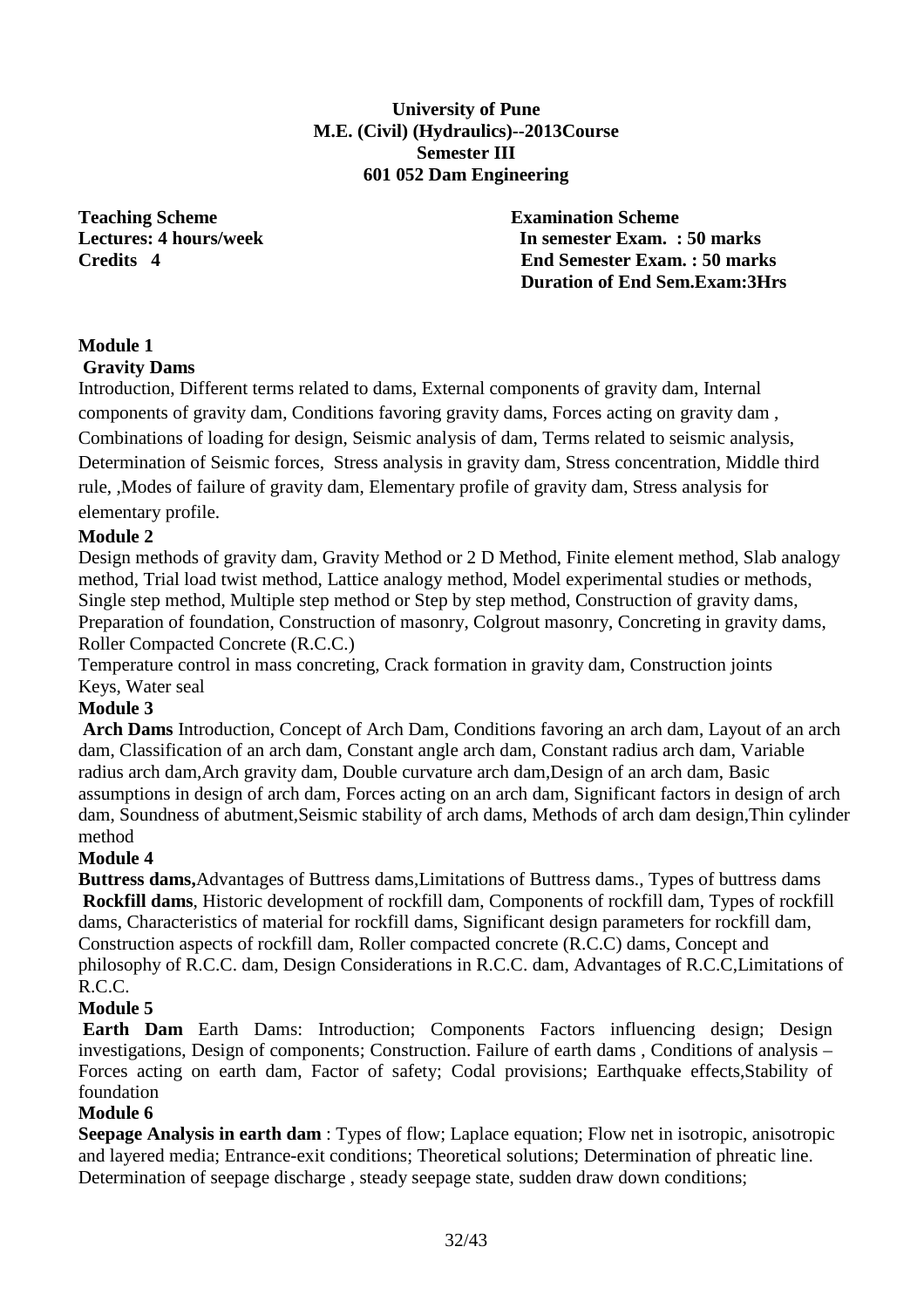#### **Module 7 Spillways and Gates**

Introduction, Data collection for design of spillway, General principles of spillway, Different key levels and heads in spillway, Selection of site for spillway, Selection of size of spillway, Components of spillway, Classification of spillway, Classification based on operation, gates, features, Principles of hydraulic design of some important spillways , Energy dissipation below spillway, The need, Classification of energy dissipation devices, Energy dissipation in stilling basin, Stilling basin, Components of stilling basin, Types of stilling basins, Indian standard stilling basins, Energy dissipation through buckets, Correlation between jump height and tail water depth, Basics of hydraulic jump

**Spillway gates,** Classification of spillway crest gates, Classification based on function, Classification based on movement of gates, Classification based on special ,features, Requirements of spillway gates, Maintenance of gates, Inspection of gates

# **Module 8**

**Instrumentation in dam**, Objectives of Instrumentation , Instrumentation data system , Working principles of Instruments , Selection of Equipments Various types of Piezometers, Vibrating wire settlement cells ,settlement gauge, inclinometer; Jointmeter, Vibrating wire pressure cell, Distributed fibre optics temperature tool.

# **Reference Books**

- 1. Concrete Dams R.S. Varsheny
- 2. Irrigation Water Resources & Water Power Engineering P.N. Modi
- 3. Earth Dams J.L. Sherard.
- 4.Dam Hydraulics--Vischer, Wiley India**.**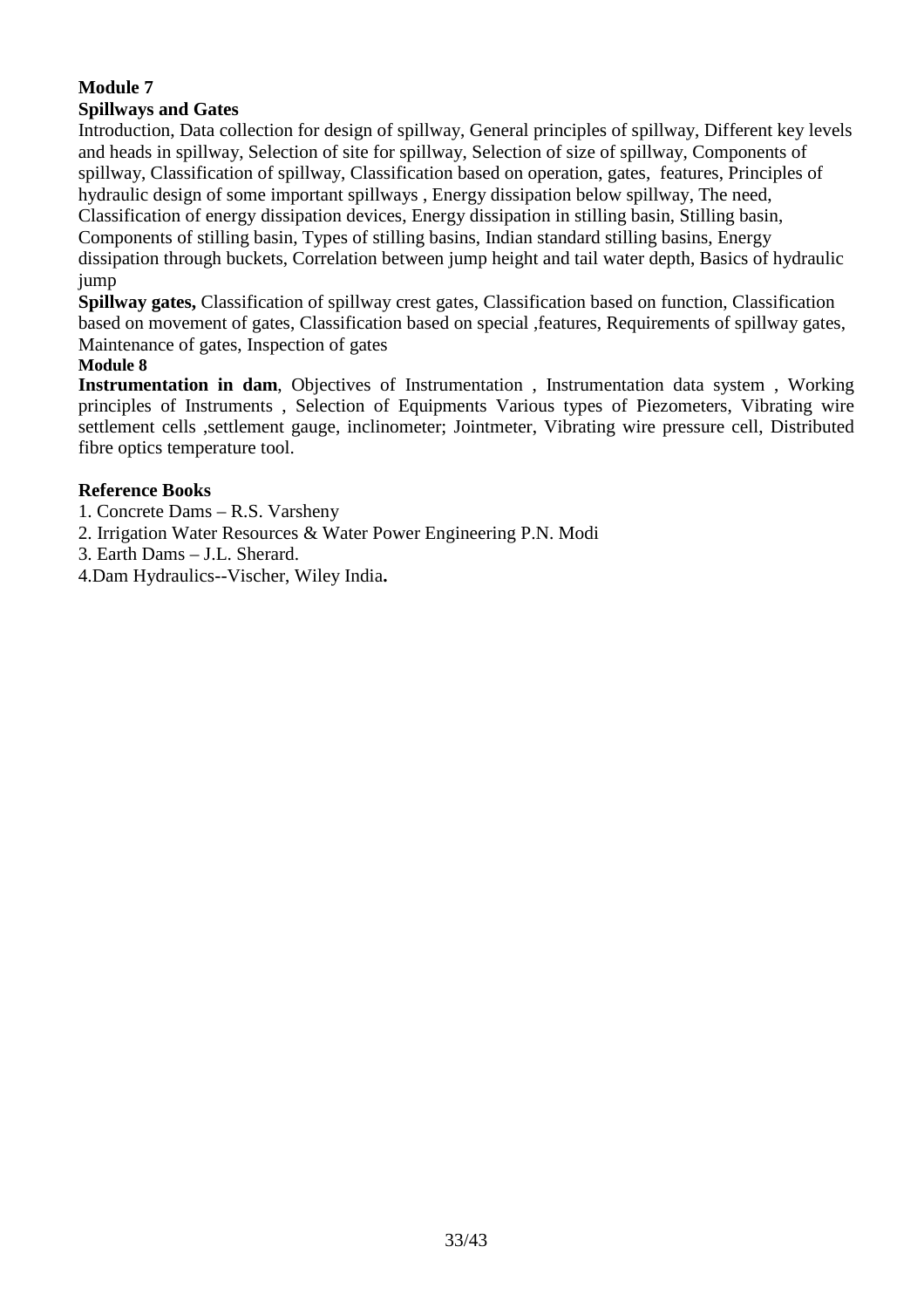# **University of Pune M.E. (Civil) (Hydraulics)--2013Course Semester III 601 053 Optimization Techniques**

**Teaching Scheme Examination Scheme** 

# **Lectures: 4 hours/week 1.1 In semester Exam. : 50 marks Credits 4 End Semester Exam. : 50 marks Duration of End Sem.Exam:3Hrs**

# **Module 1**

**Linear Programming I** System concepts, definitions, needs for system approach, different types of system parameters and variables. Introduction to Optimization techniques, Linear programming basic concepts, graphical method, Simplex method **,** Big M Method, duality, sensitivity analysis. Application of Linear Programming for Hydraulics & Water Resource

#### **Module 2**

**Non Linear Programming I** : Unconstrained one Dimensional search methods, Dichotomous search method, Fibonacci, Golden section, multivariable unconstrained, gradient techniques, steepest ascent and descent methods, Newton's methods

#### **Module 3**

**Non Linear Programming II** Application of Dichotomous search method, Fibonacci & Golden section to the various sectors of Water Resource Engineering, constrained Lagrangian multiplier techniques

# **Module 4**

**Dynamic Programming**: Principle of optimality, recursive equations. Application of Dynamic programming to Water Resource Engineering

#### **Module 5**

**Stochastic Methods**: Queuing theory, simulation technique, sequencing model, Morkov's process **Module 6** 

**Decision Analysis:** Protype examples,Decision making without experimentation,with experimentation,Decision trees,Utility theory.

#### **Module 7**

Games Theory: Formulation of two person games, zero sum games, solving games, Proto type examples,Gaming with mixed strategies,Graphical solution procedure**.** 

#### **Module 8**

**Simulation-**The essence of simulation,Applications of simulations,Generation of random numbers and observations,Outline of major simulation.

#### **Reference Books**

1.Operations Research-Concepts and Cases-Frederick Hiller,Gerald Liberman---Tata Mc-Graw Hill

2. Engineering Optimazation Theory & Practice – S.S. Rao., Wiely.

- 3.Engineering Pmtimization-Methods and Applications—Ravindran--Wiely
- 4. Operation Research Taha Hamdey A.
- 5. Principles of Operation Research Wagner, Prentice Hall.
- 6. Operation Research Hira and Gupta, S.Chand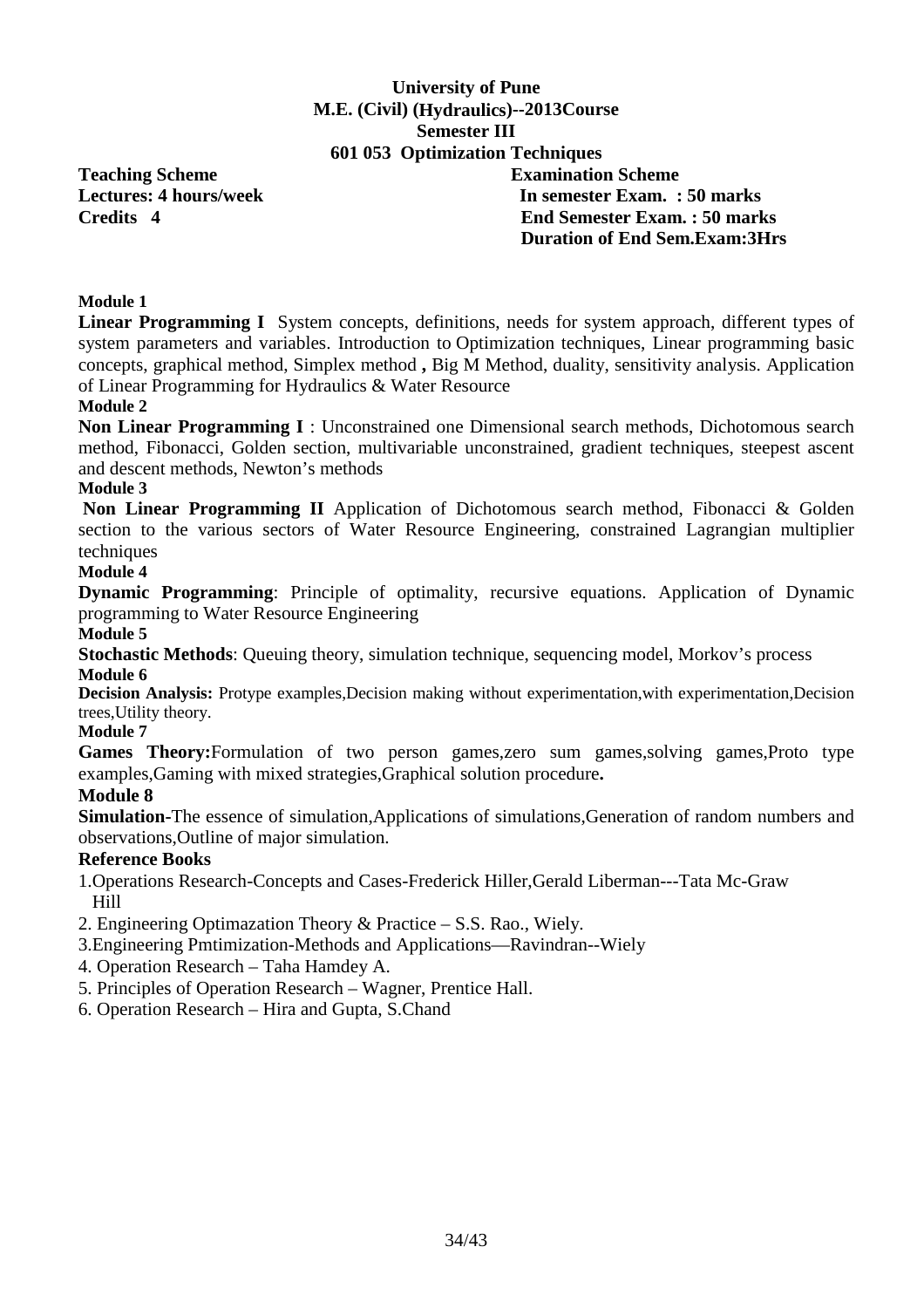# **University of Pune M.E. (Civil) (Hydraulics)--2013Course Semester III 601 054 -- Elective III**

**Teaching Scheme Examination Scheme** 

**Lectures: 4 hours/week In semester Exam. : 50 marks Credits 4 End Semester Exams. : 50 marks Duration of End Sem.Exam:3Hrs** 

**Select any combination having total of 5 credits from following technical / interdisciplinary courses** 

| 601 054--Elective III |                                                |            |                                      |           |                                           |  |  |  |  |
|-----------------------|------------------------------------------------|------------|--------------------------------------|-----------|-------------------------------------------|--|--|--|--|
| Code                  | 2 Credits<br>Course                            | Code       | 1 Credit<br><b>Course</b>            | Code      | <b>Audit Course</b><br>(No Credit Course) |  |  |  |  |
| 601 054--A            | Ground Water<br>Modelling                      | 601 054--E | Project<br>Funding                   | 601 054H  | Chess                                     |  |  |  |  |
| 601 054--B            | Closed<br><b>Conduit Flow</b>                  | 601 054--F | Foreign<br>Language                  | 601 054 I | Abacus                                    |  |  |  |  |
| 601 054--C            | Integrated<br>Water<br>Resources<br>Management | 601 054--G | Rural<br>Engineering<br>$\mathbf{I}$ |           |                                           |  |  |  |  |
| 601 054--D            | Climate<br>Change                              |            |                                      |           |                                           |  |  |  |  |

# **601 054 –A Elective III Ground Water Modelling-- (2 Credits course)**

# **Module 1**

**Groundwater Occurrence & Movement**: General Introduction, Darcy's law, application of Darcy's law to confined and unconfined aquifers, wells - fully & partially penetrating wells, multiple wells, interference of wells, pumping test with steady and unsteady flow

**Surface and sub-surface investigation of ground water**: Geological/geophysical exploration/remote sensing/electric resistivity/seismic refraction based methods for surface investigation of ground water, test drilling and ground water level measurement

Sub-surface ground water investigation through geophysical/resistivity/ spontaneous potential/radiation/temperature/caliper/fluid conductivity/fluid velocity/miscellaneous logging **Module 2** 

**Planning of groundwater development**: Water balance, assessment of recharge, utilizable recharge, Groundwater estimation norms in India, Constraints on groundwater development. Planning of ground water development in canal command areas-conjunctive use models, planning of ground water development in coastal aquifers

#### **Module 3**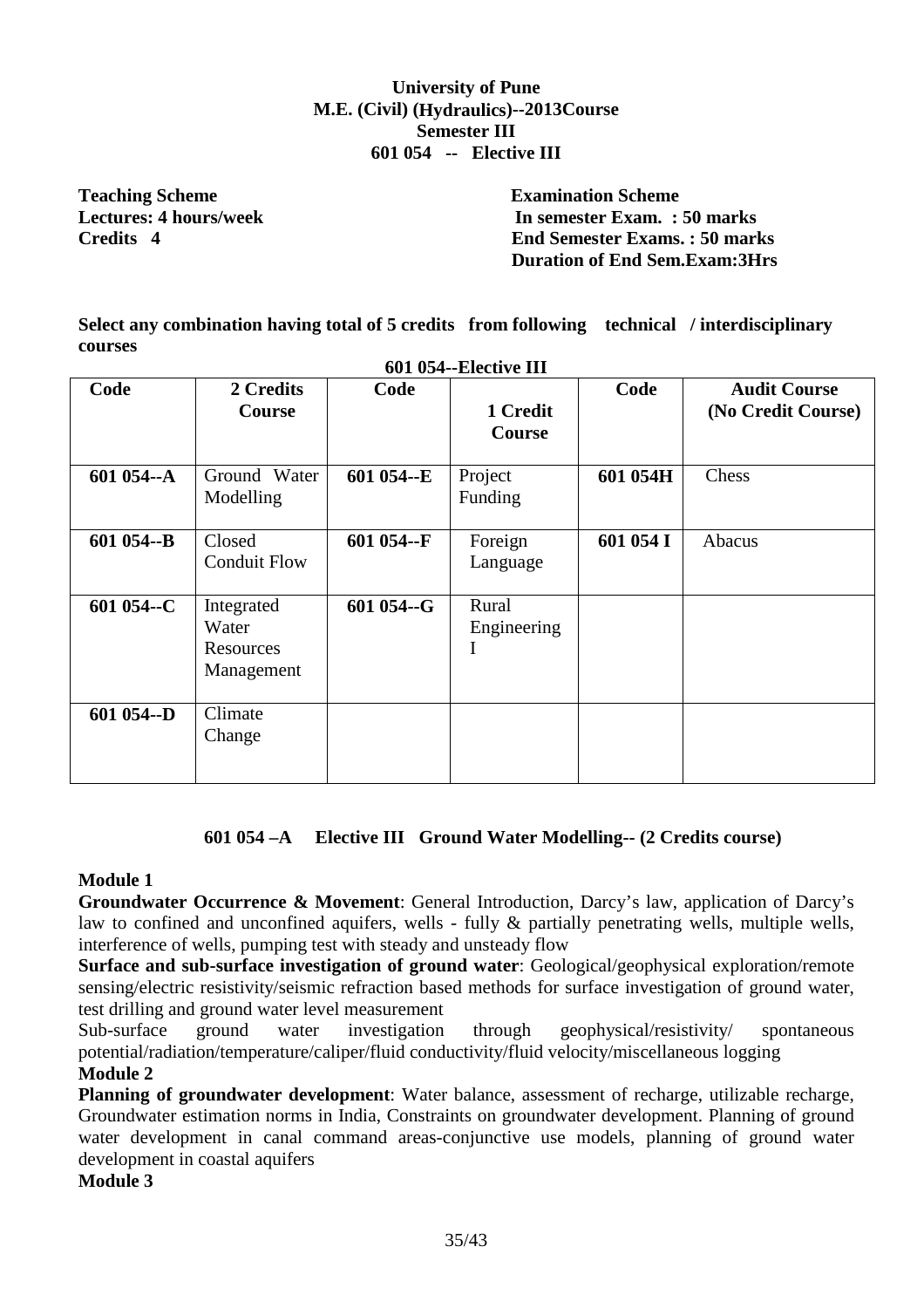**Numerical modeling of groundwater flow**: Ground water modeling through porous media/analog/electric analog/digital computer models; Review of differential equations, finite difference solution, direct problem, inverse problem; groundwater modeling using finite element method

Artificial ground water recharge: Concept, methods of artificial ground water recharge, waste water recharge for reuse, water spreading

# **Module 4**

**Management of Ground Water**: Ground water basin management concept, hydrologic equilibrium equation, ground water basin investigations, data collection & field work, dynamic equilibrium in natural aquifers, management potential & safe yield of aquifer, stream-aquifer interaction.

**Saline water intrusion in coastal aquifers**: Ghyben-Herzberg relation between fresh & saline waters, shape & structure of fresh & saline water interface

Upcoming of saline water, fresh-saline water relations on oceanic islands, sea water intrusion in Karst terrains, saline water intrusion control

### **Reference Books**

- 1. Remson, I., Hornberger, G.M., and Molz. F.J., Numerical methods in sub-surface hydrology, Wiley Inter Science.
- 2. Rushton, K.R. and Redshaw, S.C., Numerical analysis by analog & digital methods, John Wiley.
- 3. Todd, D.K., Groundwater Hydrology, John Wiley, 1980.
- 4. Groundwater Modeling by Anderson.
- 5. Numerical ground water modeling by A K Rastogi, Penram International Publishing (India) Pvt Ltd. 2007

#### **601 054 –B Elective III Closed Conduit Flow and Hydraulic Transient -- (2 Credits course)**

#### **Module 1**

# **Steady Flow in Simple Pipelines**

Pump characteristics, pipeline analysis water Hammer: Fundamental equations,

elastics waves in conduites, boundary effects, numerical and graphical methods.

# **Module 2**

# **Surge Tank**

Differential equation for surge tank, method of solution, simple, and differential surge tanks with expanded chambers.

# **Module 3**

# **Pipe Network Analysis (Steady State & Transient)**

Tree type networks, closed loop systems, general pipe system, computer analysis, use of PIPE2000(KYPIPE) and related programs, transient flow in pipe systems, introduction to SURGE program.

# **Module 4**

# **Open Channel Hydraulics**

Classification of open channel flows, gradually varied flows, water surface profiles, floodplain hydraulics, use of HEC\_RAS(HEC2) program, use of Pipe2000-SWMM program.

# **Reference Books**

- 1. Open Channel Flow Ven Te Chow, Mc- Graw Hill.
- 2. Engineering Fluid Mechanics K.L. Kumar, Eurasia Publication.
- 3. Principles of Fluid Mechanics M.K. Natrajan, Oxford & IBH Publication.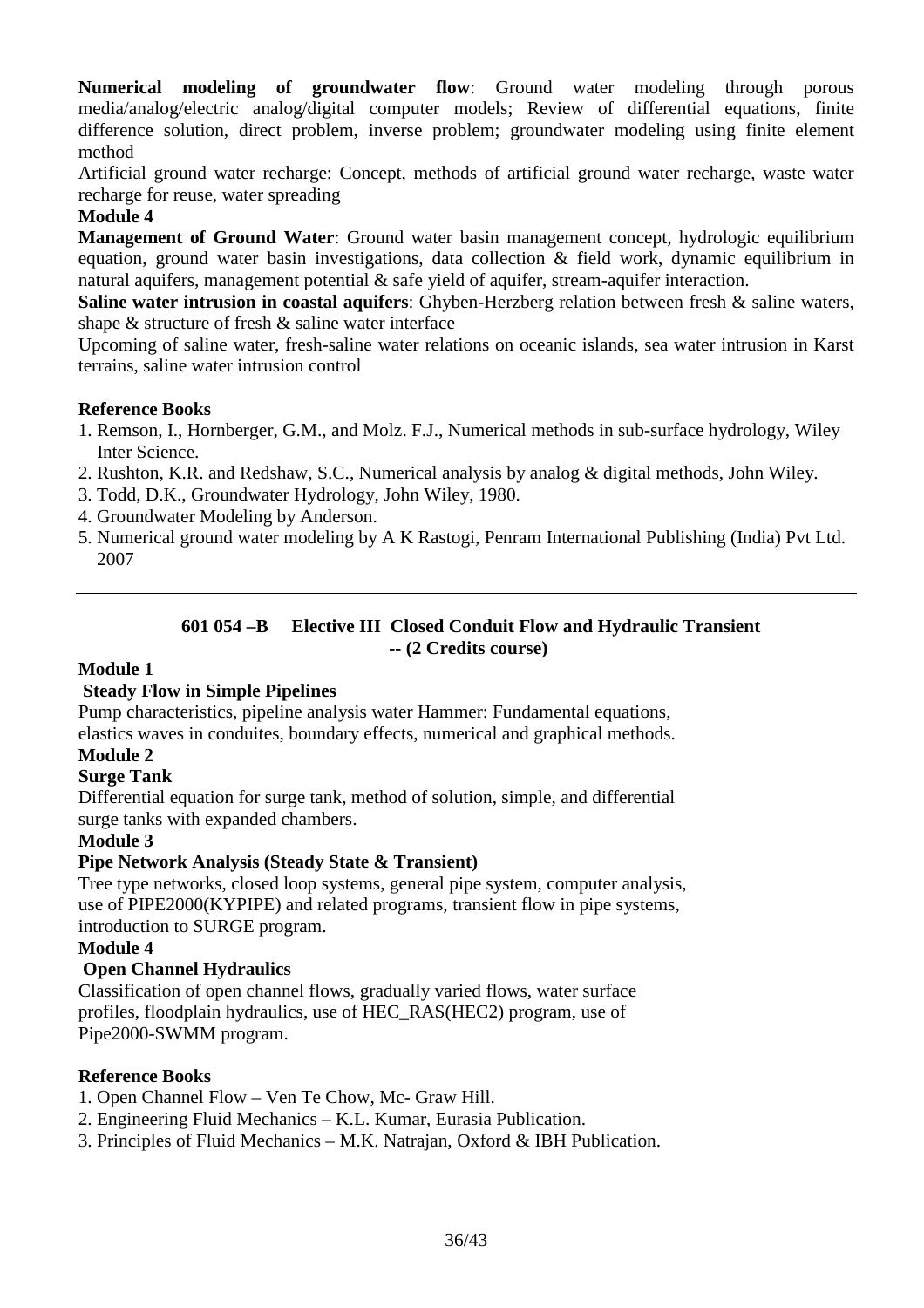# **601 054 –C Elective III-- Integrated Water Resources Management -- (2 Credits course)**

# **Module 1**

Global and national water problems, law and legislation. Water tariff structures.

Hydraulic structure. Quantity estimation of water. Reservoir analysis.

# **Module 2**

Water storage and distribution systems. Design elements of water distribution systems and system modeling. Technology and impacts of water conservation practices and policies on municipal service infrastructure. Measurement techniques. Urban drainage and runoff control; meteorological data analysis, deterministic and stochastic modeling.

# **Module 3**

### **Flood Control**

Structural and nonstructural alternatives. Effects of hydraulic structures on river surface profiles and sediment transport.

#### **Module 4**

### **Power Generation**

Hydro and thermal power generation. Low flow augmentation. Economics and decision making.

#### **Reference Book**

1. Water resources System Planning – M.C. Chaturvedi.

- 2. Water Resources Systems Engg, D. P. Loucks, Prentice Hall
- 3. Water Resources Systems, P. R. Bhave, Narosa Publishing House

# **601 054 –D Elective III-- Climate Change-- -- (2 Credits course)**

#### **Module 1**

Atmosphere and its constituents, Synoptic observations- surface and upper air, Tropical meteorology: Easterly Waves, ET-ITCZ, Inversion. Monsoon – Onset, Activity, Withdrawal, Breaks, Depressions, Easterly Jet Stream. Post Monsoon - Cyclones in the Indian Seas,N. E. Monsoon

# **Module 2**

Global Climatology - Global distribution of pressure and temperature at m.s.l. in winter and summer, distribution of annual rainfall and its variability, distribution of moisture and clouds.Vertical distribution of temperature. General circulation of atmosphere, Development of monsoons, Major categories of world climates

#### **Module 3**

Indian Climatology - Different seasons. Distribution of Means Sea level pressure/temperature in different seasons, Wind circulation and temperature distribution over India in lower, middle and upper troposphere in different seasons. Indian rainfall in different seasons. Indian summer monsoon, onset, withdrawal, rainfall distribution, inter annual variability of monsoon. Main synoptic pressure systems causing weather over India in different seasons

#### **Module 4**

Recent trends in climatology

# **Reference Books**

- 1. Atmosphere, Weather and Climate R.J. Barry and R.G. Chorley (Methuen Publication)
- 2. General Climatology" Critchfield
- 3. South West Monsoon" by Y.P. Rao (IMD Publication) .
- 4. An Introduction to Meteorology by S. Pettersen
- 5. Elements of meteorology by Miller, Thompson and Paterson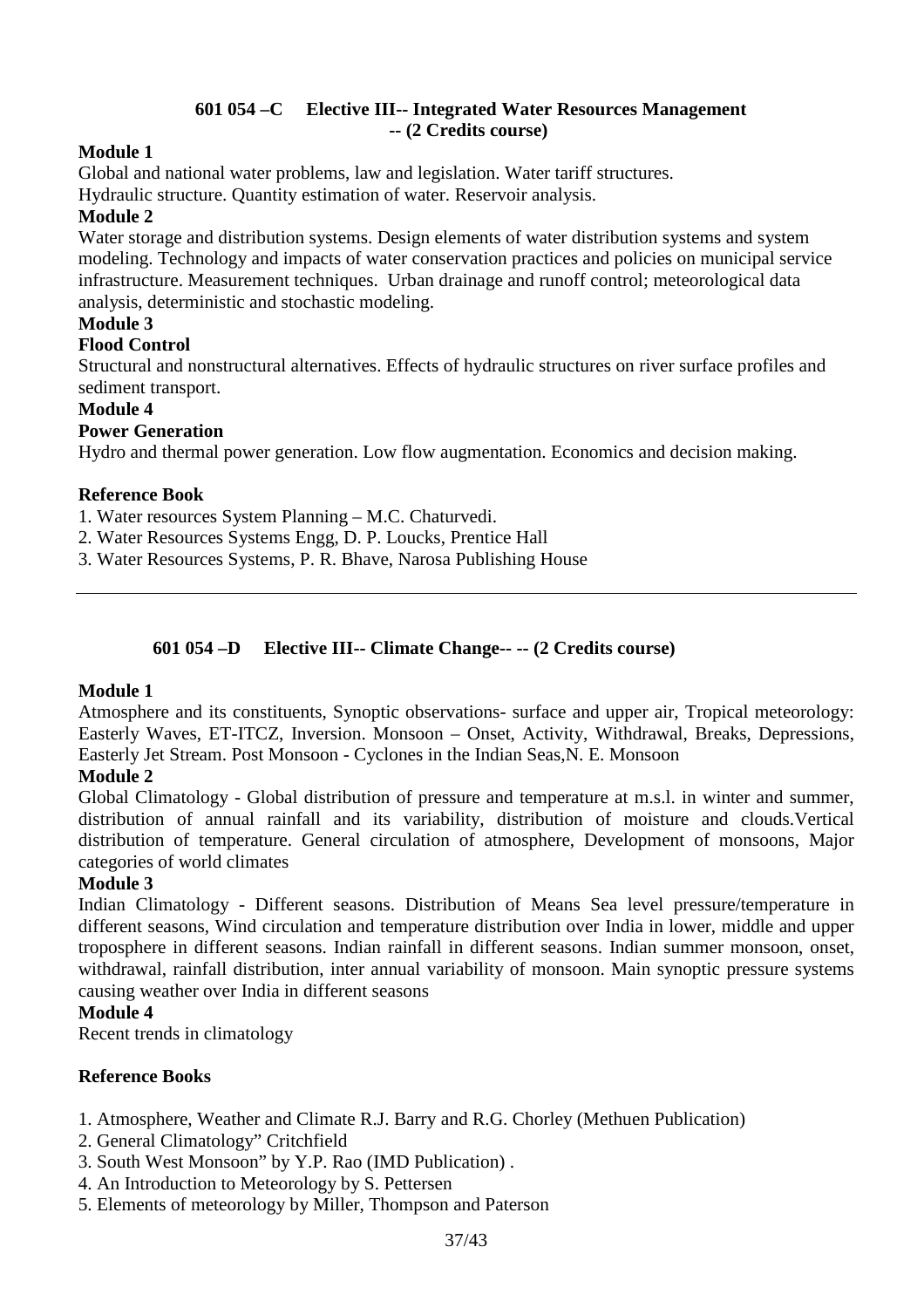- 6. General Meteorology by H.R. Byer
- 7. Monsoon by P.K. Das
- 8. Tropical Meteorology by T.N. Krishnamurthy
- 9. Tropical Meteorology by Riel.
- 10. Tropical Meteorology Vol 1, 2, 3, by G.C. Asnani

# **601 054 –E-Elective III Project Proposal writing and funding (1 Credit course)**

#### **Module 1**

Introduction to grants and their place in the development of organizations, planning skills needed for strong proposals. Components of an application, Helpful tools and resources, Strategies for developing a proposal, How to identify potential funding sources, How to read and understand proposal guidelines and requests for proposals (RFP), Writing objectives, Preparation and justification of budgets ,Protocols for use of animal and human subjects in research, Cost sharing and sub-contracts, Procedures for grants submission and grants start up, The grant review process, Writing cover letters, Preparing a curriculum vitae.

### **Module 2**

Study a proposal or a dummy proposal written for sanctioning of grant for BCUD,AICTE etc.

Develop and submit a draft a proposal for a grant sanctioning authority (related to a particular project) with the following main points:

- a. Identify a fundable topic, based on a need or a problem you've identified
- b. Identify a potential funder
- c. Obtain their program description and application forms
- d. Develop a draft proposal that meets the funder's requirements.
- The proposal may include:
- 1. Problem statement
- 2. Research design / work plan
- 3. Time line
- 4. Budget
- 5. Project personnel
- 6. Other supporting documents

**Reference:** As specified by the instructor

# **601 054 - F- Elective III Foreign Language French-III (1 Credit course)**

**Module 1: French Grammar and Vocabulary**: Unit-1, Lesson 4 of the Text Book (Grammar & Vocabulary), Unit-1, Lesson 4 of the Text Book, Revision & speaking practice

**Module 2:** Advance Vocabulary, Writing & Speaking, Exercise of Unit-1, Lesson 4 of the Text Book & workbook , Practicing Simple conversation in French, Revision & practice of conversation (Simple questions & answers)

**Reference:** Jumelage-I Text Book by Manjiri Khandekar & Roopa Luktuke Jumelage-I workbook by Roopa Luktuke

# **601 054 –G--Elective III Rural Engineering-I (1 Credit course)**

-

#### **Module 1:**

#### **Rural Development and Infrastructure development.**

Introduction to rural engineering, elements of rural engineering , productivity, animal husbandry and agriculture, rural art and craft, Infrastructure development such as irrigation,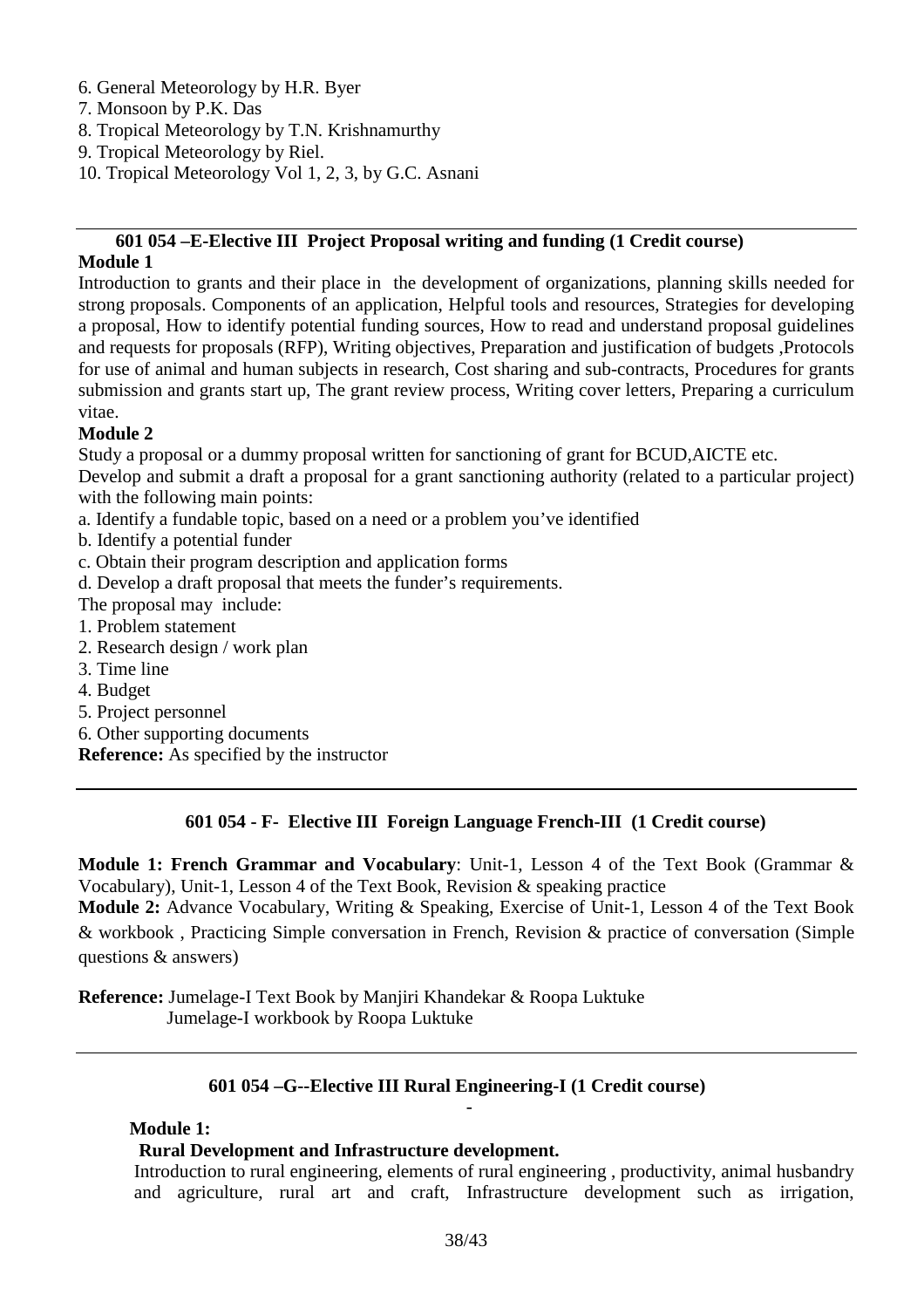communication, village betterment, transportation, education such as educational institute, Financial assistance from Z.P. and other sources.

Human Resources and development.,Health care center, rural sanitation, combined program for women and pre school children. Employment generation, integrated ruler development programme, landless employment guarantee program , present rural status, role of NGO and corporate sector.

#### **Module 2:**

#### **Socio Economic Development**

Rural population growth rate, rural literacy, manpower, cultivators, agriculture, industrial worker, manufacture worker, rural poverty. Five years plan for rural development.

#### **Govt. Policy and schemes for rural development.**

Various policies for rural development, various schemes such as micro finance and rural banking, integrated village development model, Swaranjayanti Gram Swarozgar Yojana, Samparan Grammen Rozgar Yojana, Micro finance and rural banking **Reference:** As specified by the instructor

### **601 054 – H -- Elective III Chess (Audit Course---No Credit course)**

#### **Module 1**

Introduction of chess game, What is chess board, the place of chess board , Chess pieces position & its moves, The concept of attacking, , The concept check with different pieces, Mate/Checkmate, Castling, Pawn Promotion, Notation, Stalemate, Pointing

#### **Module 2**

End game, attacking a piece, Opening principles, Piece exchange, Pin, Defining the draws in Chess

**Reference:** As specified by the instructor

#### **601 094-I- Elective III Abacus (Audit Course---No Credit course)** -

#### **Module 1**

 Introduction of Abacus, addition & subtraction with help of help of small friends, big friends & big family, Concept of visualization, Multiplication & Division

#### **Module 2**

 Additional & Subtraction with decimal concept, Determine cube root & square root **Reference:** As specified by the instructor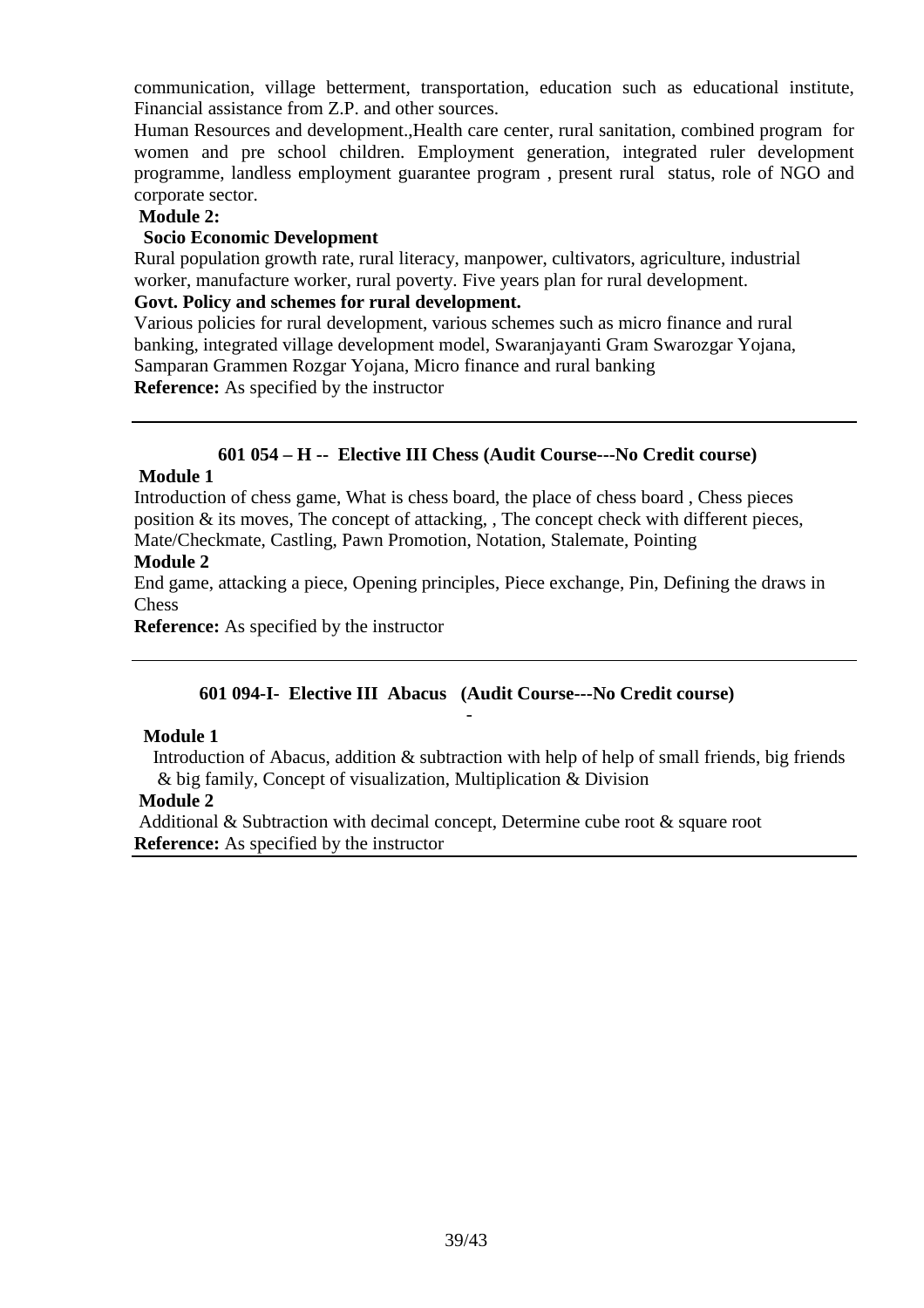### **University of Pune M.E. (Civil) (Hydraulics)--2013Course Semester III 601 055 Seminar – II**

Pract. 4 hrs./week Oral : 50 Marks,

Teaching Scheme **Examination** Scheme **Examination** Scheme TW :: 50 Marks Credits 4

Term work should consist of ---

- **I)** Spiral bound report preferably, printed on both the sides of paper on the topic of dissertation work and should be submitted in a standard format having the following contents.
	- i) A report on training undergone on a construction project site/organization/for a period of minimum 15 days, including the data collection necessary for the project work.
	- ii) A report on the topic of dissertation, containing the following:
		- a) Literature review and problem statement formulation.
		- b) Research Methodology and proposed schedule of completion of project work. Students should prepare a power point presentation to be delivered in 15 minutes and should be able to answer questions asked in remaining five minutes.
- **II)** Spiral bound report preferably, printed on both the sides of paper on vacational training of 2 weeks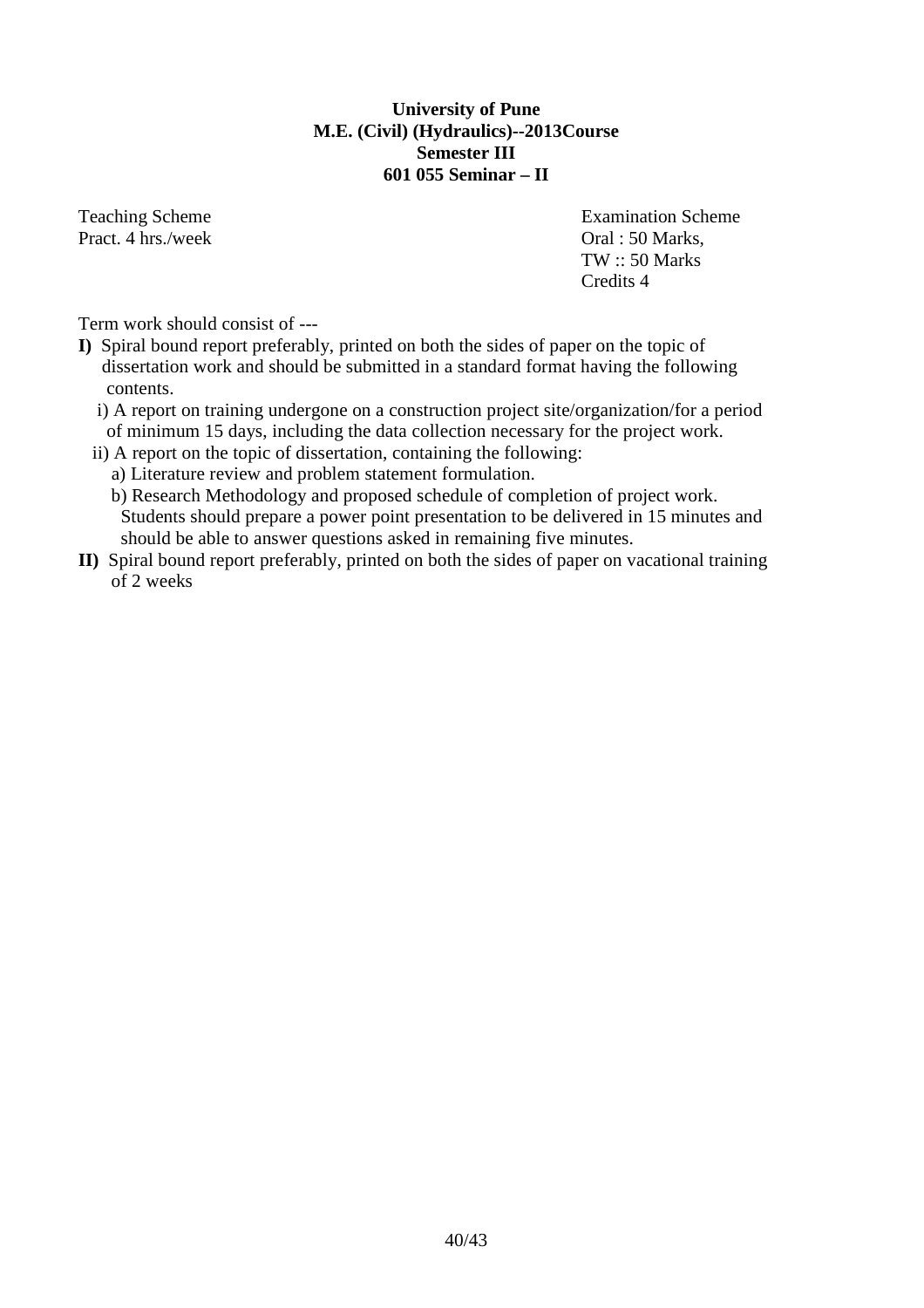# **University of Pune M.E. (Civil) (Hydraulics)--2013Course Semester III 601 056 Project Stage I**

Pract. 8 hr./week Oral: 50 marks

Teaching Scheme Examination Scheme TW : 50 marks Credits 8

The project work will start in semester III, and should preferably be a live problem in the industry or macro-issue having a bearing on performance of the construction industry and should involve scientific research, design, collection, and analysis of data, determining solutions and must preferably bring out the individuals contribution.

The Project (dissertation) stage I report should be presented in a standard format, in a spiral bound hard copy, preferably printed on both the sides of paper, containing the following contents.

- i. Introduction including objectives, limitations of study.
- ii. Literature Survey, background to the research.
- iii. Problem statement and methodology of work
- iv. Theoretical contents associated with topic of research
- v. Field Applications, case studies
- vi. Data collection from field/organizations or details of experimental work/analytical work
- vii. Part analysis / inferences
- viii. Details of remaining work to be completed during the project work stage II
- ix. References

Students should prepare a power point presentation to be delivered in 25 minutes and should be able to answer questions asked in remaining five minutes.(It is preferred that at least one paper on the research area be presented in a conference or published in a referred journal.)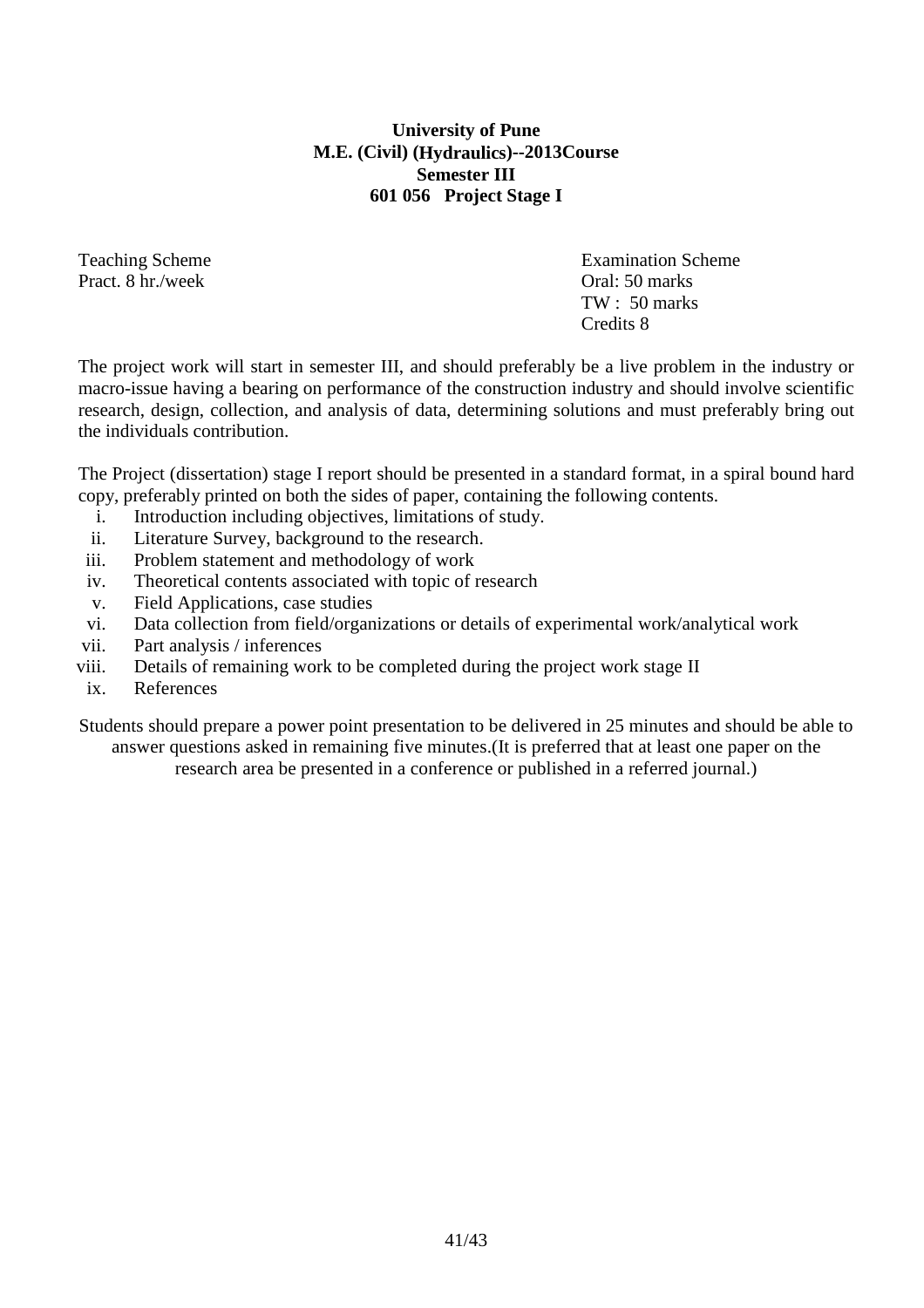# **University of Pune M.E. (Civil) (Hydraulics)--2013Course Semester IV 601 057 Seminar – III**

Pract. 5 hrs./week TW : 50 Marks

Teaching Scheme **Examination** Scheme **Examination** Scheme Oral / Presentation : 50 marks Credits: 5

Term work should consist of a spiral bound report on the topic of dissertation work, preferably typed on both the sides of pages and should be submitted in a standard format.

Seminar III will be assessed based on the requirements of completion of project work for the project stage II.

Students should prepare a power point presentation to be delivered in 15 minutes and should be able to answer questions asked in remaining five minutes.